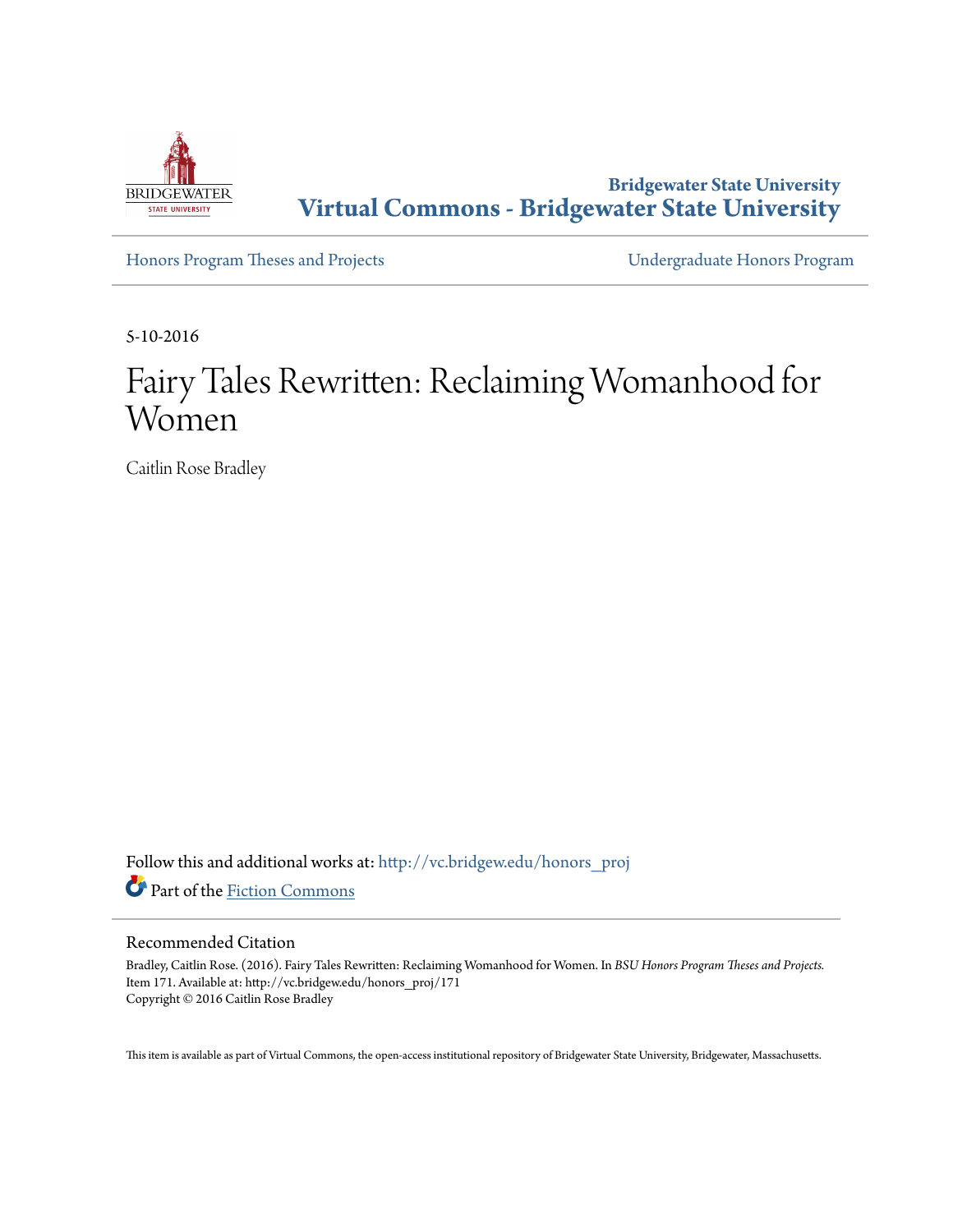Fairy Tales Rewritten: Reclaiming Womanhood for Women

Caitlin Rose Bradley

Submitted in Partial Completion of the Requirement for Commonwealth Honors in English

Bridgewater State University

May 10, 2016

Dr. John Sexton, Thesis Director

Dr. Ellen Scheible, Committee Member

John Mulrooney, Committee Member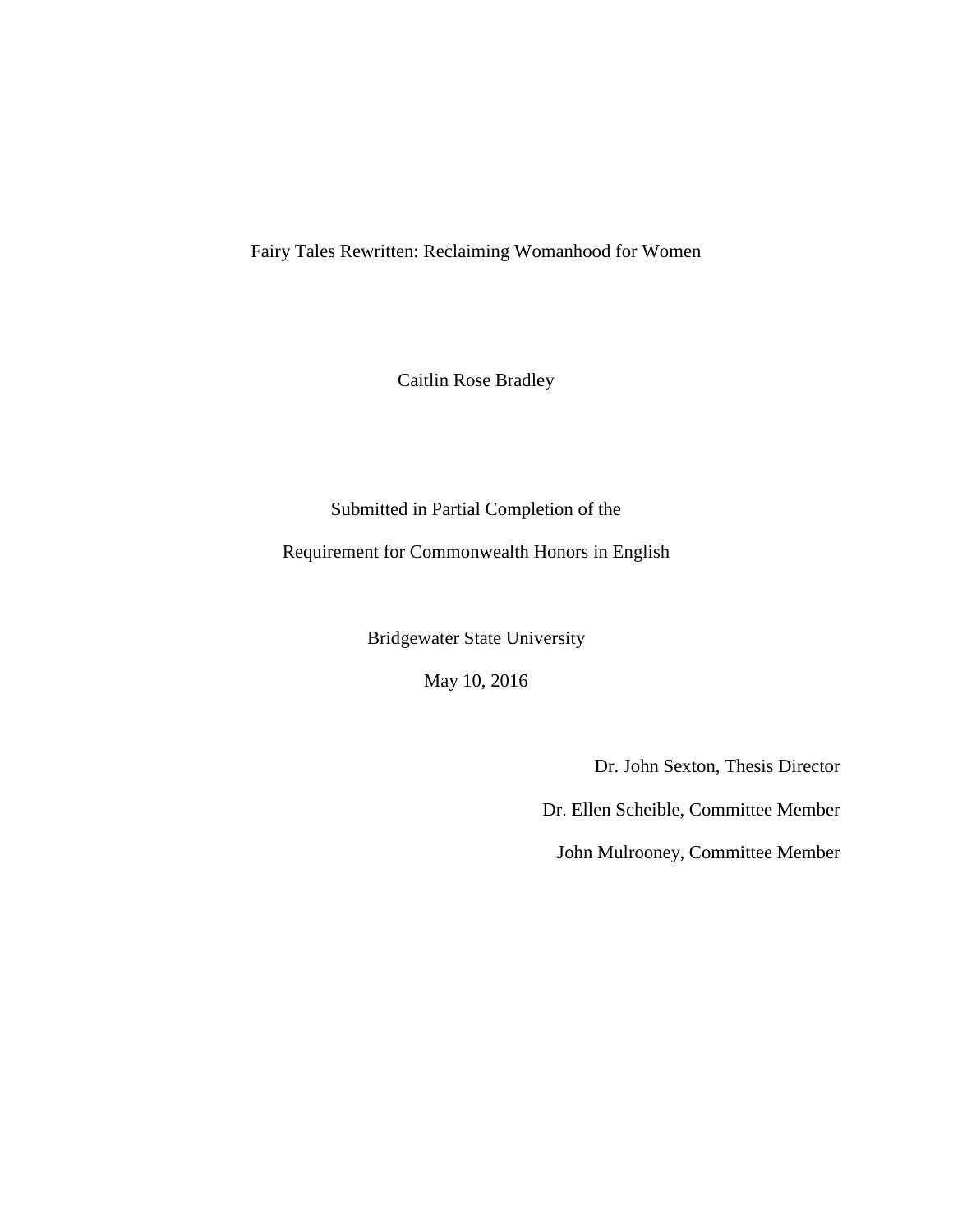During the summer of 2016, I completed a research project funded by the Adrian Tinsley Program Grant. This project examined the basic structures of storytelling, particularly as described by Joseph Campbell in *The Hero with a Thousand Faces*, and investigated the roles of women in literature, extending to how these roles affect women in our world, as explained in Maureen Murdock's *The Heroine's Journey*. Over the course of this project, I realized that the ways in which women are portrayed on paper inform how they are perceived and how they perceive themselves in real life. These perceptions influence their behavior and the behaviors of those around them, which are then observed and reflected in texts-- novels, trilogies, fairy tales. This is a positive feedback loop; if we continue to write stories about women who look to men to support, guide or rescue them, how can we expect women to behave otherwise? And if we continue to tell women that they should refrain from certain actions because "we need strong boys to lift these tables" or "it's not polite for a lady to be so opinionated," this is how stories will be written.

My primary objective with this project is to chip away at this positive feedback loop, and I hope that others will join me. By creating female characters who do not rely entirely on men, and by satirizing examples of sexism in the fairy tale genre, I aim to draw attention to the ridiculousness of the genre, to raise awareness of this social issue and to begin to break down the social constructs that tell me and "people like me," even "people not like me," that we cannot or should not act in certain ways because society frowns upon it. I believe that each individual should have the authority to decide for themselves which human behaviors are appropriate for them.

Each of the three following stories shows a different approach to storytelling. In "From Spun Yarn," Briar Rose takes an emotional journey of self-discovery. In "Case File: Ella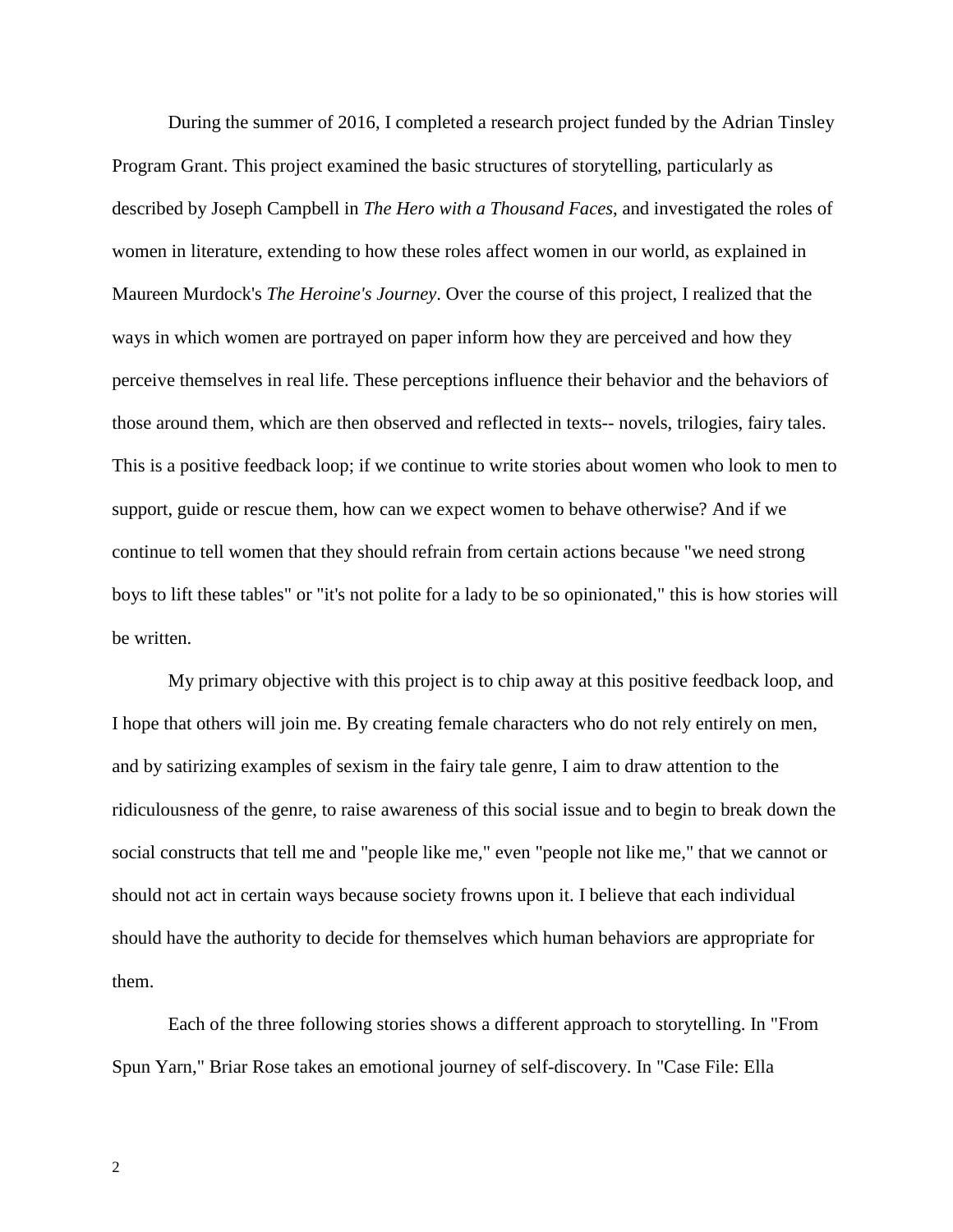Merchant," Ella takes a physical as well as an emotional journey. For both of these stories, I began with Joseph Campbell's outline for the Journey of the Hero, which can be found in his book, *The Hero With A Thousand Faces*. I took a different approach to "Goldi, Locks and Red's Dead Grandma." For this story, I ignored Campbell's Hero's Journey and integrated themes of womanhood found in Maureen Murdock's *The Heroine's Journey*. These themes are especially important because they shape how women are expected to behave, and women are often belittled, as Murdock points out, if they do not meet these expectations, which are, as Mrs. Bere discovers, usually impossible.

While the female heroes in these stories are recognizable, they are not the same as the models from which they were created. Especially by the end of the story, these women are more developed as characters; they have become less foolish and more independent. The moments in these stories that portray these characters as their originals are the moments that feel particularly ridiculous. I hope that those who read these stories will realize how the portrayals of women as damsels in distress are counterproductive in a world that tells women to be self-actualized and productive members of society, "just like men." If women and men are expected to be equal, they should be portrayed equally in stories.

"From Spun Yarn" begins at the climax of the "Sleeping Beauty" story. Briar Rose, awakened by a kiss from a stranger only moments earlier, is pressured into marriage by this young man and her own parents. As she struggles with herself over whether she owes this prince anything for rescuing her, she completes an emotional journey which encourages her to be independent. She begins to rescue herself and reject the path that has been chosen for her in favor of one on which she makes her own decisions. Briar Rose's journey follows Campbell's format of Separation, Initiation and Return. In the Separation stage, she wakes up to discover that actions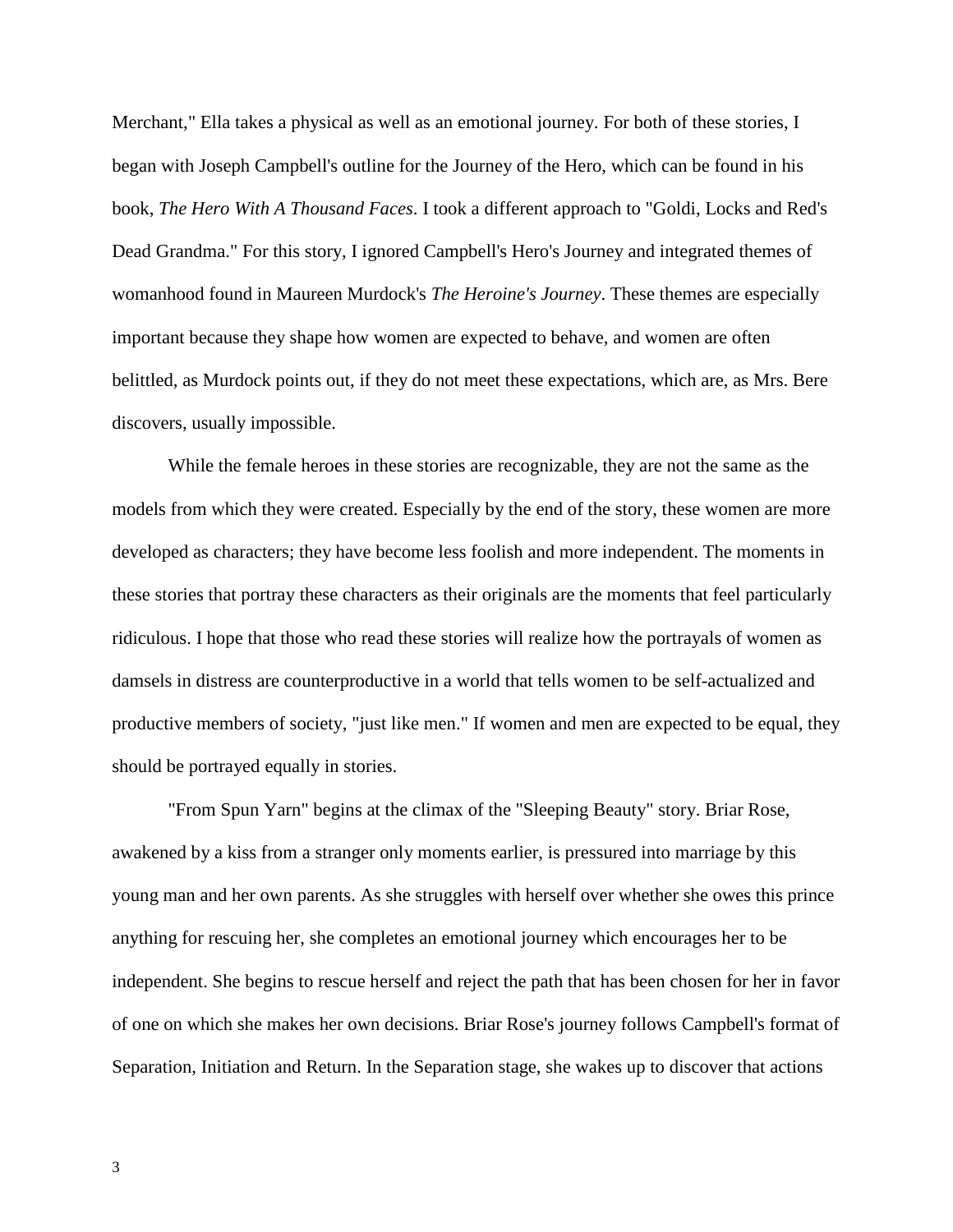are being taken against her, and she must, for the first time in her fairy tale-driven life, take action in return. She crosses the physical and metaphorical threshold when she makes her first real decision in the story, entering her enemies' room to retrieve evidence. This begins her Initiation stage, as she struggles to escape and decide whether to marry the prince or take the throne. Because she has not entirely broken free of her genre, she is unable to rescue herself; though she is very close to freedom, Michael has to help her complete the escape. Once this initiation is complete, she is no longer the passive fairy tale princess that she used to be. She cannot return to that state of submission, where her life is lived for her. She has become independent and confident in her abilities, just like the male heroes who are seen so often throughout literature. This is why she wants to leave the kingdom; however she has obligations which require her to continue fighting for her independence without running away from her home.

"Sleeping Beauty" is known for nothing other than sleeping and being beautiful. This Briar Rose, while she is woken with a kiss and is beautiful, is more importantly clever and selfreliant; one of the major issues facing women today is that they are evaluated on their appearances first, rather than their abilities. The people in the room with her when she wakes up fail to see her as an independent person. They decide that she will marry the prince, and they expect her to comply. The prince also views Briar Rose as his property, and Briar Rose is not sure that this is false. Briar Rose feels indebted to him for saving her, a feeling often mirrored in real relationships. Though she eventually realizes that she does not owe him anything, real women, deprived of examples in literature or their surrounding environment, often go out of their way to please other people or show their gratitude, or even merely to prevent the possibility of upsetting someone else. Briar Rose is a model of someone who refuses to live her life the way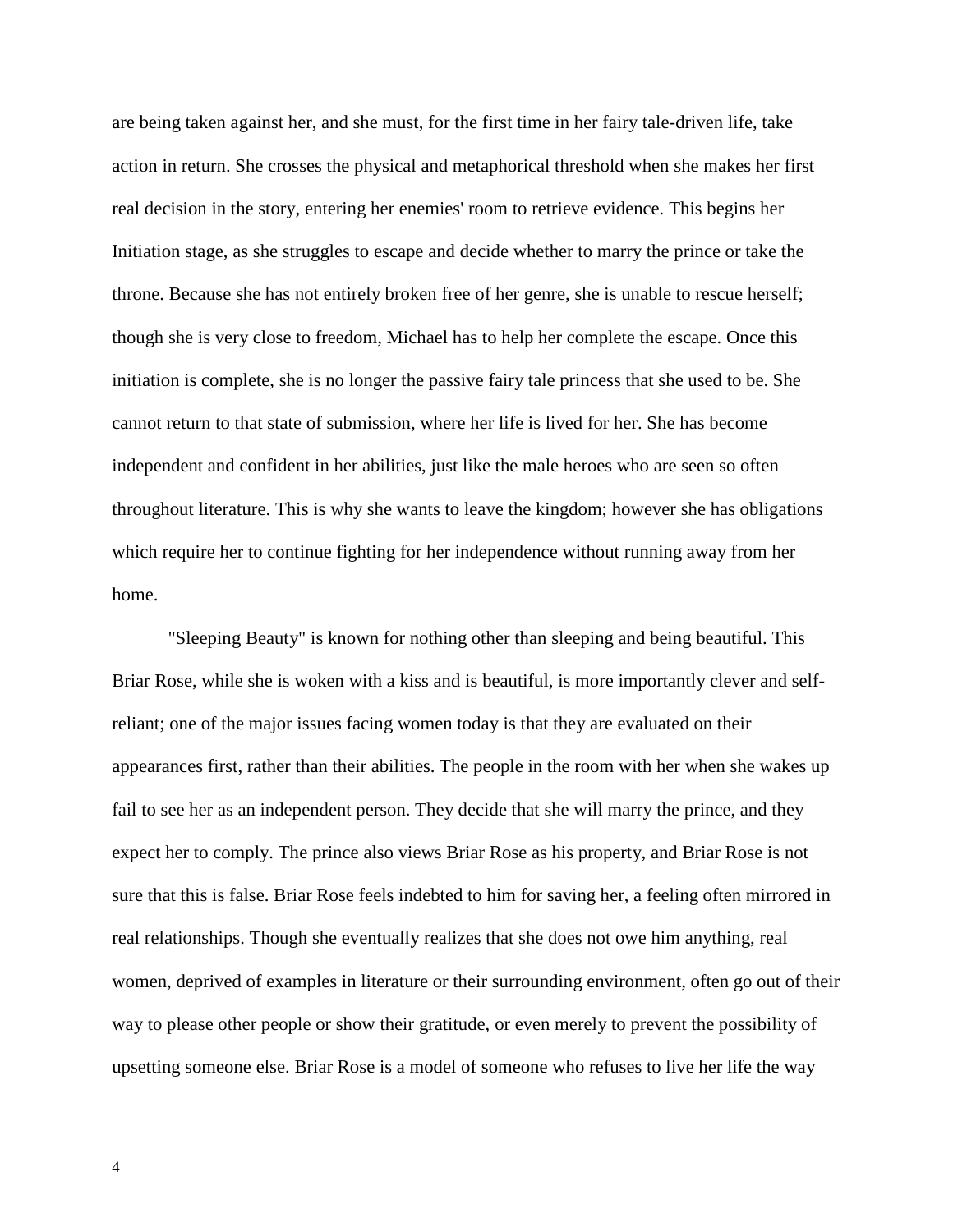other people want her to, not because she is selfish, but because she is an individual who deserves her own freedom.

Though Michael, Briar Rose's companion and confidant, is male, his purpose in this story is not merely to be another male character who tries to control Briar Rose or tell her what to do. Michael and Briar Rose have been friends for so long that he understands her and can give voice to the concerns that she already has; he does not tell her anything that she was not already thinking. Yet although he wants Briar Rose to make her own choices, he acts as a voice of reason and as a reminder to Briar Rose of both her duties to her people and to herself. The purpose of this story is not to assert that we should not fulfill our responsibilities, but rather that we should take a closer look at which "obligations" are actually our duty to perform and which ones are not. Michael is a reminder to Briar Rose of the obligations she has as well as encouragement to her to discover her potential and act independently. He is not, however, just another male character for Briar Rose to rely on for everything; part of life is having friends and family for support, to consult with about life decisions before coming to a conclusion, and Michael functions as one of these friends, not to make decisions for her, but to help her to consider the various angles of the situation. This fairy tale heroine does not end her story with a wedding or plans for a wedding with another person, but rather makes a decision by herself to live freely as she pleases and to focus on her career first.

Though "Case File: Ella Merchant" is a Cinderella story, Ella's life is viewed through the lens of her fairy godmother. In this story, Cinderella takes a journey that is both physical and emotional, but again based on Joseph Campbell's model journey. Ella believes that she is living in a fairy tale, which is problematic because she is not. Her prince charming is not charming and she will not live happily ever after following true love's kiss. She eventually takes her fairy

5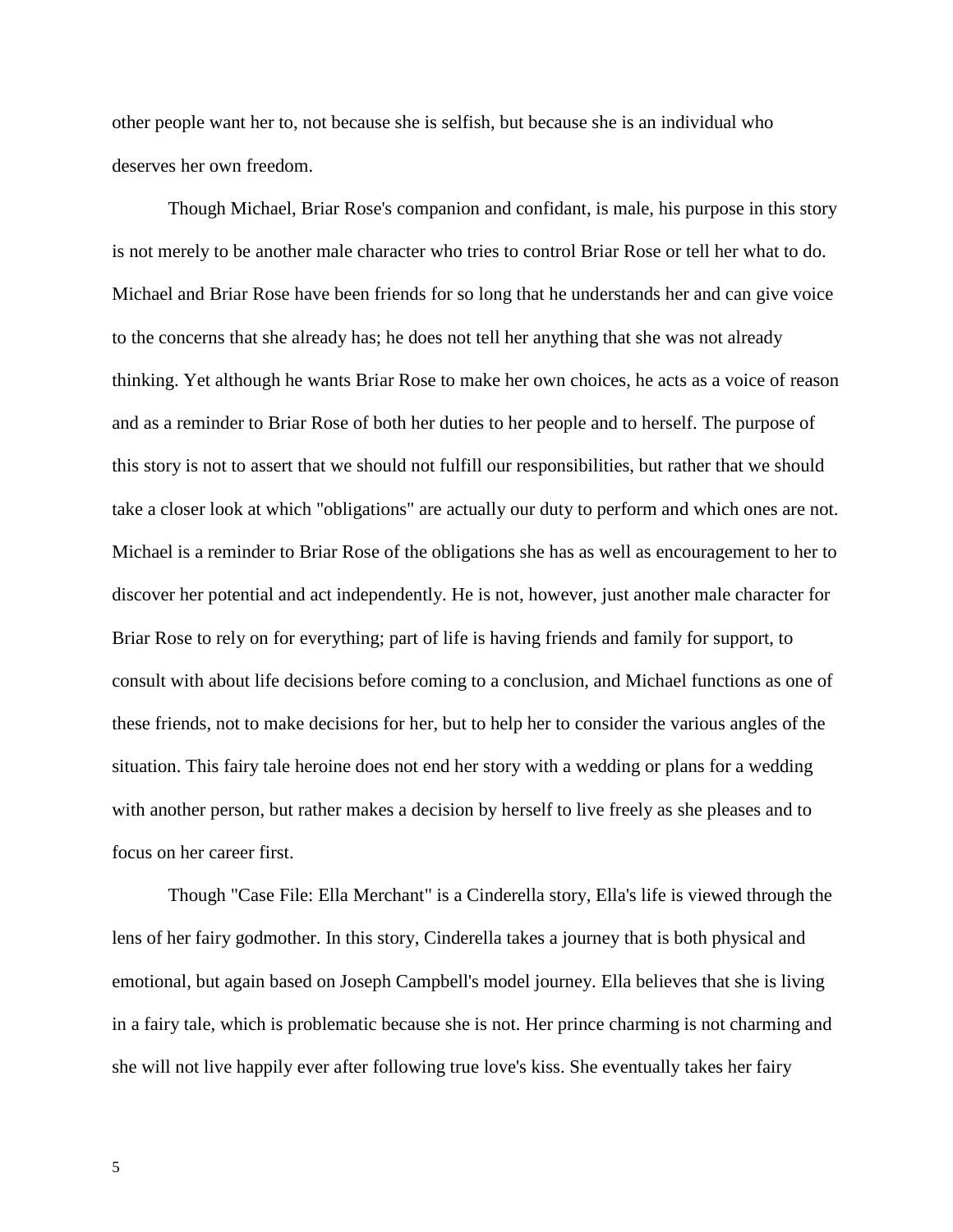godmother's advice and physically leaves her home in search of a better life. While she is gone, she learns that she will have to work hard for her happily ever after. She stops relying on others to save her and begins to work for a happy life for herself, as her fairy godmother does. Ella learns how to live in a world where she has to take care of herself, and Ella and her fairy godmother gain an appreciation for one another once the fairy godmother finds reason to respect her and Ella matures. This touches upon the Mother/Daughter Split and "matrophobia," which Murdock describes. Murdock explains how girls have more opportunities than their mothers did at their age due to the progression of time. As a result, the daughter does not understand the relative ease of her circumstance and is angry that her mother accepts her own fate. The daughter is terrified of becoming like her mother. Meanwhile, the mother is jealous of her daughter's seemingly endless opportunities, and tries to stifle her daughter. The mother simultaneously wants her daughter to grow up to be successful, but feels inadequate if her daughter passes her in education or profession. Though the fairy godmother and Ella are in slightly different positions than parent and child, much of this is still applicable; the fairy godmother wants Ella to succeed, and is frustrated that Ella is not taking advantage of the opportunities with which she is providing Ella. Ella, on the other hand, believes that she is living in a fairy tale and does not need to be hardworking like her fairy godmother.

This split is even more significant in "Goldi, Locks and Red's Dead Grandma," which takes place long after the previous two stories. For this story, I abandoned Campbell's journey model(though these elements can undoubtedly still be found) and focused on Maureen Murdock's assertions. This Mother/Daughter Split appears in the relationship between Grandma Greene and Mrs. Bere, and again between Locks and her mother. Mrs. Bere explains how this split manifested itself in her relationship with her mother, and Locks sees it paralleled in her own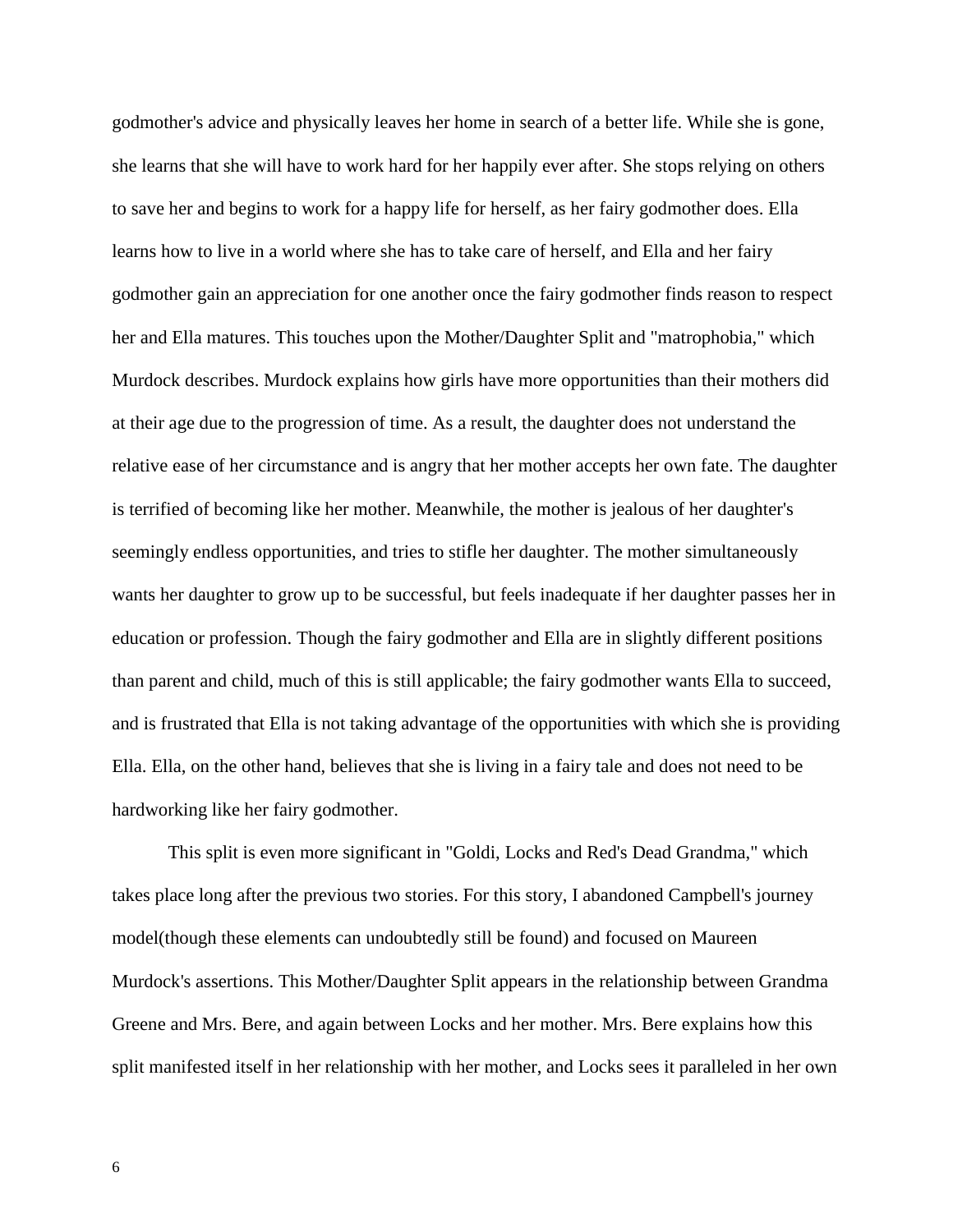life, and decides to attempt to heal this split and reform the broken relationship. Also in this story, William tries to protect Rachel because he sees her as a younger, weaker being, even though her profession involves dealing with dead bodies. Murdock insists that women are often viewed as the weaker sex, because they are seen as emotional beings and showing emotion is considered to be a sign of weakness. This is why it is important that Rachel is allowed to cry at the end of the story. She is a strong character, and crying does not show weakness in her; rather, she demonstrates that crying is an acceptable response to her situation. As William protects Rachel, Goldi feels a need to protect Locks, though both Rachel and Locks are capable of taking care of themselves. Locks and Rachel are part of a team, which makes their bond tighter than it would be otherwise, but they also share in Murdock's circle of womanhood, which means that they form a community of women who look out for one another; they each try to take the burden off of one another, going out of their way, as I mentioned earlier, to take care of one another and keep one another happy. They give one another the support that they both need and offer one another a safe place to share their feelings and to strengthen the bond between them.

This project aims to break down stereotypes by satirizing them, and to open a dialogue about the roles of women in literature and the effects they have on societal views of gender. This conversation will draw attention to the double standards attached to gender, hopefully sparking interest in creating new literature that will more accurately reflect the gender equality that we as a society strive for. New perspectives created in literature will inform the subconscious opinions that shape our world, inspiring true equality rather than the current system of mere expectations which are impossible due to our deeply-rooted subliminal prejudices.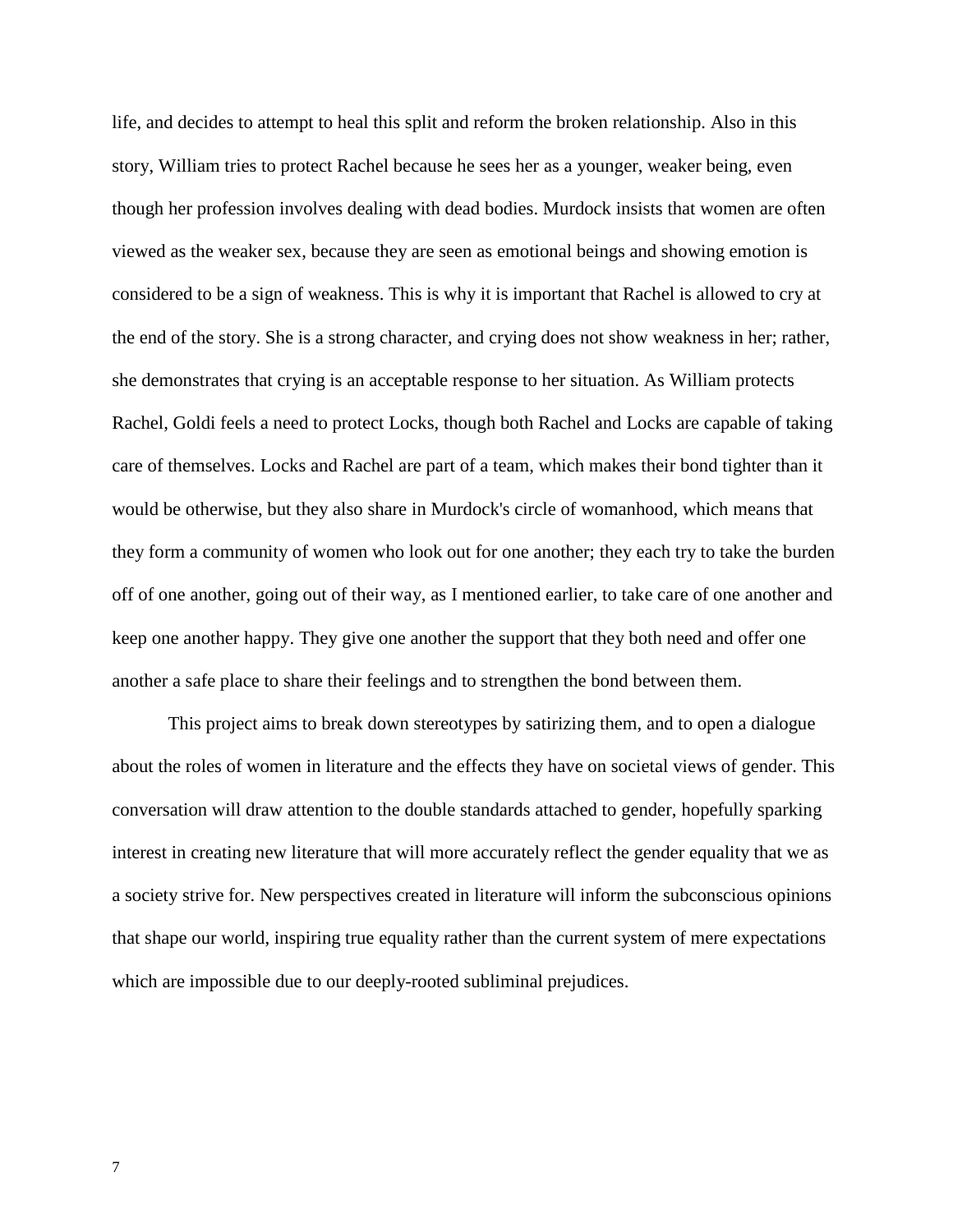### From Spun Yarn

Briar Rose's eyelids fluttered open. She stared straight into piercing blue eyes. Standing over her was a stranger whom she had never seen before. How did he get in her room? How did s*he* get in her room? She tried to remember the night before, but the last thing she could remember was sitting down at her brand new spinning wheel, a present for her sixteenth birthday.

"Good morning, Princess," cooed the stranger. "Did you get enough beauty rest?"

Briar Rose sat up and looked around the room. Her parents stood in the doorway, appearing relieved. She could tell that worried expressions had just drained from their faces; this gave her the feeling that she had been comatose for quite some time.

"I am Prince Robert. I have travelled from my kingdom of Eloria to wake you. You have been under a terrible curse for two weeks."

Briar Rose nodded slowly, taking in his words. "Thank you for waking me," she began. "I'm sorry you went through all that trouble to--"

"No trouble at all, my princess," he whispered. "I am glad that you are well again. And you are every bit as beautiful and graceful as they say."

"Thank you. Again, I appreciate the effort you went through to wake me. Now, if you don't mind--"

"Of course, you'll want some time to adjust to being awake again. I will wait for you downstairs, and then we can discuss the wedding arrangements."

"Wedding arrangements? Who is getting married?"

"Why, we are, my love!" Prince Robert brushed a lock of hair behind her ear. "And it will be a fabulous wedding, the one you've always dreamed of."

8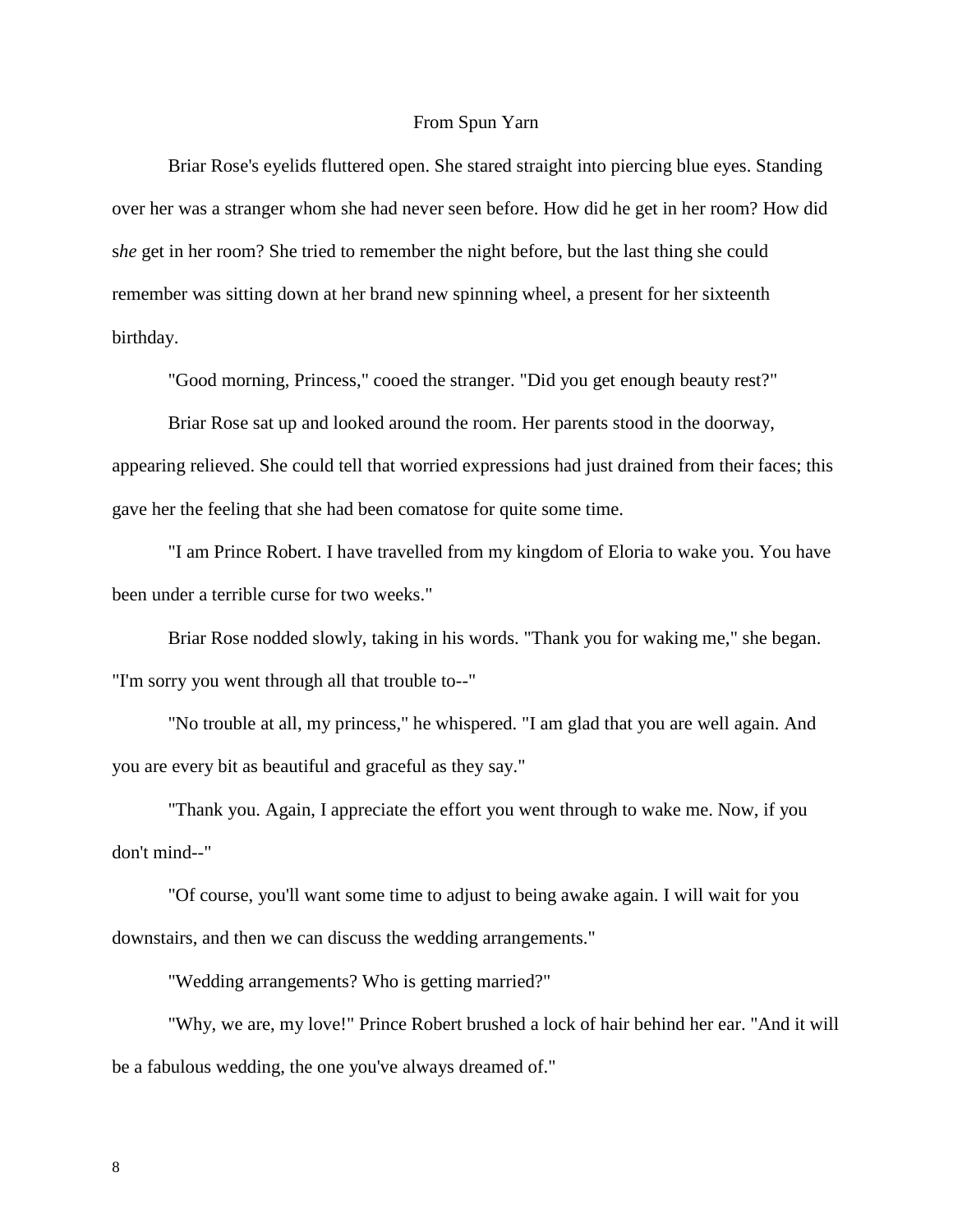"We're so happy for you, sweetheart," beamed her father. "We will be in the dining room when you are ready." After flashing a dazzling smile at her, the prince exited the room with Briar Rose's parents, leaving her bewildered and feeling rather imposed upon.

Briar Rose slid her feet to the floor and stood up too quickly. She steadied herself on the bed. She was suddenly very hungry. When she regained her balance, she shuffled across the plush gold carpet to her closet for a dress and some shoes. As she dressed, she contemplated her position.

Clearly this prince had travelled quite a distance to rescue her. And she was grateful to him, because while she could not recall being asleep, she imagined it must have been a dreadful experience for her parents and her kingdom, Avenalia. She found her brush where she had left it the morning of her birthday, on her dresser. She sat on the delicate maroon chair in front of the mirror and frowned at her reflection as she brushed out the tangles in her long, golden hair.

Though she was happy she was awake again, and she figured that she was probably indebted to Prince Robert in some way, she was not sure that marriage was in order. Of course, she knew it had to happen soon, but to this stranger who woke her by-- a kiss? She could feel the remnants of the unsolicited resuscitation lingering on her lips. She frowned again and opened her drawer, pulling out a tube of light pink shimmering lipstick.

Was marrying this prince really the correct way to repay him for his bravery and kindness? How brave did he have to be, anyway? The roads between kingdoms were much safer after the end of The Troll Wars a few years ago. And honestly, she couldn't defend against his attack because, well, she was unconscious. Unconscious girls can't see how long it takes to work up the courage to plant the kiss, and Briar Rose certainly had no memory of the act, so if he made a mistake, she wouldn't know the difference! She did not know anything about him; surely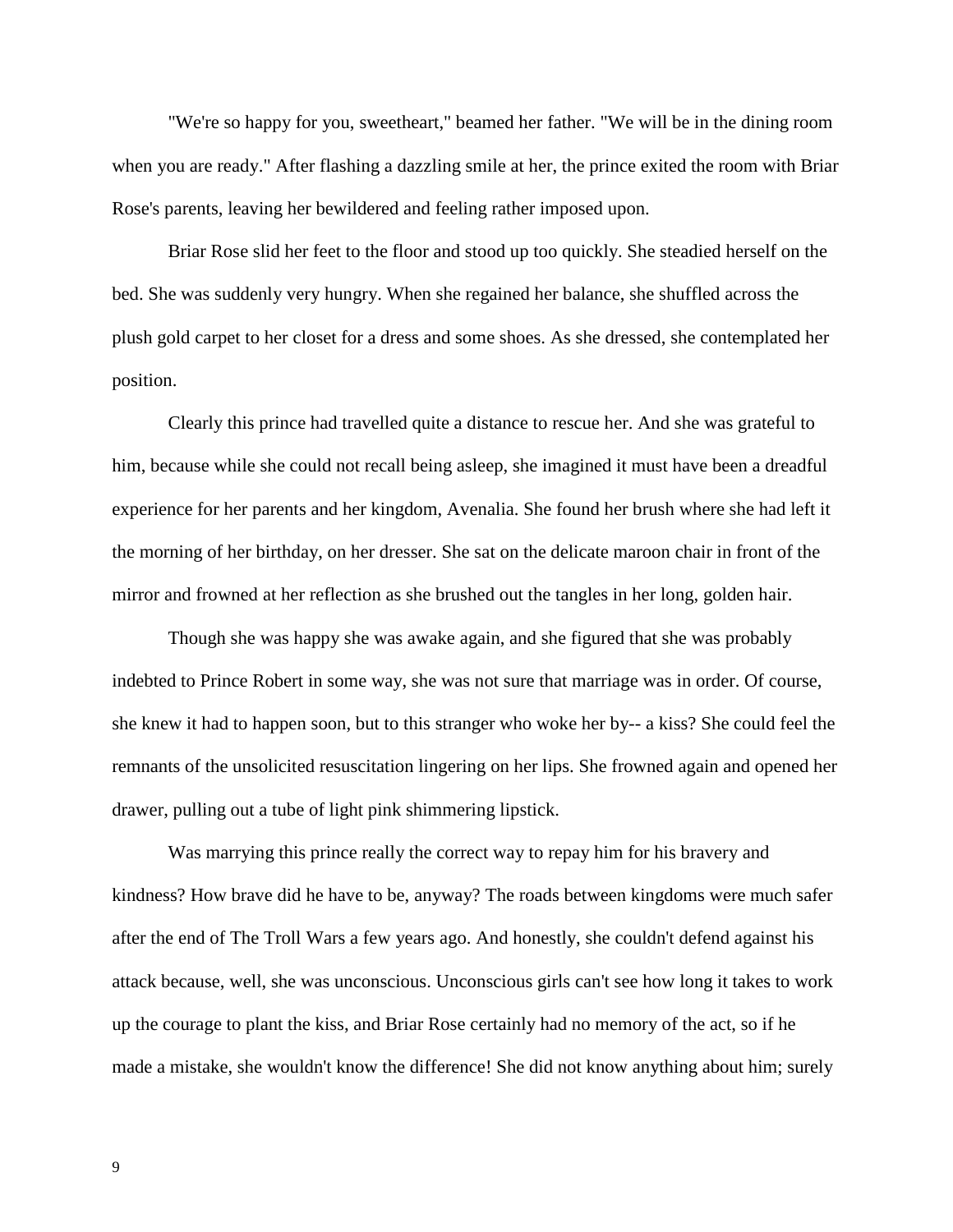getting married would be a mistake. Besides, there was something about him, the way he spoke to her and touched her that she didn't quite like. "My princess." She wasn't his princess. Was she? Her parents seemed to think so. Her father had always been very protective of her; if he sanctioned this marriage, then perhaps it wouldn't be such a bad thing. Briar Rose didn't like the idea very much, but as she replaced her tiara on her head, she knew that she didn't have many reasons to object to the marriage. She had always been told that she would marry a prince one day. Why not this prince? She tucked a golden strand of hair out of her eyes and turned away from the mirror, ready to descend the stairs with her usual grace and poise.

\*\*\*

Briar Rose ascended the stairs toward her room in utter shock. Tomorrow? The wedding is tomorrow? *That's not enough time even to acquire a wedding dress!* she had insisted. But it seemed that all the details of her wedding had been worked out already: the dress would arrive in the morning, the guests were already in the castle and the soon-to-be sixteen-layered cake was in the oven. Even the rings would be in the throne room by early afternoon. Briar Rose wished she could have at least planned the ceremony herself; she had been sketching wedding dresses since she was five years old. But tomorrow evening she would be Mrs. Prince Robert, and there was nothing she could do about it. She was assured that the wedding should not be postponed, that everything would be perfect and she was so lucky that Prince Robert had rescued her. Her father was thrilled with her fiancé, but to Briar Rose he seemed pushy, egotistical and--

"Self-entitled!" Briar Rose jumped as she heard her thoughts spoken aloud. Or, rather, shrieked.

"Self-entitled!" shrilled the voice. "I'll bet that princess thinks *she'll* be running the merged kingdoms when she marries our son!"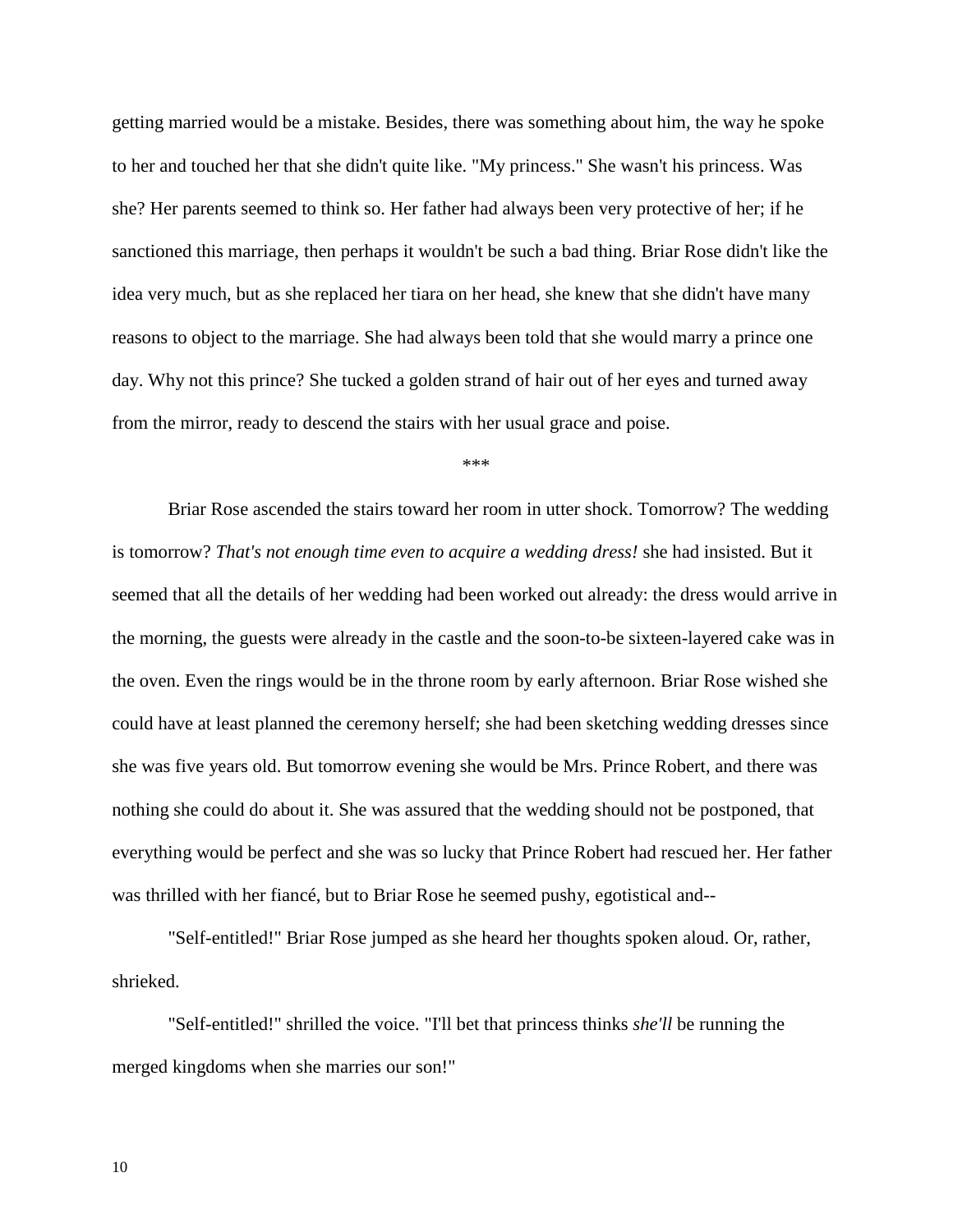"Hush, dear," came a deeper voice. "Please. Someone will hear you." A door nearby closed quickly. Cautiously, Briar Rose slipped off her heels and inched towards the voices, which continued, naturally hushed by the door.

"It's obvious," said the first voice, "that she doesn't want to marry him. She wants to rule her own kingdom. She won't let Robert take control. What a waste of potion! We shouldn't have given her the antidote! There are no other heirs. We could have been patient and waited for that old king to die! His wife couldn't have stopped us from taking the throne by force without him."

"But Minerva, darling, you know we can't afford to wait that long. We're nearly out of money as it is. Merging the kingdoms is our only option. And Robert can be... well, we know from experience that he's not the best at wooing young princesses. If only he had known that the young lady was about to inherit, he wouldn't have insulted her. But he treated her so badly that she fled the kingdom just to get away from him! I've never known a suitor as abysmal as our son! This potion was our best chance, and putting the antidote on our son's lips was your greatest plan. Her parents, at least, are grateful. She'll come around, in time."

"If she doesn't, she'll find herself in a more permanent sleep. Where is my fan? We should go see about the wedding arrangements. They had better import the food that I suggested. It would be dreadful if we had to eat anything from this lousy kingdom. At least it has money. And don't forget to dispose of that bottle, George! I cannot believe you brought it with you. The last thing we need is for anyone to find it."

Briar Rose felt sick. She had heard enough, and wanted to forget everything she had heard. She was about to continue to her room when she heard the door open. She quickly ducked behind a nearby suit of armor and held her breath as her future mother-in-law strutted by, with her future father-in-law trailing behind her. She waited until they were safely down the stairs.

11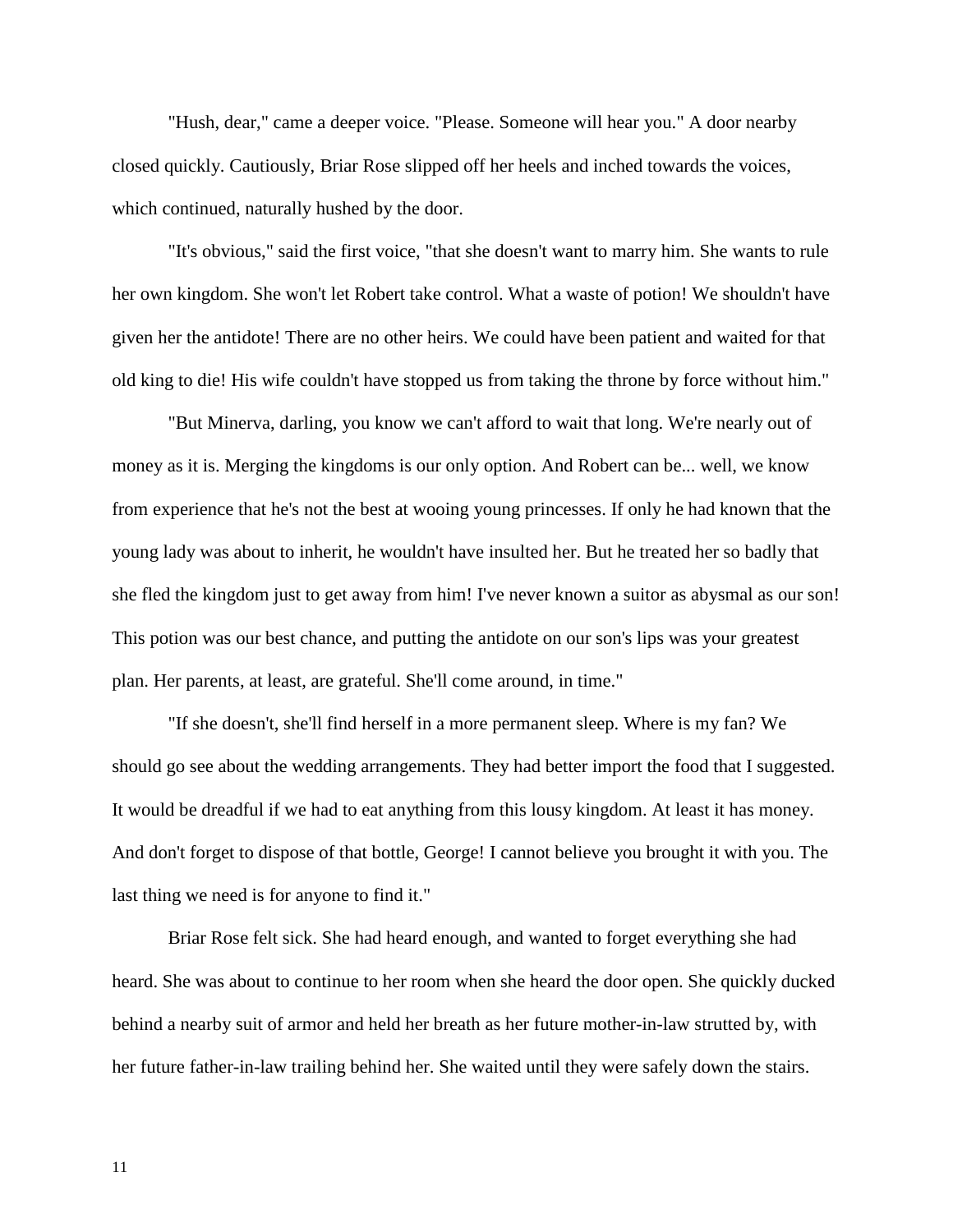Then she scrambled out from her hiding place and dashed past the door she had listened at moments earlier. As soon as she passed it, she paused. The door was not shut entirely. She retreated a few steps and pulled it shut, but after a moment, it opened again. *It must be broken*, she thought. *I wonder if Michael can fix it?* Just as she was turning away from the door, her eyes fixed on the small garbage pail inside the room.

Briar Rose pushed the door open wider and entered. Her heart was pounding. She tiptoed over to the garbage pail and looked inside. All she saw was crumpled paper. She picked up a wad and opened it. It was completely blank. Something slipped to the floor. She stooped and picked it up. It was a needle, and the very tip was green. Peering into the garbage pail again, she saw a small vial with a little green liquid still in it. Carefully she lifted it out, wrapped it and the needle in the piece of paper, tucked the parcel into her shoe and put both heels back on her feet. Then she sped for the door.

Just as she reached it, she found herself face-to-face with King George. The expression on his face was just as surprised as hers must have been. "Princess," he blurted anxiously, "what are you doing in my room?"

"Oh-- your room? Is it your room? I did not realize-- that is, I had no idea you were-- the door," she stammered. "The door was open, and I tried to shut it, but it would not shut, and then I thought I saw a robin outside the window, and robins are my favorite, so I went to get a closer look...." she babbled. "But then it flew away. So I was just leaving. Good day." Briar Rose stepped past him.

"George? Did you get rid of the potion?" Briar Rose froze. She felt Queen Minerva's eyes on the back of her head. "George," she said quietly. "Grab her."

12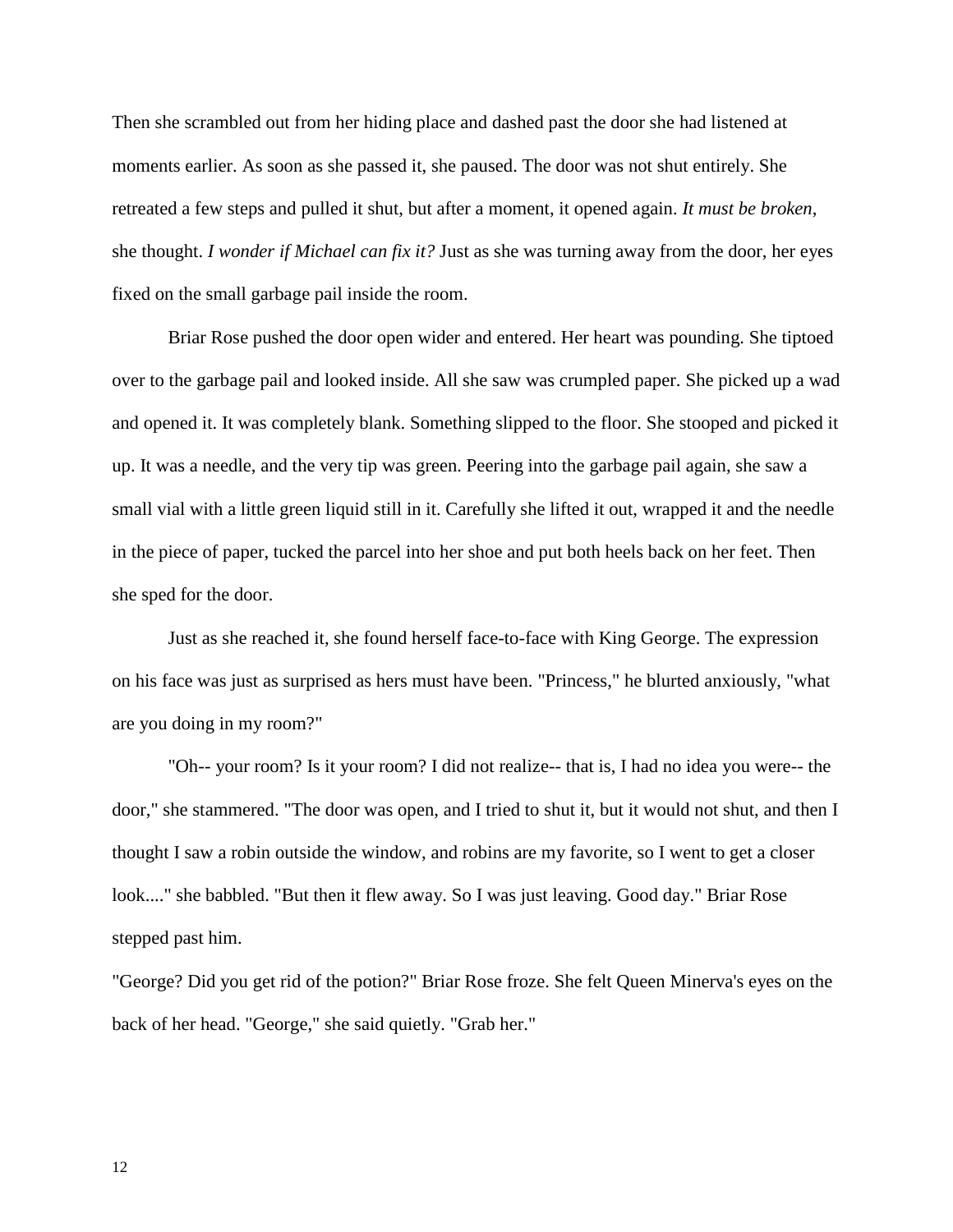King George circled around the young princess and stood in front of her. "Step into the room please, Princess." His words were arsenic brewed with honey.

"I really must be going, I have to-- change for dinner," Briar Rose tried desperately to sidestep King George, but to no avail. He gripped her arm and tugged her back through the open door. He briskly left and shut it behind him, holding the door closed.

"Minerva, can we talk about this?"

"We can't have her prancing about the castle now, " she hissed. "She knows too much."

"Can't we say it's a beauty potion or something? Keeping you so young and beautiful, darling."

"Don't try to flatter me," she snapped. "You'll fail miserably as always. Lock the door. We'll figure something out later."

Briar Rose heard the key turn in the lock and her in-laws' muffled footsteps shuffling away. She tried jiggling the doorknob, but the key had been effective. She knew she had to escape before they returned and realized the potion was missing. She searched the room frantically for another way out. Her eyes stopped when they reached the window. She forced them to keep moving, but she could no longer see anything else in the room. She walked over to the window; the room was on the third floor. *I can't jump, I'll die.* She turned and looked at the door again. She could pound on it and scream for help, but the thought of anyone finding her there, in distress twice in one day, was mortifying. She had an image to uphold; what would her subjects say if they knew their princess was constantly in need of rescue? Once was fine, charming even-- many of her fellow princesses had found themselves in similar positions. But she didn't want to push her luck-- if being poisoned by her future in-laws could be considered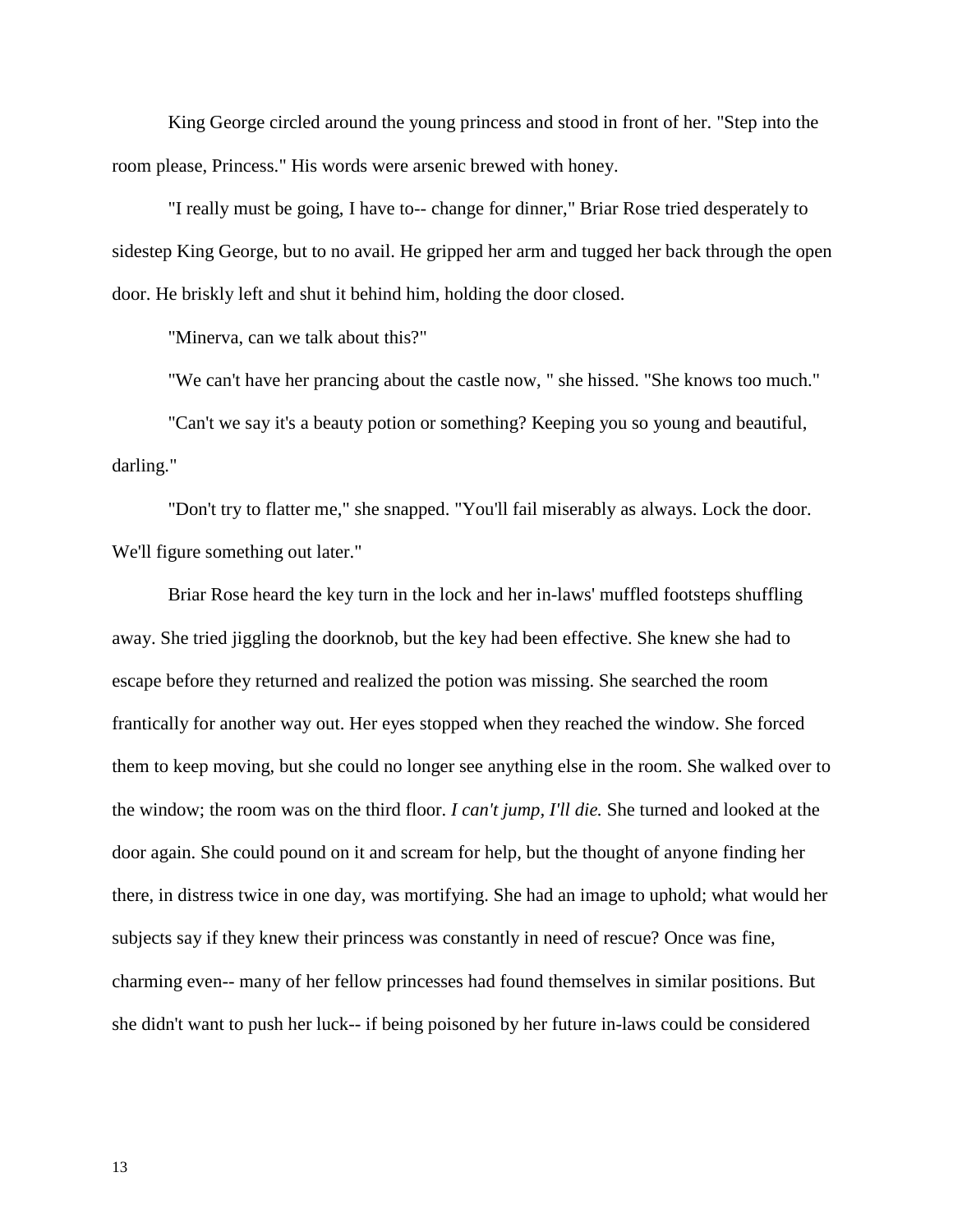lucky. Besides, King George and Queen Minerva could come back and take away her power of speech. Or movement. Or both.

She walked over to the door and tried jiggling the handle again. Then she had an idea; she removed the bobby pin holding her hair back and looked at it. She had heard about this trick. She stuck it in the lock and wiggled it around for a few minutes, turning it this way and that, trying the door handle again, leaning against the door. Eventually she gave up and returned to the window. *It's a long way down*. She had heard rumors of a girl who had escaped from a locked room using only her hair. She leaned out the window. The girl who did that must have had *really* long hair. *Hmm, close. If only my hair was just two and three-quarters floors longer.* There must not be any barbers in that girl's kingdom. Briar Rose made a mental note to send one-- if she ever got out of this room alive. She pulled her upper body back in the window.

Glancing around the room from her new vantage point, her eyes were drawn to her guests' bed. It had been freshly made by a maid. She walked over to the bed but quickly gave up that plan; she didn't fancy the idea of dangling out of a window relying on poorly tied bed sheets any more than she did with hair. She looked out the window again, this time straight down the side of her castle, and concluded that the wall was not perfectly flat; she could see enough stones protruding from the castle to convey her downward. She took a deep breath, opened the window, and thrust her head and arms out. Briar Rose grabbed the top of the window and hoisted her waist, legs and finally her feet out onto the ledge. She glanced down for a moment and suddenly felt very dizzy. *Okay, Rose. Slowly.* She looked down for her first foothold and lowered herself slowly onto it, shifting all her weight onto that stone. Then the next one, and the next, until she reached the second floor window. She glanced in the window and saw no one. *Thank goodness*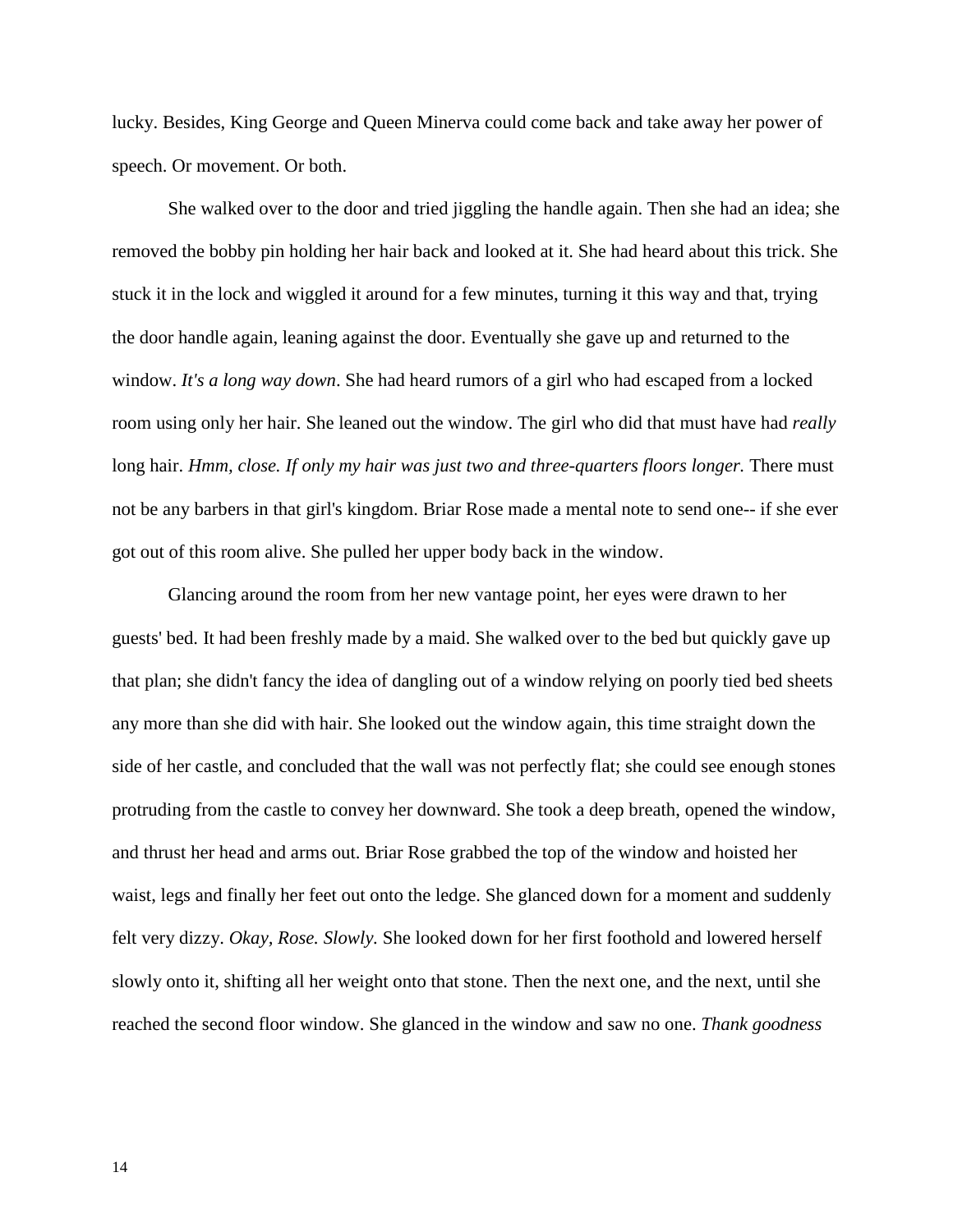*no one will see me like this.* She was halfway through completing this thought when she heard a voice shout "Hey!" from below.

*Oh, thornbushes!* She called out, "Don't mind me, carry on."

"Princess? Princess, is that you?"

Briar Rose hazarded another glance to the ground. "Michael!" she sighed, relieved. "I'm so glad it's only you."

"Rose.... What are you doing up there?"

"Oh, you know, I thought I'd start training for the Kingdom Surveillance Agency."

"Well.... Do you need any help?"

"No, it's alright, I'm almost down." She continued descending until she reached the first floor, but the window was still a few feet above the ground, and she couldn't see any footholds close enough to reach from where she was. She looked around, unsure. "If I jump now, will I break my leg?"

"Don't worry, I'll catch you. Jump!" Briar Rose leapt from the ledge and felt Michael's arms catch her, one under her knees and the other behind her back.

"Thanks, Michael. I owe you one."

"No problem," Michael replied, "but will you tell me what you were doing up there?"

Briar Rose told her friend how she had overheard that she been put under a spell by Prince Robert's parents, how he had roused her with the antidote, that she was to be married to him tomorrow evening and finished by explaining that she had been caught and locked in the third floor bedroom. When she finished, he looked at her in shock.

"That's terrible! What are you going to do with the potion?"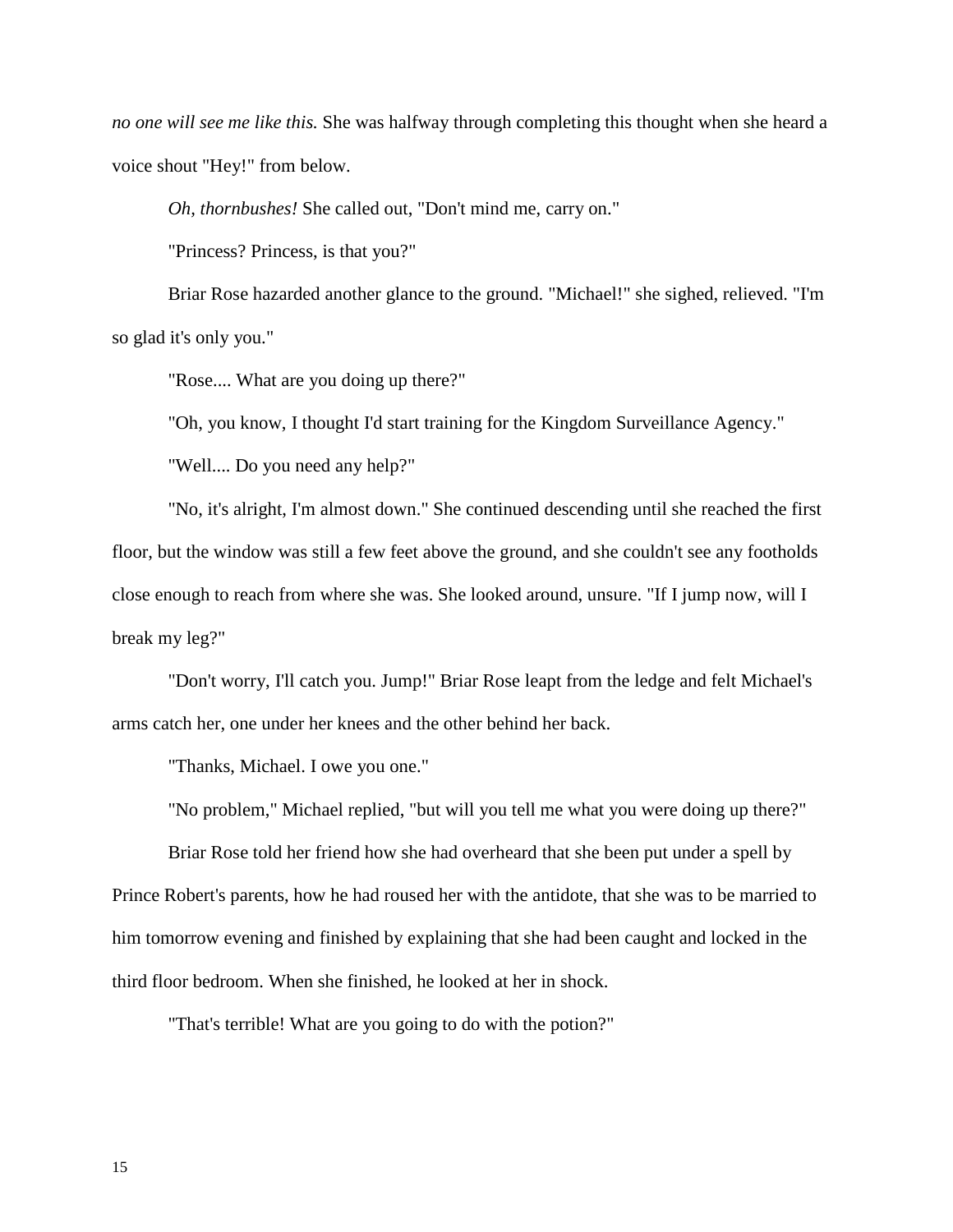"I don't know yet. I just thought I should grab it, because it was right there.... I don't think I'm going to do anything with it."

"But they poisoned you, Rose. This is a setup. And they locked you in a room," he continued. "You're not actually going to marry the guy, are you?"

"That 'guy' is Prince Robert. Don't let anyone catch you calling him anything else. I don't want you to get into trouble."

"Me? Trouble? Forget about me, Rose. *You* are in trouble. You don't know what these people-- what the King and Queen-- are capable of. Do you love Prince Robert?"

The princess hesitated. No one had asked her this, and she hadn't had time to contemplate it. "Love him? I don't know him."

"Well, do you *like* him? As a person. Is he anything like the List?" The List was a list of qualities Briar Rose had started when she was about nine and had edited every few years. The person who fit the description on the List was her ideal prince.

"Well, I'm not sure," she said slowly. "I mean, I don't really know him. We haven't really spoken at all. And I didn't very much like the way he touched my hair and called me his princess, as though I were already his.... But regardless of the fact that it was a setup, he *did* save me."

"Rose." Michael stared intensely into her eyes. He was the only person who looked at her this way-- like he cared what she thought, like he urgently needed her to listen to him. As though she would disregard what he said. She realized now that everyone took her good-natured attitude for granted. Her parents, her friends, everybody knew she was listening and obeying. She never resisted. But not Michael. Why was it that the only human being who treated her like a real person with thoughts, feelings and a will was a farmer's son? "It shouldn't matter that he saved you. You can be grateful, but you don't owe him anything. It's unfortunate that he was cursed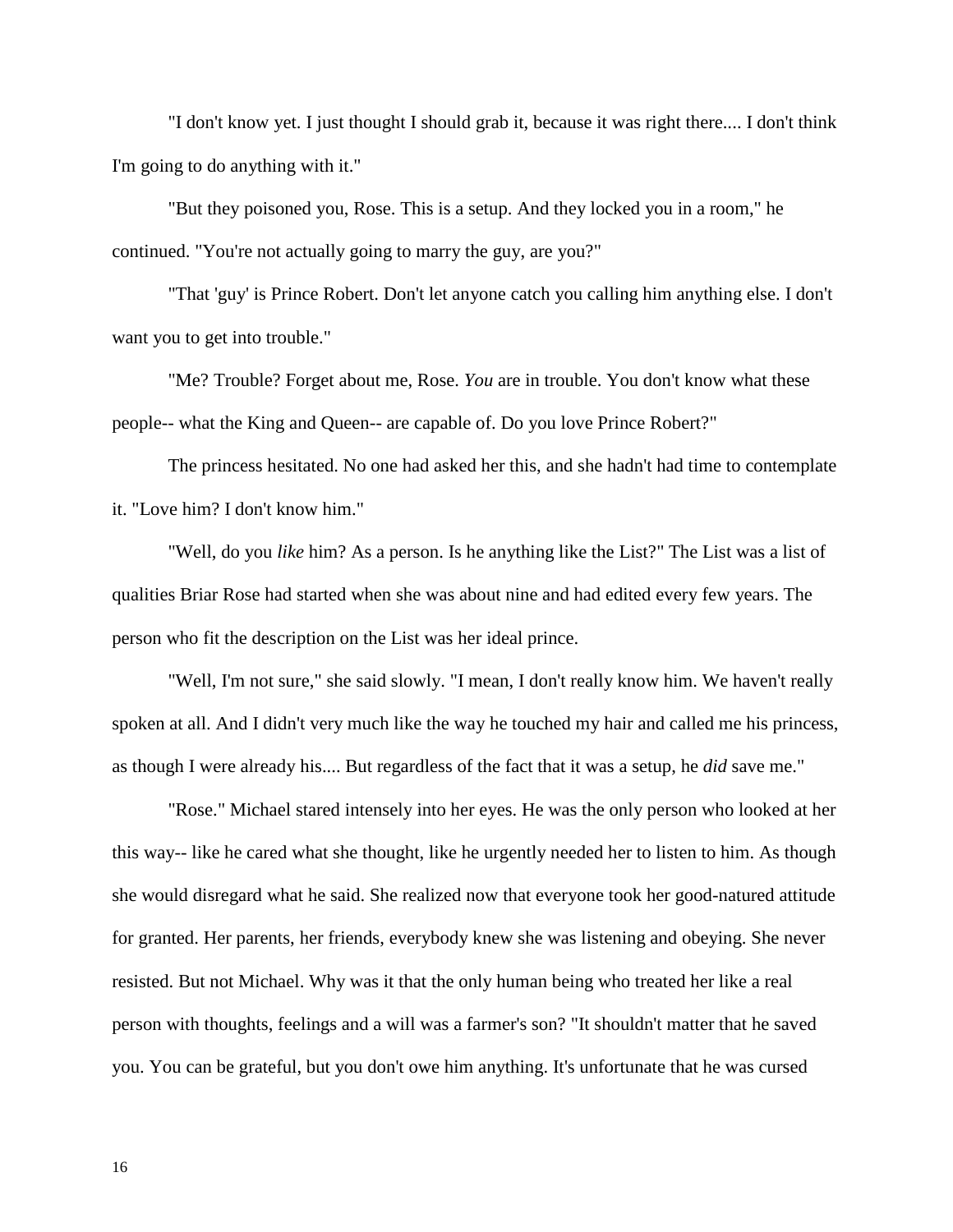with terrible parents, but he doesn't own you, and he never will. Only *you* can own you. If you love him, I'm happy for you. But if you don't want to marry him, you definitely are not obligated to. Please, Rose. Don't let them push you into a marriage you'll regret." His eyes had softened. *He's right*, she thought. *Who does Prince Robert think he is, bursting in and demanding a wedding?*

"Thank you, Michael," Briar Rose smiled up at him. "I'll see you later. I need to go talk to him. I'm calling off the wedding."

"There you go," Michael grinned back. "Although it's a shame, really. I would have loved to see a royal wedding."

"You know you wouldn't have been invited."

"No?" he raised his eyebrows. "Then I'd have to crash it."

Briar Rose pictured him smashing a window in the ballroom and swinging through it on a rope. She laughed. "Perhaps someday you'll get that chance, Michael. Thanks again."

"Anytime, Princess." Michael bowed. "Tell Charming I wish him luck in finding any girl willing to marry a guy at first sight." He turned and walked away.

"That's *Prince* Charming, to you," she called after him. He grinned at her over his shoulder and jogged back toward his home.

\*\*\*

Briar Rose pulled open the front door of her castle and made her way through the great hall to the throne room. Since she had been unconscious for the duration of Prince Robert's stay in the castle, she needed to ask her father where in the castle Prince Robert was staying, or where he would most likely be in these hours of free time between lunch and dinner. She walked as swiftly as decorum would allow, anxious to find him as soon as possible. In fact, her feet were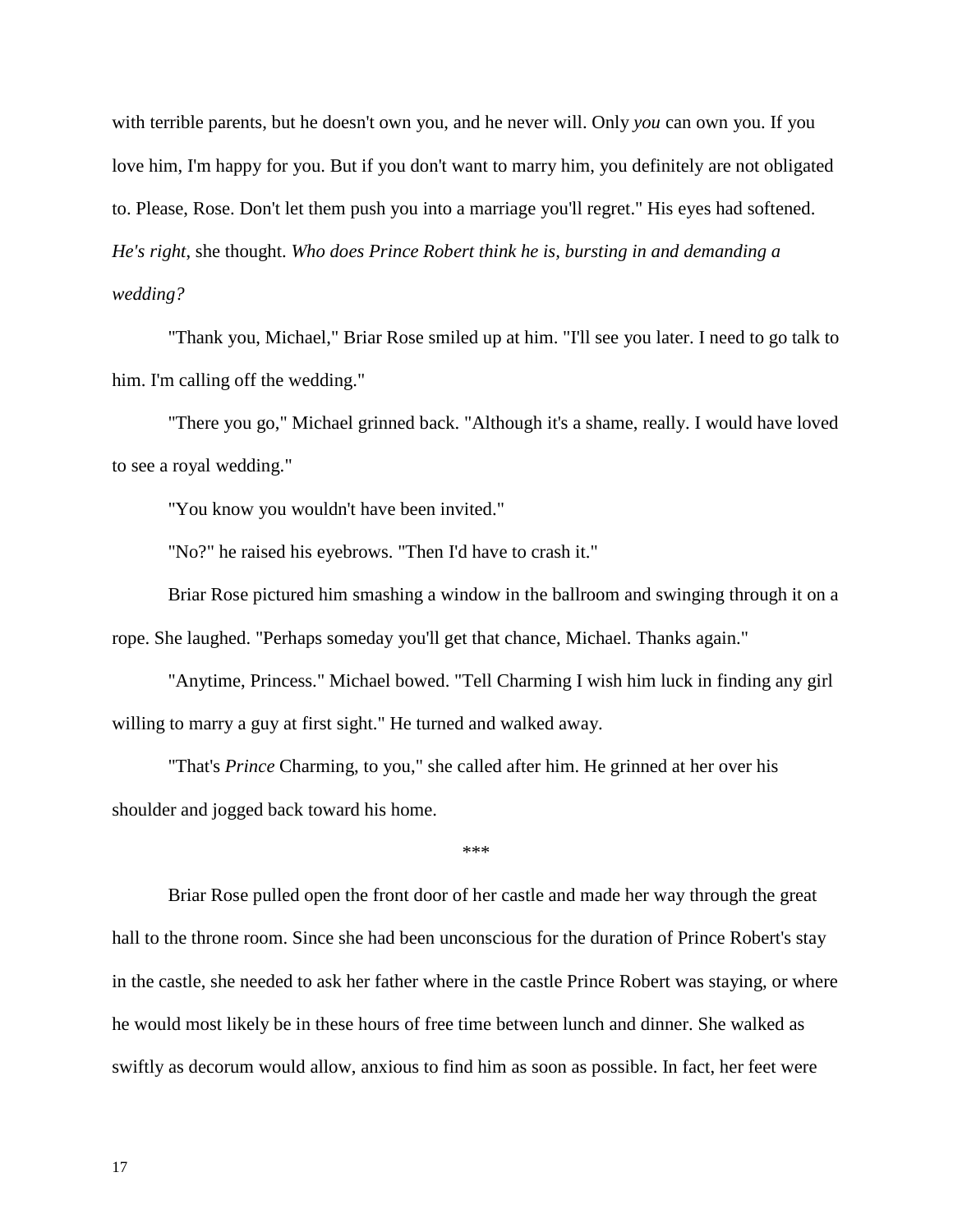moving so quickly that her foot began to hurt from rubbing against the bottle in her shoe. She slowed her pace and stopped. She lifted her foot and leaned over, one hand against a dining room chair to steady herself, reaching for her heel.

"Princess!" Briar Rose straightened quickly and turned around. "There you are, I've been looking for you."

"Prince Robert," Briar Rose exclaimed. "I was just looking for *you*. There's something I need to tell you--"

Prince Robert interrupted her speech. "My dear Briar Rose," he began, "I need to tell you something as well. Please," he continued, putting a finger to her lips when she parted them to speak, "allow me to go first." The stunned princess politely consented. "My princess, I must speak on behalf of my parents. They tell me there was an... incident this afternoon, and they asked me to clear it up for you. You see, my father has an excruciatingly painful condition in which his back does not permit him to sit or stand or walk or even lie down for more than a few minutes at a time. He takes a special potion for this pain, one acquired by a powerful, albeit dark, wizard. Recently, he has decided to try another method for the pain. We tried to keep the potion a secret, because nobody wants a weak king, and dealings with evil wizards are-- less than desirable. When they encountered you earlier, they panicked. They are dreadfully sorry for what happened, my love."

Briar Rose looked into Prince Robert's eyes. She was surprised to find that she was not surprised. *Of course*. Somehow, she had known all along. She smiled, perhaps a bit too brightly. "Oh, well if that is all. I knew there had to be an explanation."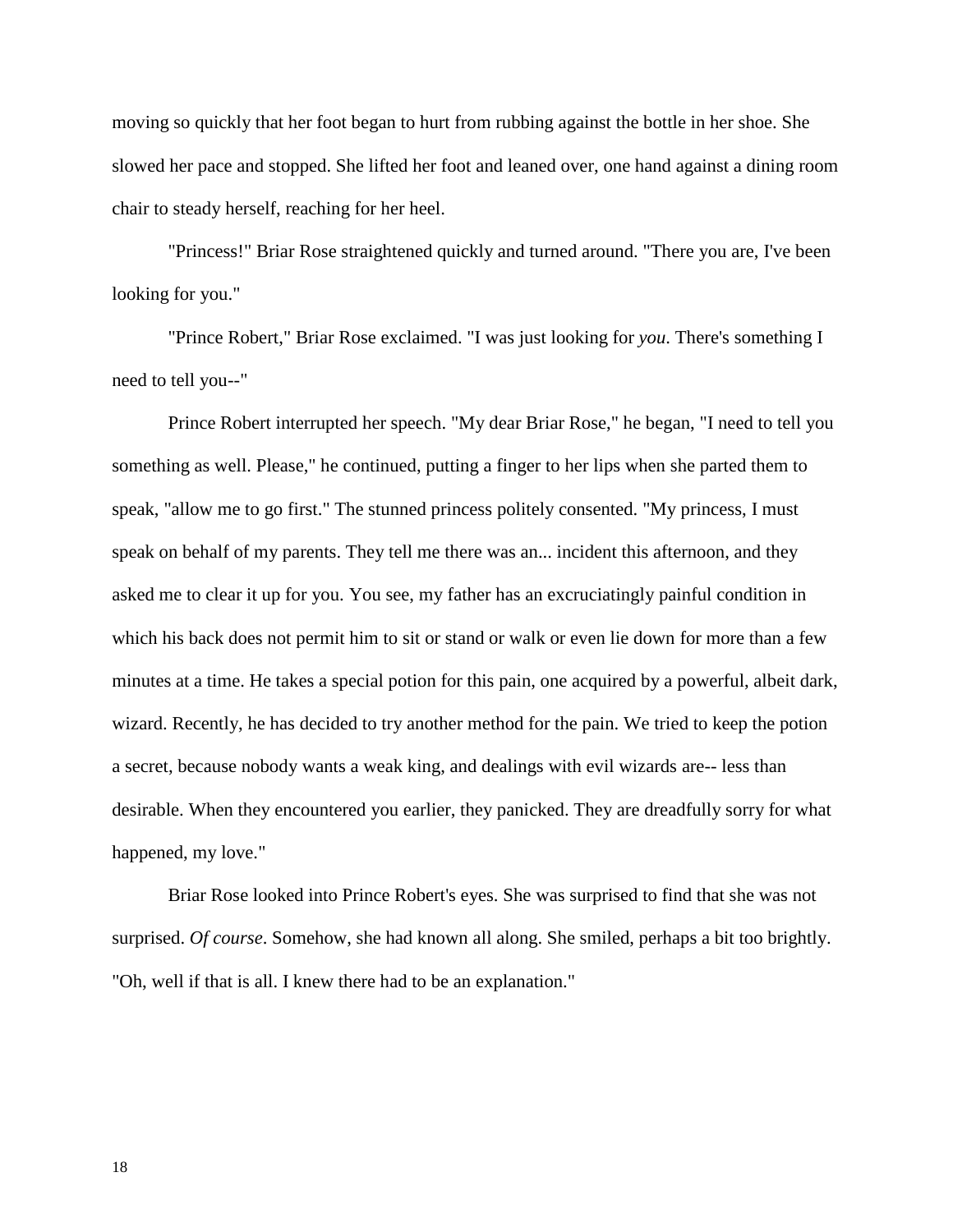"So we understand each other?" Prince Robert searched her eyes fiercely. "My parents are under the impression that you got the wrong idea earlier, and we do not want any... misunderstandings."

"Of course, my prince," Briar Rose replied sweetly. "I wouldn't want any misunderstandings to prevent our marriage tomorrow. I understand you perfectly."

"Good." Prince Robert seemed to release tension from his entire body. "Then I will see you at dinner, Princess."

"Or sooner," Briar Rose beamed.

\*\*\*

Robert entered the throne room. His bride and her father were late to dinner. He hoped everything was in order.

"... a very wise decision, Briar Rose," the king was saying to her.

"Your Majesty, the queen is awaiting your presence at the table."

"Of course, Robert. The princess here was just announcing her decision to meet you at the altar tomorrow evening."

"Announcing her decision?" Robert almost choked. "I thought the wedding was set?"

"Naturally, the final choice in the matter rests with the bride and groom. Princess Briar

Rose has expressed how eager she is for tomorrow night."

"Yes. After tomorrow night, I know I will be happy for the rest of my life."

"Well," said Robert, who was very pleased with this declaration, "I, too, will be very happy. For I will have acquired the most beautiful rose in the garden." He took her hand in his and bowed, kissing it gently. This was his signature move. The ladies loved it.

"Well, I don't know about *that*," said the ever humble princess.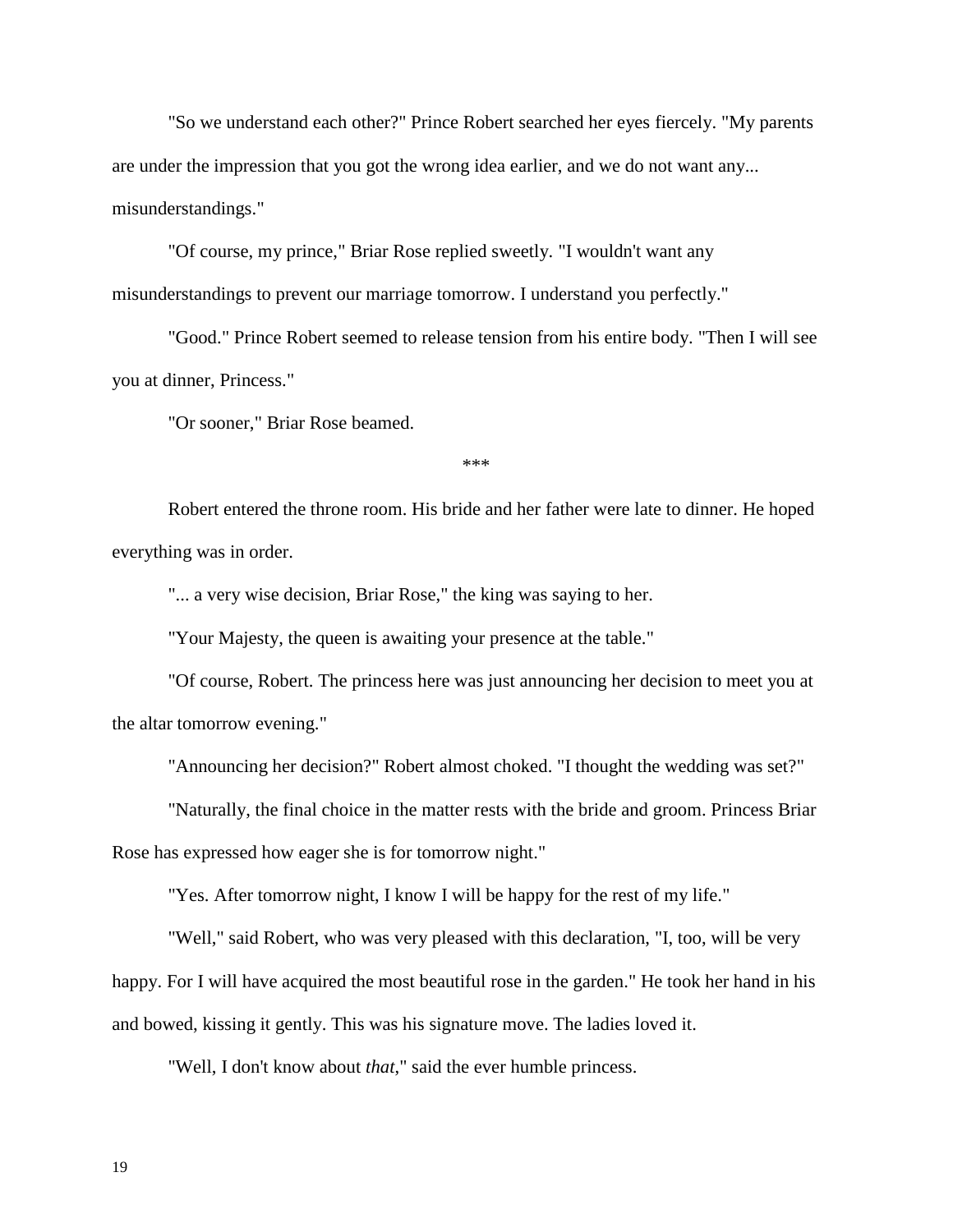"Trust me, daughter," said the king, "you are exceedingly beautiful, but more importantly, you have made your own brave decision, and your mother and I are exceedingly proud."

#### \*\*\*

The golden hall was beautiful, decorated tastefully with pink and white roses, in moderation. The guests, all nobility, were absolutely stunning, from Lord Grimm and his brother to the foreign dignitaries King Leon and Queen Ariana. But the bride, in her ballet slipper pink dress with golden accents, outshone them all. She walked down the aisle to the rhythm of the organ music with dignity and poise. When she reached the makeshift altar, however, she turned suddenly to the guests and spoke.

"My dear people," she began, "you have gathered here today to witness a wedding. The wedding of your princess and her savior, the handsome young prince who is expected to join his kingdom with mine, and rule them both together. The handsome young prince who woke the sleeping beauty from a dreadful, cursed, deathlike sleep." She paused. "I am sorry to disappoint you." Prince Robert's smile began to melt into an open-lipped line, then a frown. "The deathlike sleep was a trap, and the handsome young prince--" she shot him a look "the hunter."

The hall was dead silent for a moment, until the princess spoke again. "I present to you the evidence--" the priest handed the vial and needle to the princess "that Prince Robert's parents poisoned me with a potion. The antidote was administered to me through the lips of the deceitful young prince who stands before you." Four guards escorted King George and Queen Minerva to where their son stood. All eyes in the room were now on the foreign family. "King George, Queen Minerva and Prince Robert," she continued, "I hereby banish you from all the lands of this kingdom, from now until the end of time," she pulled the white rose from his suit and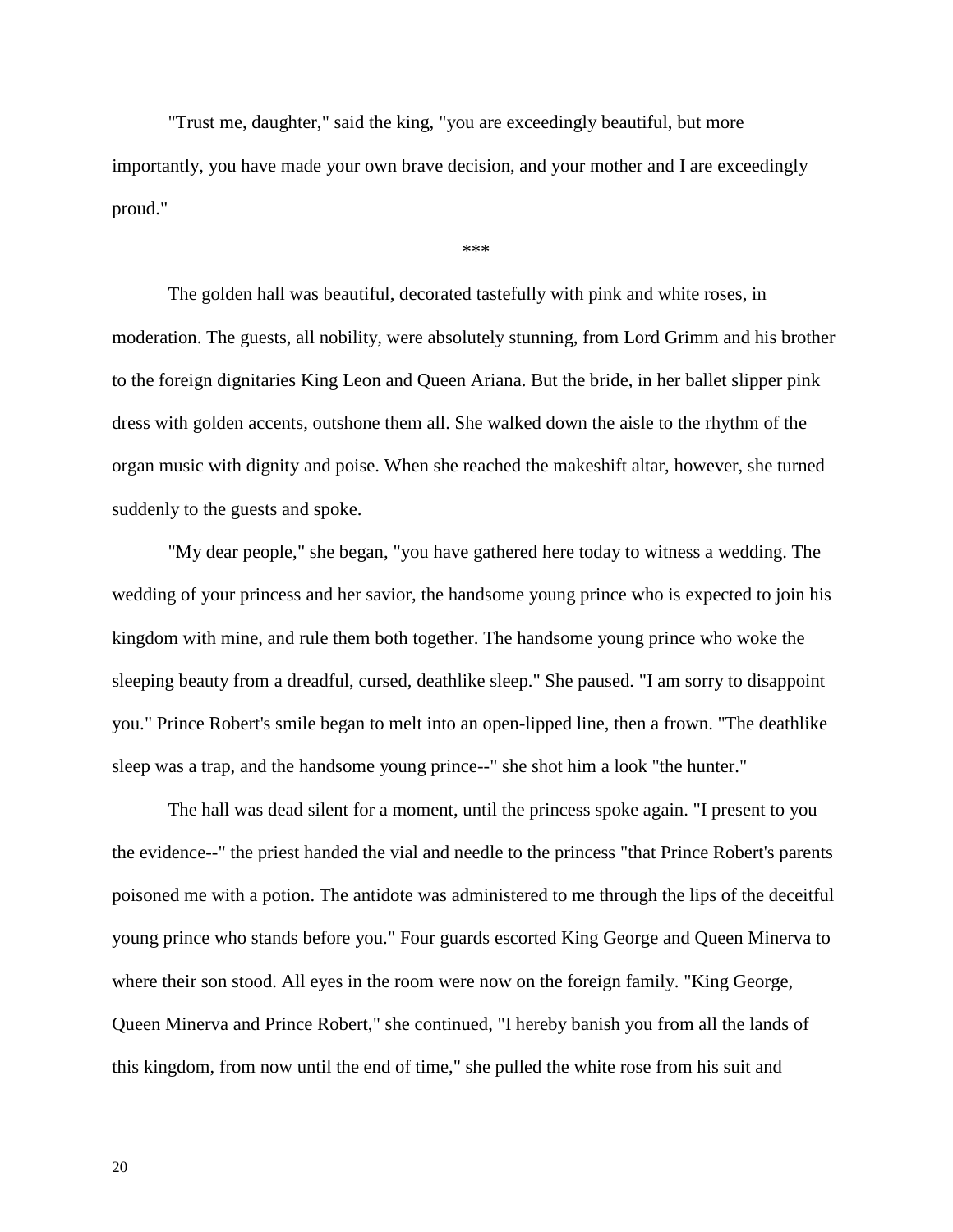snapped it in half, letting the pieces flutter through her fingers to the ground. "I reject your proposal of marriage," the trio was escorted from the room. She looked at her father, who was beaming at her, and delivered her last line directly to him. "And I will not marry and take the throne." With that, the princess walked back down the aisle in the silence of the grand hall, pushed open the door and left, leaving her surprised subjects alone with her no longer smiling father, his face blank with shock.

\*\*\*

The door to the barn opened, and Michael stood in the doorway. "Really classy, Rose," he called out.

"How did you know I would be in here?"

"Honestly? You're pretty predictable."

"I guess word travels quickly here."

"Not usually. But a princess running out on her own wedding after banishing the groom and renouncing the throne-- a story like that only comes around once in a lifetime. Maybe more, if it's your lifetime we're talking about."

"And you disapprove?"

"Not at all. On the contrary, I think shoving the cake in his face was a nice touch. I only wish I could have joined you."

Briar Rose laughed. "I guess they didn't get all the details right."

"Is it true, then? You gave up the kingdom?"

"Yeah. I'm getting out of here. I'm not going to let them push me into another marriage. And maybe I'll never get married at all. But I won't stick around here to give them the chance to dictate my life anymore. I'm writing my own story."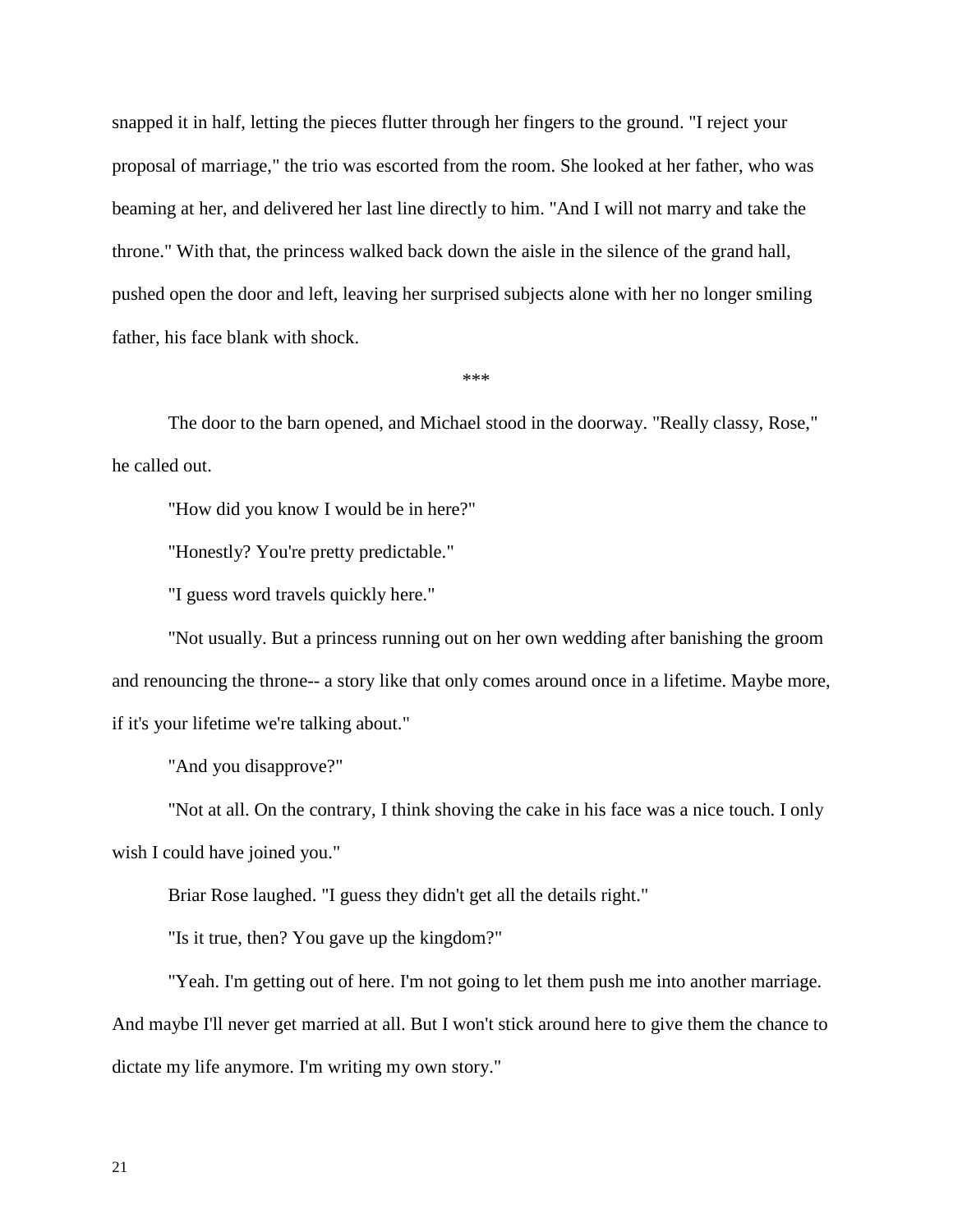"But, Rose," Michael postulated, "you're still the princess. And the people need you, regardless of your marital status. You're the sole heir to the throne. Think of all the effort that was put into building this glorious kingdom. Think of the chaos that will ensue if you abdicate. Do you really want to bring that on your people? On me?"

"Oh, you'll rise up, quell the masses and be king yourself."

Michael stared at her for a moment, looking for a smile, but he found none. He shook his head. "They don't want a farmer's son for a king. They want their brave, daring princess on the throne. The princess who stood up for them and herself against an outside threat at the youthful age of sixteen. You proved to everyone in only two days that you can take care of yourself and keep this kingdom safe. You can also climb out of a window and down the side of the castle, and I bet you five of your best horses that no ruler has ever done *that* before. You're unique, and very capable. Your people need you, and they want you," Michael said. "So what do you say? Do you want to make this a princessdom?"

\*\*\*

Princess Briar Rose looked out at the crowd of people before her. Her people. She smiled as she felt the weight of the crown on her head. This coronation ceremony was her wedding. This-- princessdom was her partner. It was her future, and it was all she needed for now. She would care for the land and the people who lived there. Her parents had consented, her people had consented, and she had consented. With her new responsibilities, she would most likely have little time for her new spinning wheel, but she would soon burn it anyway. She would have less time to spend with Michael, as well; at least, they would have less time together to carelessly make trouble for everyone else, as they had in childhood. But for all the freedoms she forfeited by accepting her new role as protector, she would gain many more; even foreign powers would,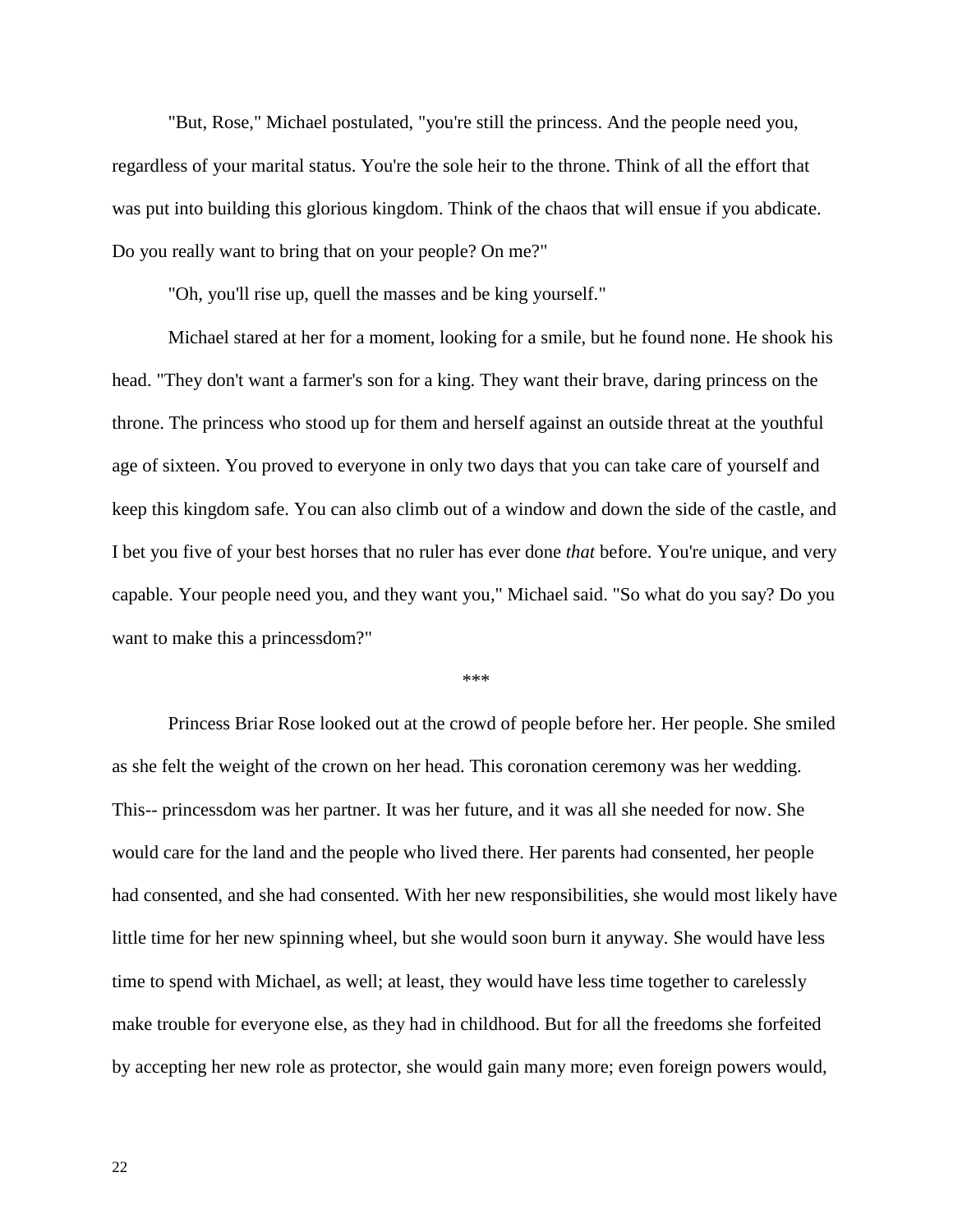in time, recognize and respect her capability and control, not only over her land, but over herself. For the first time in her life, she felt awake.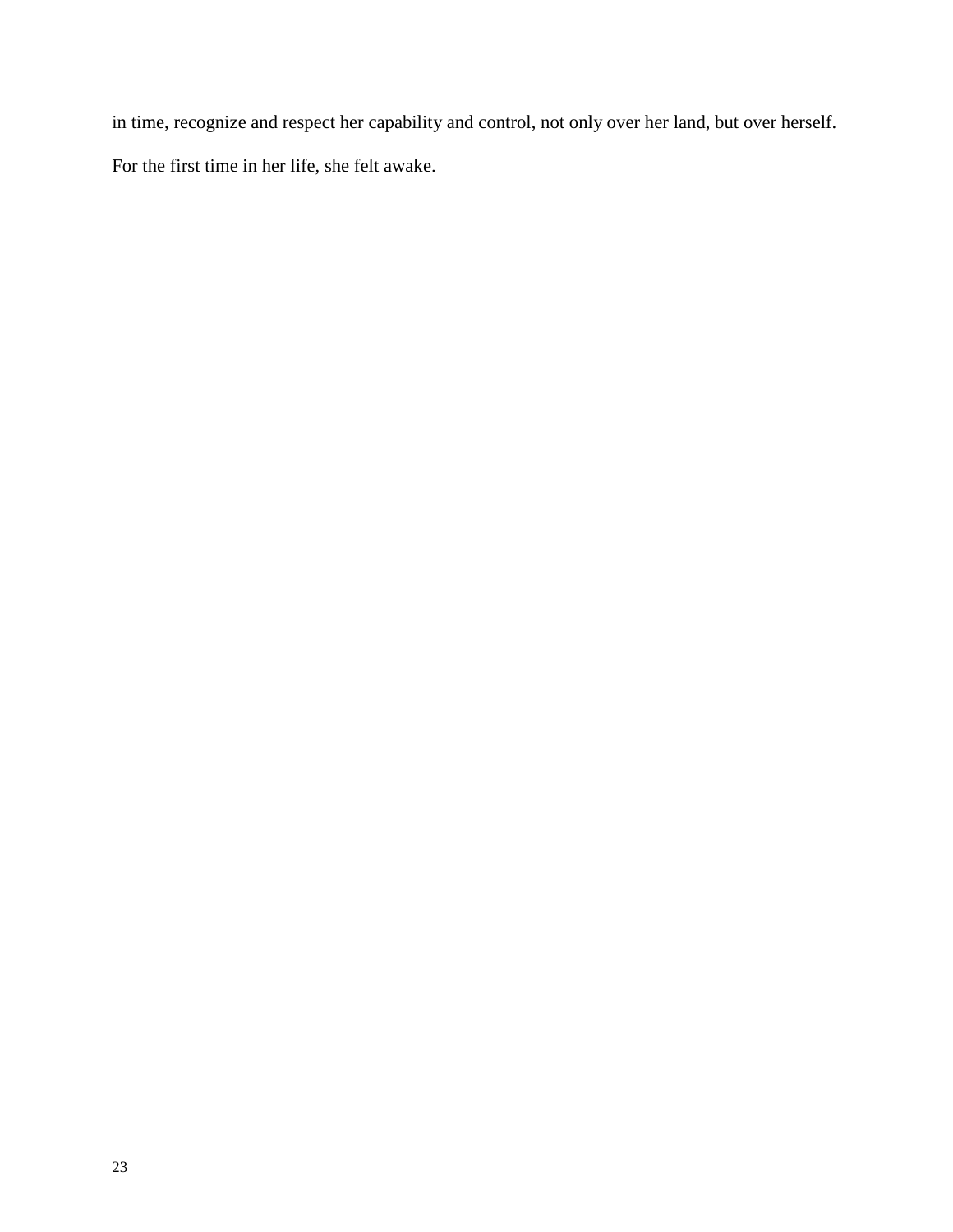## Case File: Ella Merchant

I arrived at work on Monday morning to find the following papers in a folder on my desk:

Name: Ella Merchant Nickname(s): Cinderella Age: 23 Location: Merchant Manor, King Frederick Avenue, Eloria Family: Living: Stepmother, Evelyn; Stepsister, Annelise; Stepsister, Isabelle Deceased: Father, John; Mother, Emmeline; Brother, William Friends: None Occupation: Servant Notes: Ella Merchant has been a servant in her own home since the day her father, John,

perished in an accident on the road four years ago. Ella's mother, Emmeline, and younger brother, William, died tragically in a bakery fire in the village square seven years prior. Her father remarried Evelyn, a widowed mother of two. Evelyn holds Ella prisoner on the mansion grounds.

Plan of Action: \_\_\_\_\_\_\_\_\_\_\_\_\_\_\_\_\_\_\_\_\_\_\_\_\_\_\_\_\_\_\_\_\_\_\_\_\_\_\_\_\_\_\_\_\_\_\_\_\_\_\_\_\_\_

This was my boss's not-so-subtle way of telling me that the proper time had arrived to start working on this case. Attached to it was a note in her unmistakable hand which read

# Fall Ball

I pulled out my crystal ball from my bottom desk drawer and wiped it gently with its cloth as I set it down. I gazed into it for a few moments, seeing the beautifully clad men and women at King George's annual ball. Really it was Queen Minerva who wanted the ball each year, but everyone ignored this small detail.

Plan of Action: Evelyn Merchant and her daughters will be attending the Fall Ball. This opportunity of isolation will be used to procure an escape and relocation for Ella.

After finishing the form, I waved my hand over the paper to duplicate it, and tapped it twice with the tip of my wand. The copy vanished, instantly on its way to my boss's desk. The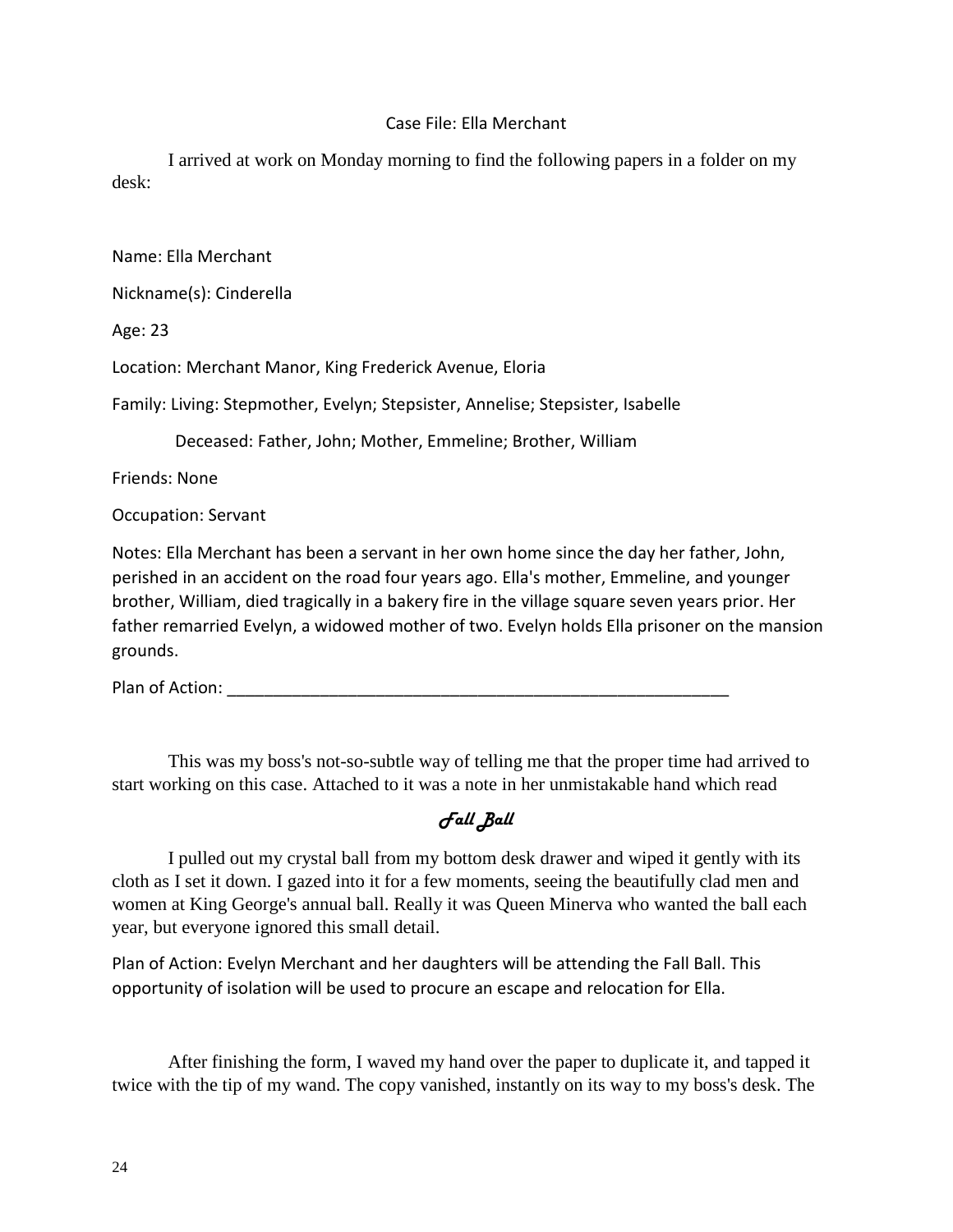Fall Ball was three days later, so I had some time to prepare a more detailed plan. But this brief summary would be enough to satisfy Queen Mab-- she's my boss.

\*\*\*

The day of the Fall Ball arrived, and I spent the morning reviewing my plan and my notes on Miss Ella Merchant. Queen Mab had assigned Ella's case to me when Evelyn married John and moved into the house; right away our scouts suspected that Ella would need us in the future. It turned out worse than we had expected when John died, and my boss almost took the case away to give it to someone more experienced. Fortunately for me(and hopefully for Ella), the Blue Fairy couldn't afford to take on another human godchild, so I was allowed to keep the case. I needed it to prove myself; it would be my first major case, and hopefully would be my key to more cases. I love being a fairy godmother, but most of the time I feel as though I'm not doing much to help. Until I could prove myself with a real case, I was responsible for keeping track of the other fairy godparents' cases. My official job was to file reports on magic used on the job, identify children in need of a fairy godparent, and take inventory on fairy dust(fairy dust is very precious. A little goes a long way, but we can't do magic without it). But unofficially, I tracked each child's needs and what fairies did to help them. Ella Merchant was in desperate need of assistance, and I wanted to be as prepared as possible when it came time to act.

That evening, I watched Evelyn, Annelise and Isabelle ride away from the manor in their carriage through my crystal ball. As soon as they turned the corner off of King Frederick Avenue, I put my crystal away and transported to Ella's front yard and knocked on the door. Twice. Three times. *Oh, pixie sticks!* I thought. I should have looked in the crystal ball to see where she was. I'd made a huge mistake and I'd only just arrived! I walked around the manor to the gardens in the back. There she was, sitting at the fountain, gazing into the pool, tears splashing drop by drop, merging with the fountain water. She was quite a picturesque sight, very beautiful, very dramatic, and I was thrilled. I glided over to Ella and prepared my most fairy godmother-y voice. I knew I was making history-- my big moment, the start of my great career.

"Hello, Ella," I said softly, gently, like the delicate flutter of butterfly wings. "I'm your fairy godmother. I'm here to help you."

Ella's tears disappeared and she looked up at me. "I knew it!" she stood up for a better look at me. "My very own fairy godmother! I hoped you would come to me tonight, and now you're here."

This was an unexpected reaction, but I supposed fairy godmother activity *had* increased this generation, so I shouldn't be surprised that my arrival wasn't... well, a surprise. I turned to her garden and waved my wand over the most perfect-looking pumpkin I could find. Then I transformed the four mice which I had brought with me(making mice would have been a waste of dust) into four strong horses, and found a salamander in the garden to drive them. He still had the inclination to crawl away after he had been changed, but I coaxed him out from between the rows of cabbages and showed him that he could stand upright. Then I turned to Ella. She was looking at me expectantly, and I would soon find out why.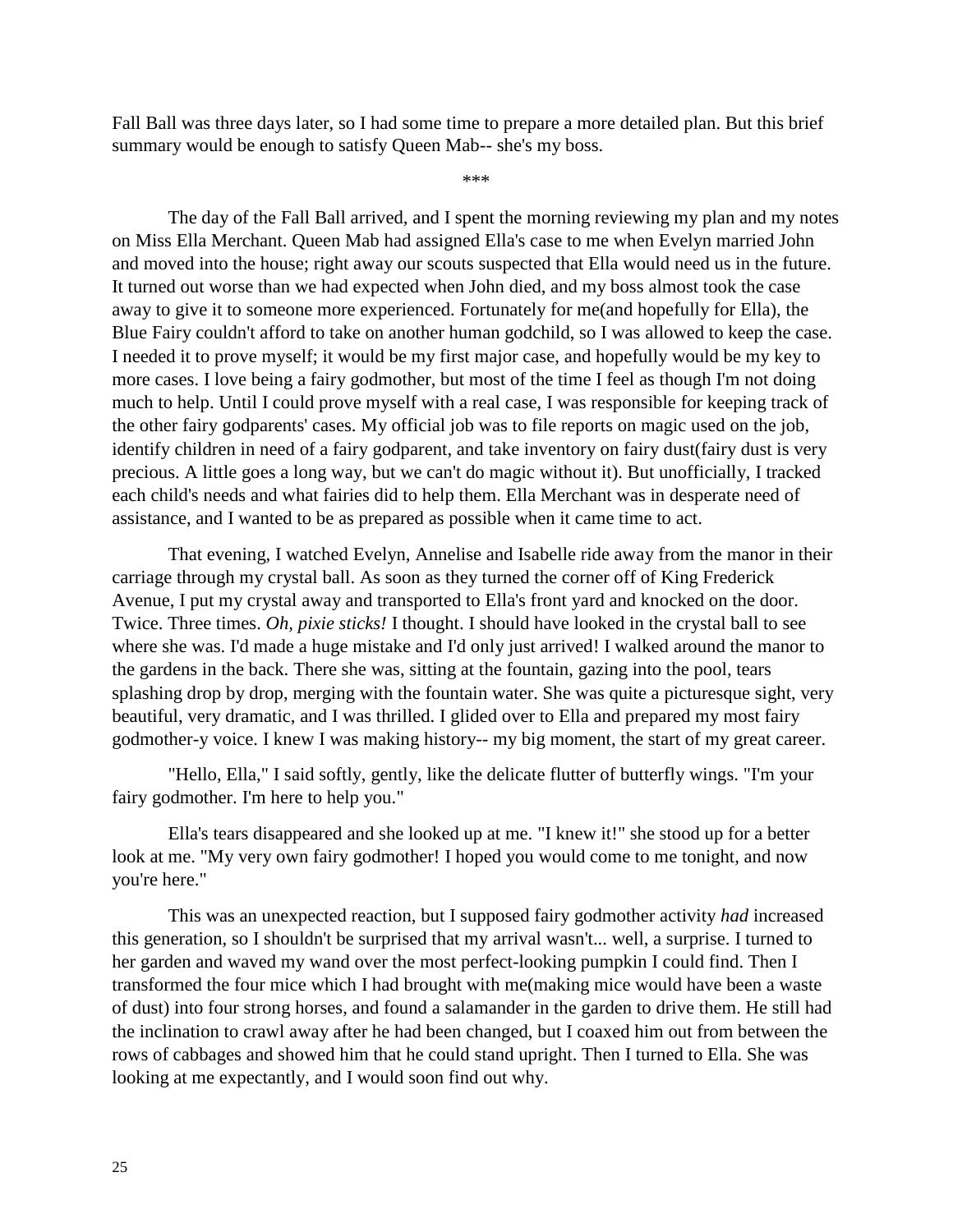"Thank you so much, Fairy Godmother! It's beautiful!"

"Now you'd better be on your way! You have so many exciting adventures waiting for you."

"Oh, yes! But I can't possibly go to the Fall Ball in this dress."

"Fall Ball?"

"Mmhm. Perhaps a golden dress. That would catch Prince Robert's eye."

"Prince Robert?"

"You *can* make the dress gold, can't you, Fairy Godmother?"

"I... I...." I stuttered.

"Oh. Well, how about a blue one then? With matching shoes?"

"No no, I can make gold dresses," I began. "But... you don't understand, my dear Ella. I'm not here to help you go to the Fall Ball."

"You-- you aren't?"

"Oh, no. I'm here to help you escape. You can start a new life anywhere you want! You won't have to work for your stepmother or stepsisters anymore." Ella did not look enthused. At all. *Oh, pixie sticks*. It wasn't supposed to be this difficult.

"But I'd really like to go to the Fall Ball."

"If you went to the ball, how would you get away? Your stepmother and stepsisters would see you and--"

"Can't you make a spell so that they won't recognize me?"

"Well, yes, but--"

"Then everything will be fine! They won't know it's me, I'll meet the prince and we'll live happily ever after!"

"But, Ella, you don't know Prince Robert."

"He's a prince. He must be so wonderful!" I couldn't even bear to look at the dreamy, glossy looks that covered her face.

"Ella, I'm giving you a real opportunity to change your life."

"But I just want to go to the Fall Ball. Even if nothing changes after tonight, I just want this one night to remember forever. Can't you understand? Won't you help me?"

I looked at her doubtfully for a minute. I chewed on the tip of my wand. I glanced at the pumpkin carriage with the mice horses and the salamander man. All this work so that this silly girl could have one night off? I'd used so much dust already, and a masking spell would double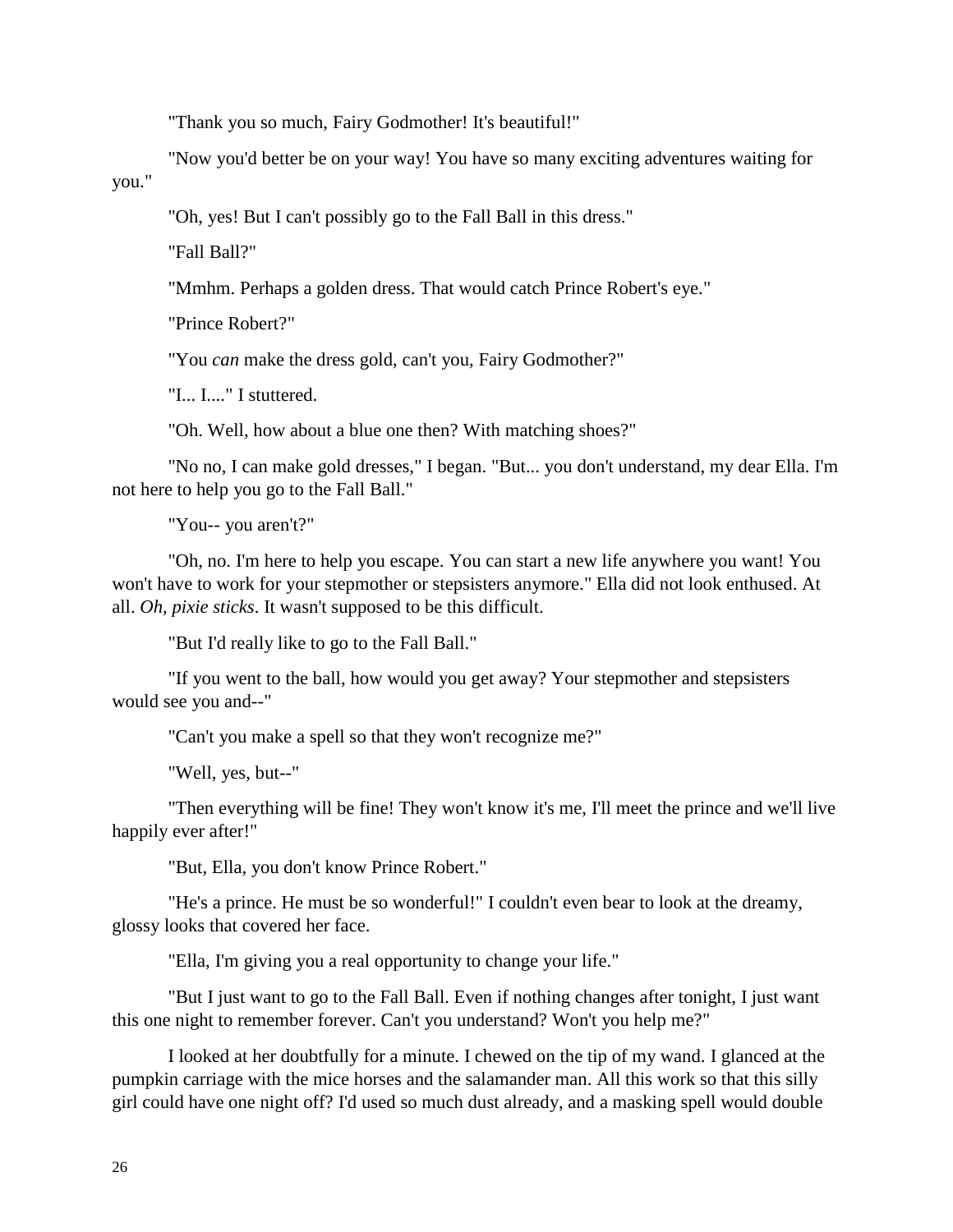what I'd used. Then there's the fancy dress and shoes and hair and jewelry.... I mean, I couldn't send her there half-finished. I sighed.

"Fine," I submitted, "if you're certain this is what you want?"

"Oh, yes!" Her eyes shone again. "This is all I want, thank you! So then, a golden dress?"

I rolled my eyes. "Sure." I waved my wand over her dress, and it turned into a pretty decent ball gown. I'm no fashion designer, but it was still beautiful.

"And glass slippers."

"Definitely not. Glass slippers will dig into your feet or the heels will break off-- too many problems. You can have matching gold slippers." I gave her a pair of well-fitting shoes that were soft and the same shade as her new dress.

"Now I'm ready! Oh, but wait. Do the spell so that my stepfamily won't know it's me."

"That's very powerful magic," I cautioned her. "I can't make it last for very long. In fact, it's usually done by multiple fairies together, and only in cases where there isn't an alternative, like during escape plans. But--" I checked the time on my wand. "It's just after seven o'clock now, so this spell should last until midnight. Make sure you get out of there by midnight, or else Evelyn will make your life harder than it already is."

"I will, I definitely will! Thank you so much!"

I cast the spell. It was a lot more effort than even I had predicted, and I was pretty tired from all the exertion. I started making plans to take the next day off, which wouldn't be a big deal as long as I sent in my paperwork, because I'd be finished with the case. "I guess this is it then. You're sure this is what you want? You'll go to the Fall Ball and then return to your life here?"

"Unless Prince Robert has anything to say about it," she giggled.

I resisted the urge to roll my eyes again. "Alright, dear," I said, reviving my fairy godmother-y voice. "Goodbye. Have a wonderful night at the ball." I waved my wand and returned home. That couldn't have been worse. I was exhausted, and I hadn't even rescued Ella. I was *so* going to lose my job over that girl.

\*\*\*

I took the next day off from work because honestly, I needed it. I even slept in. I woke up about an hour before lunch, and I floated downstairs to fix myself some food. Honey on toast, because I certainly deserved it this week. As I ate my breakfast, a figure appeared in front of me in a flash of light. If I were at work, I'd be honored that Queen Mab had made the trip personally to see me, but because of the events of last night, my boss was the last person I wanted to see. Why couldn't I have been born human? Humans don't have this problem of bosses popping up in their living rooms on their days off.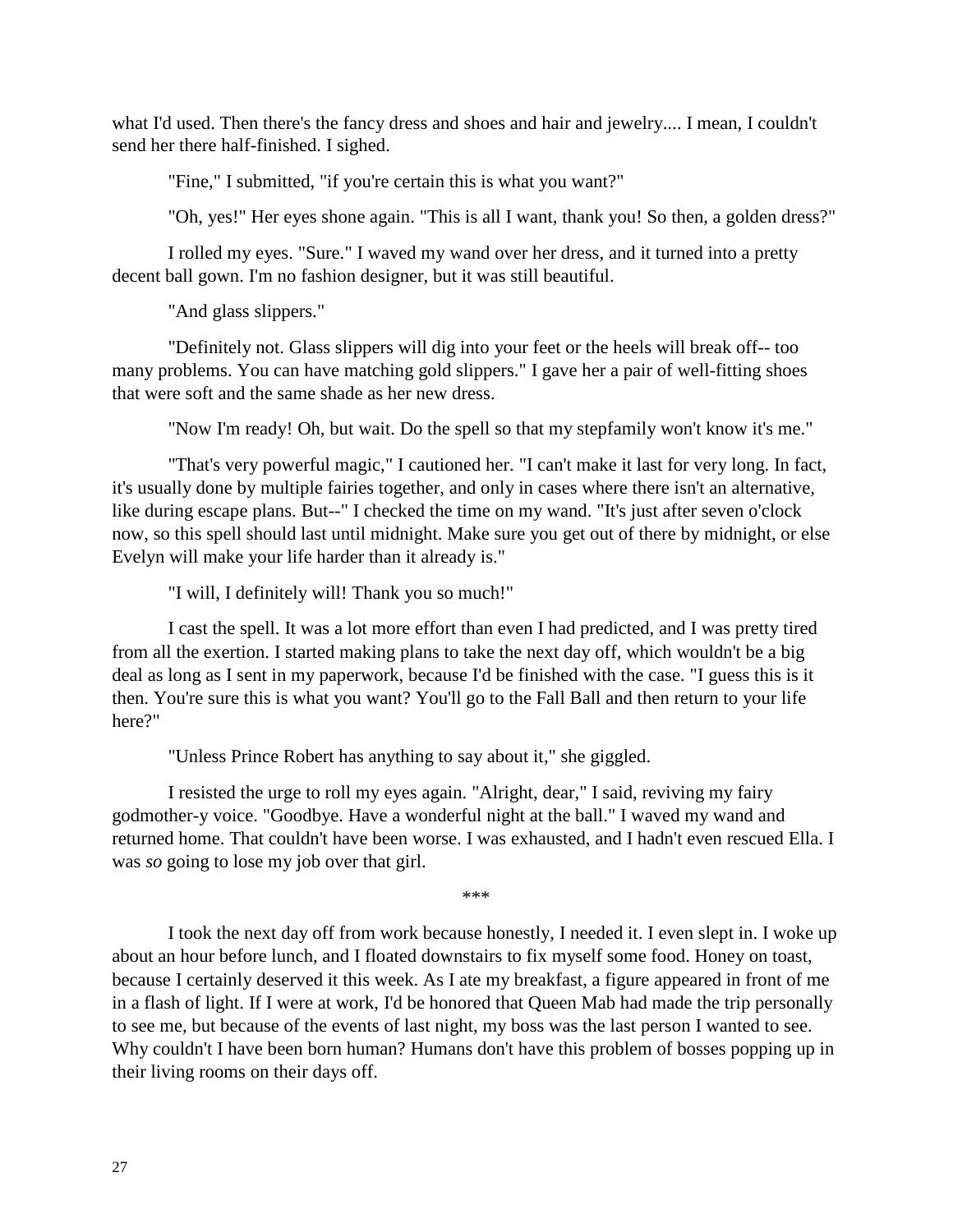I didn't have time to be embarrassed that she had caught me in my pajamas before Queen Mab shoved a piece of paper into my face without so much as a "Good morning."

"Read this," she ordered. I looked at the piece of paper. "Out loud," she insisted.

I took the paper and read it while I dumped last night's takeout in the trash. I'd been much too tired to take care of it last night, and now Queen Mab would think I was a slob. "'Plan of Action: Evelyn Merchant and her daughters will be attending the Fall Ball. This opportunity of isolation will be used to procure an escape and relocation for Ella.'"

"'*Escape and relocation*,'" she quoted back to me. "What part of that was so complicated for you? This was *your plan*, Aleila. How could you mess it up this badly?"

"Your Majesty, it wasn't my fault. Miss Merchant refused to relocate. She just wanted to go to that dumb ball." I averted her eyes as I sat down again. There was nothing I could have done to change Ella's mind, and I really hoped I wasn't going to be fired before my real work began.

"That girl is miserable. You need to fix this."

"Your Majesty--" I waved my hand over another slice of bread, toasting it, and spread honey over the top. "I did my best. She wouldn't be convinced! Aren't we in the wish-granting business? I granted her wish. It isn't my fault if she was wrong about what she wanted-- or needed."

"It is your job to teach her what she needs, and of course she has to learn it for herself, so I don't fault you for sending her to the ball. What you've done so far is fine, and I'm impressed. I'm not even upset about all the dust you used last night" -- I cringed visibly-- "because I can understand why you needed it. But not showing up to work today was a mistake. Now that it's over, and she realizes that it hasn't made her happy, you need to help her find herself and whatever she needs to do to get to where she wants to go. She needs you *today*. *Now*. So get back to her house and fix it!"

"But--" some honey slipped off the toast and onto my finger. "Pixie sticks! Sorry," I said quickly, wiping it away. "But her Steps are home now. How am I supposed to fix it with them there?"

"This is your case," she said. "You want to prove yourself, don't you? Prove it to yourself first. You can figure it out." She vanished as quickly as she'd appeared. I kicked the table leg. "*You can figure it out?" Thanks a lot, you've been so helpful*. At least she was trying to be encouraging. Why did my first case have to be so difficult?

\*\*\*

I appeared to Ella later that afternoon, in my Shrink Size. When I'm in my Shrink Size, I'm two inches tall, which is convenient for not being discovered by unwanted Steps. I had remembered to check my crystal this time, so I knew I'd find Ella sweeping the kitchen floor. I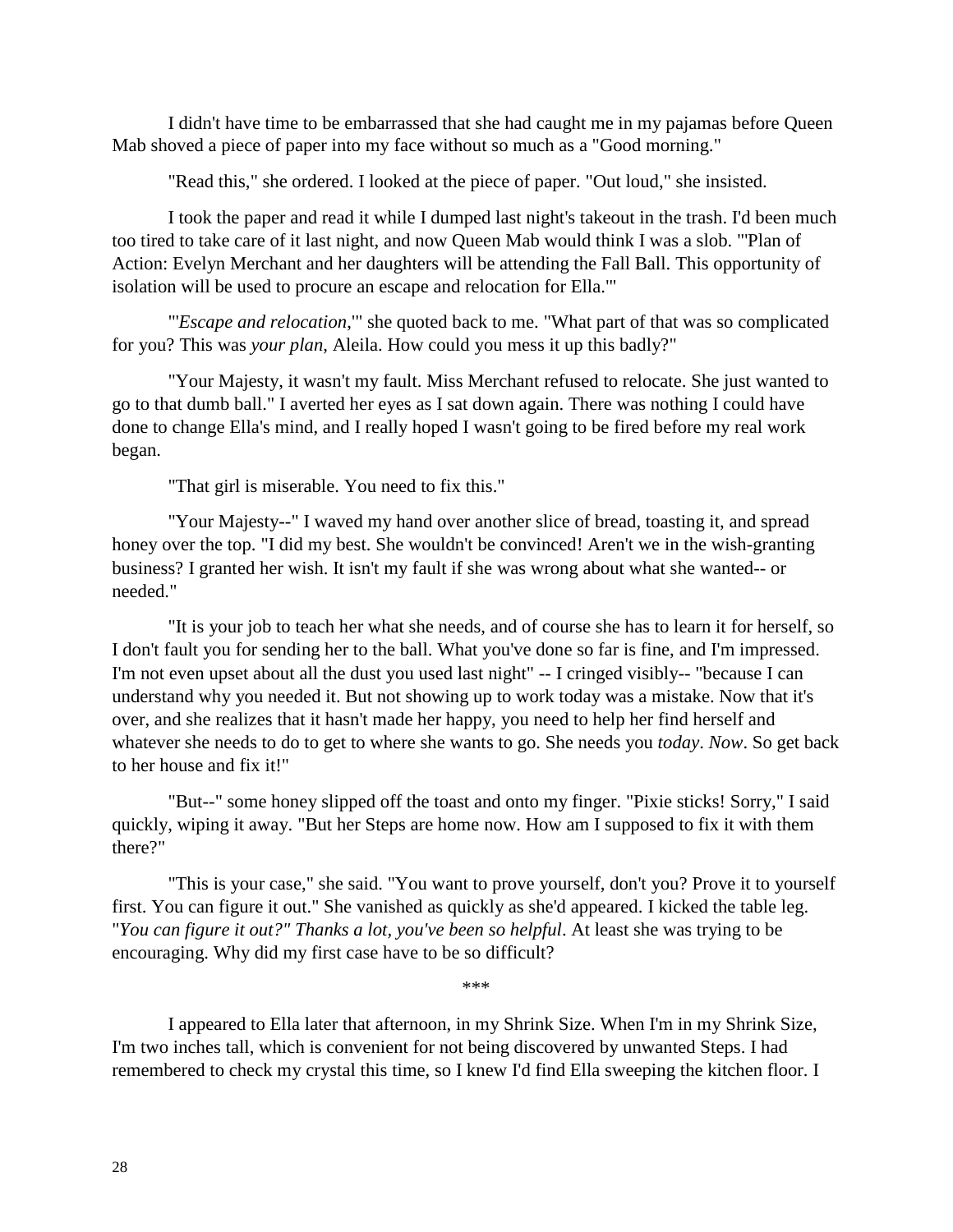landed softly on her broom and looked up at her. She had been crying again, and I had the feeling that she wouldn't expect a fancy dress to solve her problems this time.

"Oh, Fairy Godmother!" she whispered tearfully. "I'm so unhappy. Prince Robert was nothing like I thought he'd be! I thought we were in love, but when I told him I wasn't a princess, he walked away. He left me alone in the middle of the dance floor. I was so embarrassed!"

I couldn't help it, I felt a little bad for Ella. Sure, she was obnoxious and silly and hadn't listened to me at all, but what Prince Robert did to her was very rude. I made a mental note to arrange something extra special for him later.

"You were right, Fairy Godmother. I should have left last night. Now I'm here in this same old house with my same old life, but now it's even worse, because I know that there's no hope for me. I ruined my chance with my fairy godmother and now I know that the prince doesn't want me!" She burst into fresh tears. The thing I said earlier about feeling bad for her? Yeah, just forget that I said that.

"Look, Ella," I began, "if you hate it here so much, just leave. Get back in your pumpkin carriage and go somewhere."

"But... where will I go?"

"Anywhere you want! Leave this county, though, because you don't want your stepmother to find you. Perhaps even leave the kingdom. Actually, Avenalia is a beautiful, stable kingdom. I'm sure you would do very well there."

"Alright then, to Avenalia!" she cried. "But how will I get past my stepmother?"

"Leave Evelyn to me," I winked at her.

Five minutes later, while Evelyn tried to calm Annelise and Isabelle, each of whom insisted that the other had pulled her hair first(for the record, I pulled Isabelle's hair first), Ella hurried out the front door and down the road to her pumpkin carriage and on to Avenalia.

\*\*\*

Name: Ella Merchant

Nickname(s): That Beggar Girl on Thorn Street

Age: 23

Location: Thorn Street, Avenalia

Family: Living: None worth mentioning

Deceased: Father, John; Mother, Emmeline; Brother, William

Friends: None

Occupation: None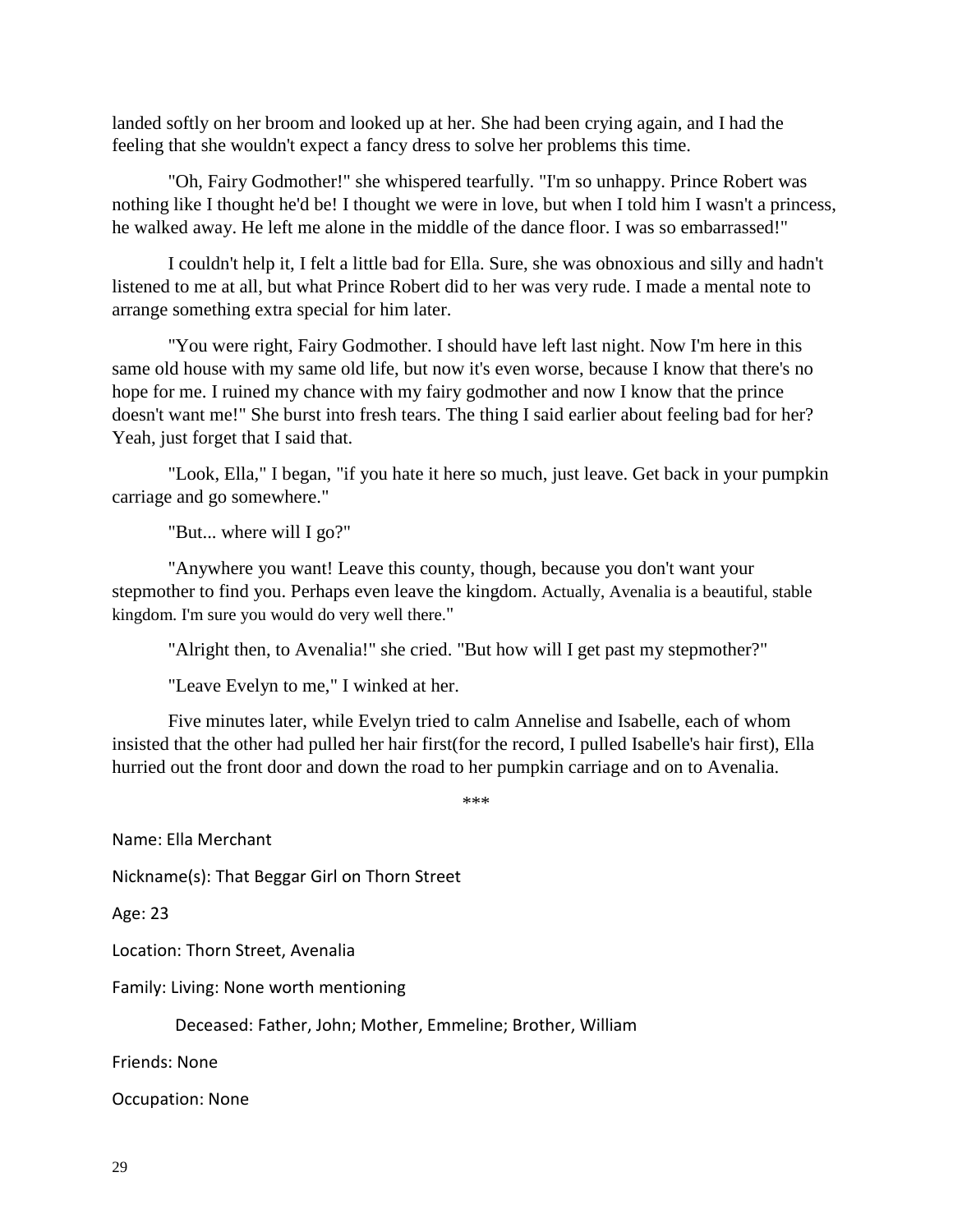Notes: It has been nine days since Ella arrived in Avenalia and she still has not attempted to acquire a job. She spends the day begging for food and sleeps on the streets at night.

Plan of Action: Quit Fairy Godmothers Inc. ASAP.

"Useless. That girl is absolutely useless. She won't do anything for herself. Does she want me to apply for jobs for her? Or better yet, maybe she expects me to magically conjure money out of thin air!"

"Do you want me to assign her case to someone else?" Queen Mab asked me.

"Yes, please!" I was so relieved. For a second.

"That's too bad. You've already introduced yourself to her. It's too late now, she's your case."

"She won't help herself! What do you expect me to do for her?"

"This is your case," she said. "You can figure it out. But you might want to try giving her what she wants. It worked last time, didn't it?" She flicked her wand toward the door in the manner that closes the discussion. I had no choice but to leave her office.

Plan of Action:

I stared at the words for a full hour before I could come up with anything at all. Finally, a breakthrough-- perhaps.

Plan of Action: Make Ella a new dress.

\*\*\*

Field Report: Day Ten. Gave Ella a new dress. Old one was tattered. Told her to get job. Left. Ella began searching for work. No job yet; not giving up.

Field Report: Day Eleven. A visit from Prince Robert. Apparently the sneaky little toad tracked her here. He had planned to marry Annelise Merchant. The truth came out while arranging paperwork: the entire estate belongs to Ella, and Annelise has no property or wealth. Probably the cause of Prince Robert's sudden change of heart toward Ella. He has brought her golden slippers. Weirdo. She should probably have taken those when she ran away. Ella still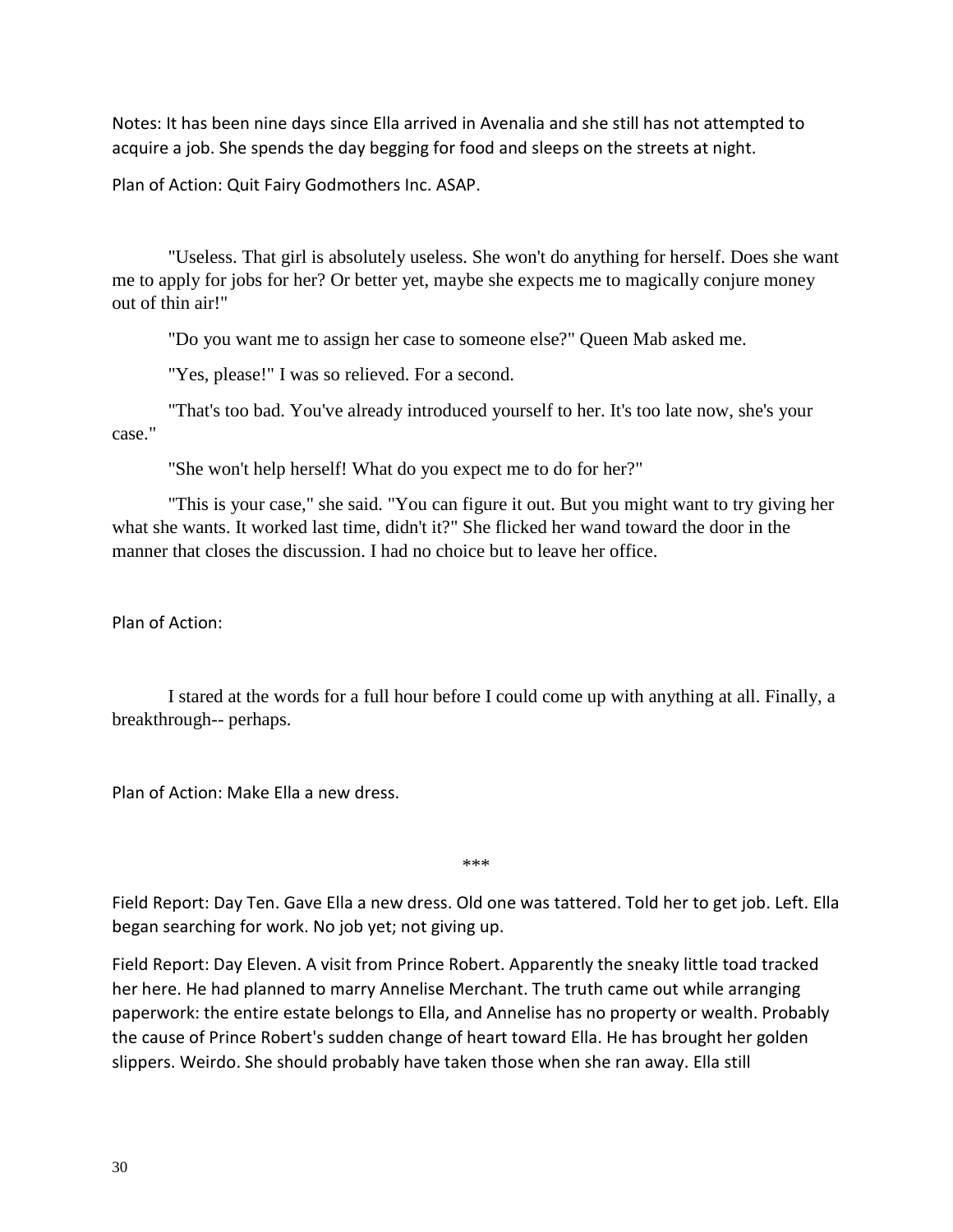heartbroken; told Prince Robert to choke on pumpkin seeds. He will be staying in an inn for a few days to await her final answer.

Field Report: Day Twelve. Prince Robert has finally accepted Ella's "no" as an answer to his marriage proposal. He is returning home tonight. In the spirit of making her own way in the world, Ella has also rejected Merchant Manor and her fortune, except for enough to pay for room and board in an elderly woman's cottage. She has arranged for the manor to be converted into an orphanage. It will be supported by the rest of her inheritance. She has suffered through so much since leaving her home; she does not want to give up and go home now, nor does she want children to live as she has been living for the past two weeks.

Name: Ella Merchant

Nickname(s): Ella

Age: 23

Location: Castle, Avenalia

Family: Living: None

Deceased: Father, John; Mother, Emmeline; Brother, William

Friends: Many

Occupation: Maid

Notes: Ella has found a new job. She is the newest maid in the King of Avenalia's castle. No prince in Avenalia, so no ulterior motives for taking this job. Ella seems content. Her status is sustainable.

Name: Ella Merchant

Location: Castle Kitchen, Avenalia

Occupation: Chef

Notes: Ella's talents in cooking have been discovered. She has been promoted to kitchen staff and is an official chef in the castle, with room for promotion. She is happy, healthy and no longer needs a fairy godmother.

I finished the form and made a copy. Another case closed. It was a little sad, knowing I was done with Ella Merchant, probably forever. She didn't need me anymore, and I knew that. I opened my drawer and shoved the two copies inside.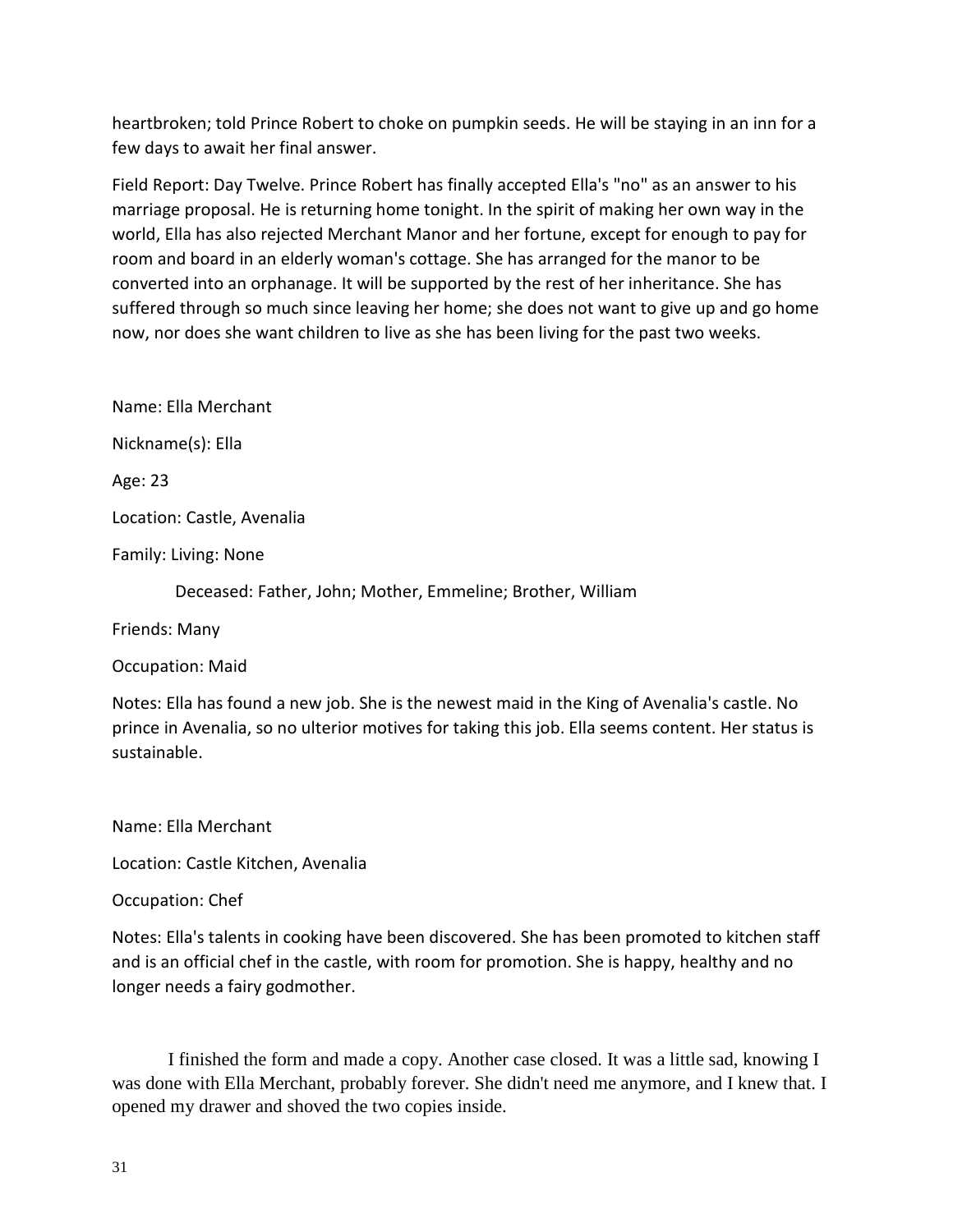There she was, standing over the table, pouring ingredients into a large bowl, her apron covered in flour.

"Hello, Ella," I whispered.

Her face lit up. "Fairy Godmother, it's you!" She glanced around. The kitchen was empty for the moment, except for the two of us.

"I see you're busy."

"I'm making the cake for Princess Briar Rose's birthday," Ella beamed. "She's turning sixteen."

"Congratulations to her. And to you, too. You're happy now, aren't you, Ella?"

"I am. And it's all because of you."

"No, Ella. All I did was give you two dresses, transportation and a pair of gold shoes. You found this job by yourself, through hard work."

"But I wouldn't have looked for it if you hadn't encouraged me to, and I still have you to thank for telling me about Avenalia. It really is wonderful here."

"I'm glad you're doing well. I'm going to miss you, Miss Merchant. You've become so confident and successful."

"I'll miss you, too, Fairy Godmother." She smiled at me. "You'll always be watching out for me, right?"

"Of course," I assured her. "But you won't need me anymore. Goodbye, Ella." I raised my wand.

"Wait!" She paused. "Will you visit me again?"

I winked at her. "Perhaps. But hopefully just to visit. Take care of yourself, Ella."

\*\*\*

When I sat down at my desk, I noticed a new folder on the corner of my desk. Inside it was a single sheet of paper:

Name: Isabelle Seeva-Merchant

Nickname(s): None

Age: 21

Location: Eloria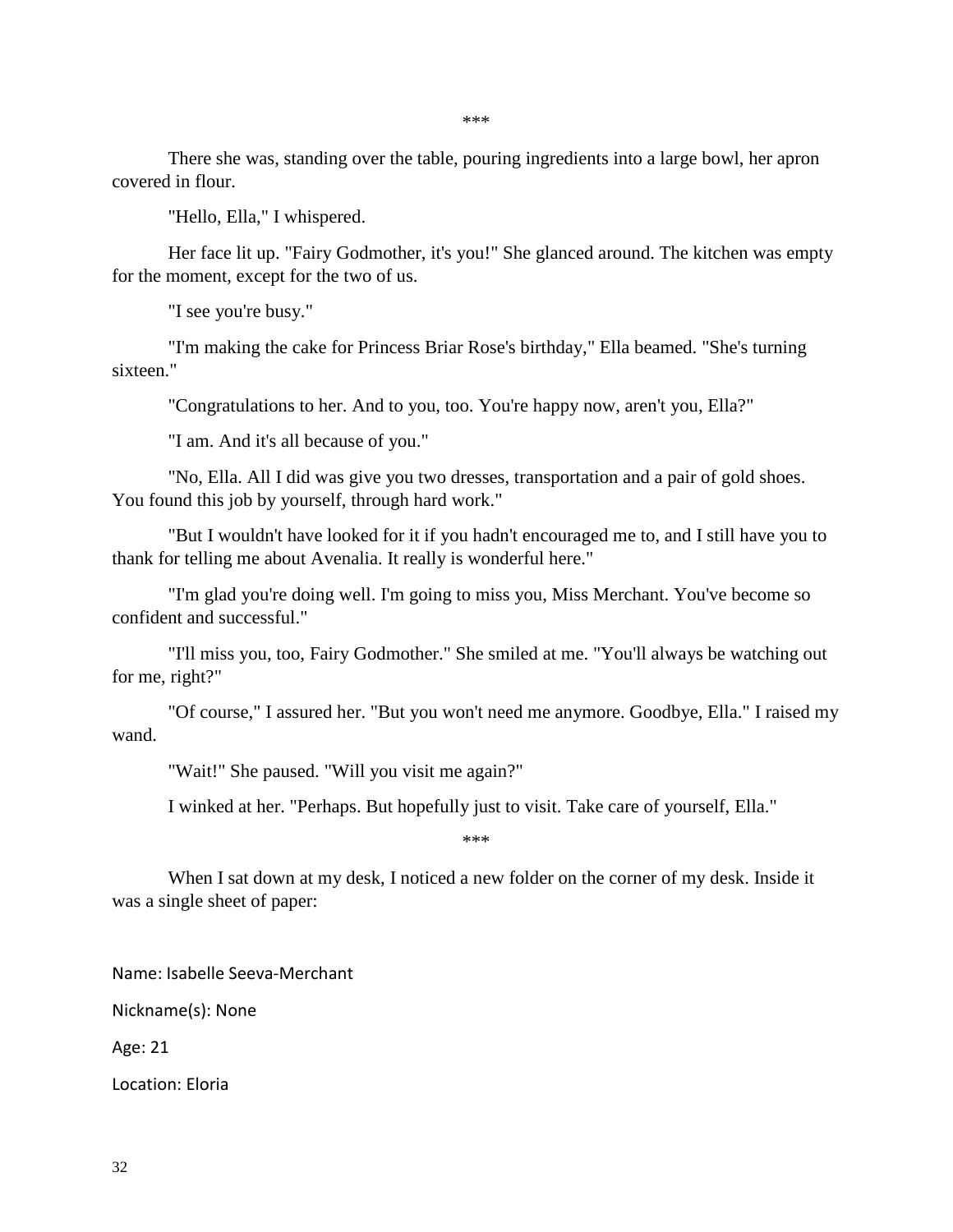Family: Living: Mother, Evelyn; Sister, Annelise Deceased: Father, Matthew Friends: None Occupation: None Notes: Recently lost all possessions. Former home converted to orphanage by stepsister. Plan of Action: **Example 20** and  $\overline{P}$  and  $\overline{P}$  and  $\overline{P}$  and  $\overline{P}$  and  $\overline{P}$  and  $\overline{P}$  and  $\overline{P}$  and  $\overline{P}$  and  $\overline{P}$  and  $\overline{P}$  and  $\overline{P}$  and  $\overline{P}$  and  $\overline{P}$  and  $\overline{P}$  and  $\overline{P}$ 

I smiled. A new case. That meant I'd passed, and my position as a fairy godmother was solidified. Thanks to Ella. I sent the copy of my final report on Ella Merchant to Queen Mab's desk and slipped the original into Ella Merchant's folder. Thus concludes The Cinderella Case, and she has, through the present date, lived happily ever after.

May all your wishes be granted,

Aleila

Fairy Godmother Fairy Godmothers Inc.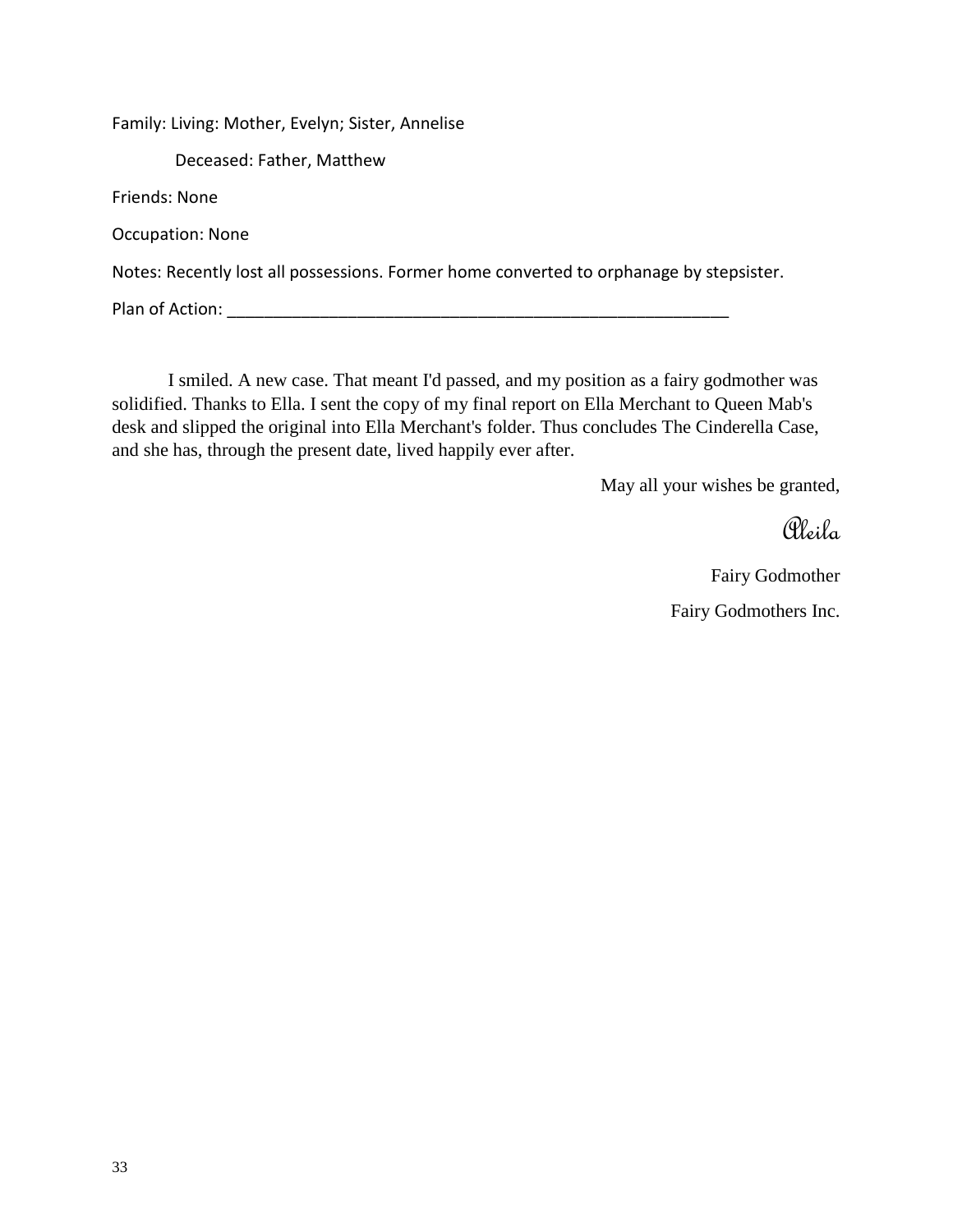#### Goldi, Locks and Red's Dead Grandma

"What big eyes you have, Grandma," she said.

"The better to see you with, my dear," said the imposter in the bed in a high, rough voice that sounded very fake and nothing like Grandma.

"And what big ears you have."

"The better to hear you with, my dear."

"What big hands you have."

"The better to bake cookies for you, my dear."

"And what big teeth you have!"

"The better to EAT the cookies with, my dear!"

"William Wendell Woolf, give up. I know you're not Grandma. Where is she?"

"What do you mean, my dear? It's me, Grandma!"

She looked around the room for anything out of place; it was a habit which she had brought home from work. Always vigilant, always looking for something out of the ordinary, someone who didn't belong. *Is the bathroom door usually closed?* She didn't think so. Grandma Greene had an open door policy-- open front door, open back door, all doors open in between. If she wasn't using the bathroom, it was open. She strode briskly to the door and knocked. "Grandma Greene? Are you in there?"

"Don't go in!" shouted William Woolf. "Please, Rachel, don't go in, okay? Just come over here and sit down, and we'll have a talk--"

Rachel pulled open the door to the tiny bathroom and a hand landed on her foot. She stood perfectly still as she gazed down at Grandma Greene's tiny, lifeless body lying on the floor.

"Rachel, I'm so sorry.... I don't know what happened! I came over to check on her and--"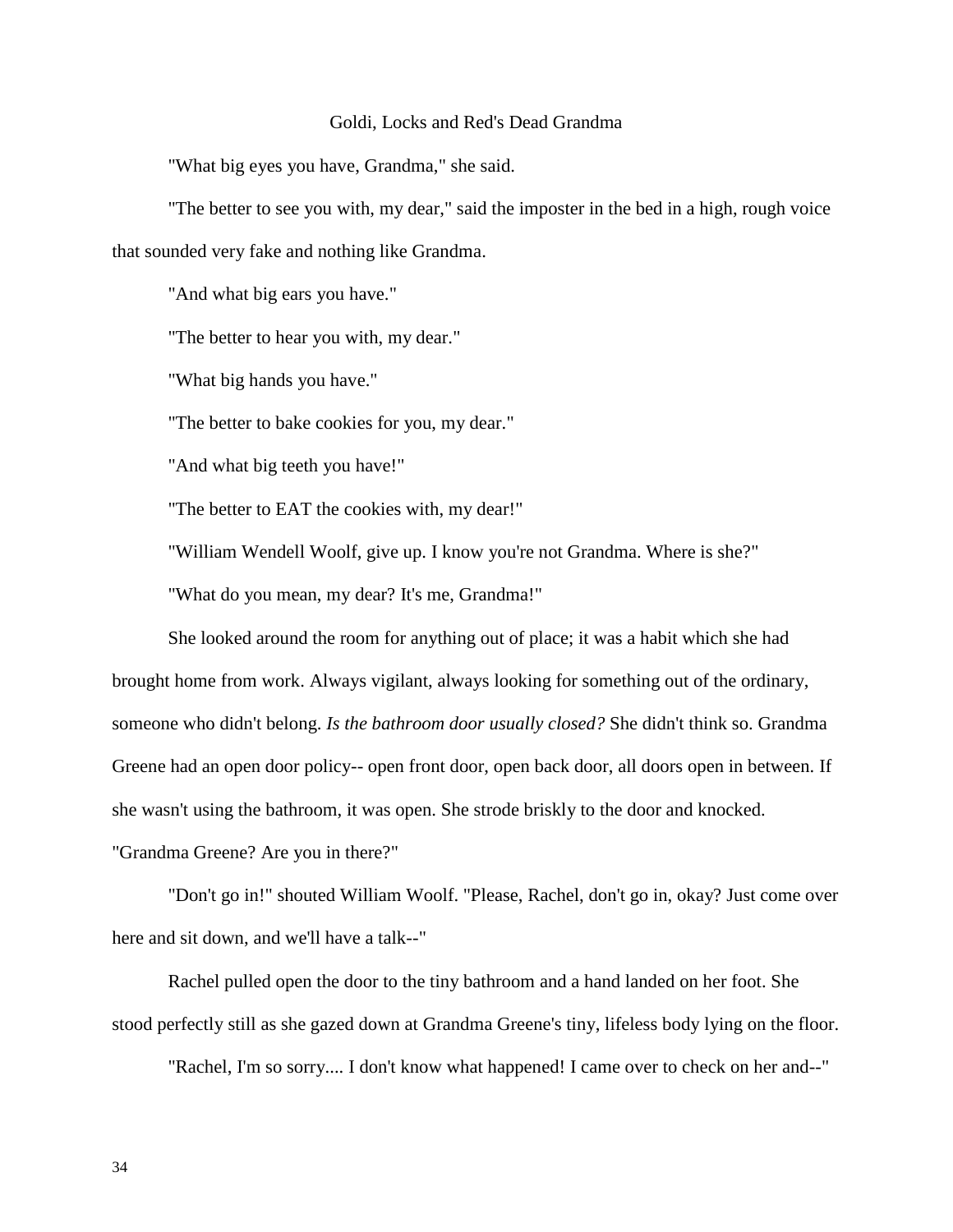Rachel checked for a pulse, though she had no hope. "Have you called the police?"

"I was about to, but then I heard you coming up the road. I didn't want you to have to see...."

Rachel took out her radio and pressed a few buttons. "I deal with dead bodies every day, William. I'm fine. You should have told me. Besides, you make a terrible Grandma Greene. Don't quit your day job. Hello, yes, it's Red Hood. I'm reporting a death. Grandma Greene. Mmhm. Of course, I'll stay here, thank you." She put the radio back in her pocket. "You have to stay and tell the police your story."

"I showed up and found her body. That's all there is to tell."

"They'll need more than that, William. You're wearing her clothes. You know that makes you a suspect, right? You shouldn't have touched anything."

"Wait, you don't think I--?"

"No," said Red Hood, "But they will."

\*\*\*

The policeman frowned at William. "You say you were just coming over to check on Mrs. Greene?"

"Yeah, she's my neighbor. My mom always said neighbors gotta look out for each other. Plus Grandma Greene made the best cookies, man. I come over every few days to make sure she's alright and usually she's just taking out some fresh baked cookies."

"I see. And you were in her bed and wearing her clothes?"

"That was for lil' Rachel. She's like a sister to me, and I know she loved Grandma Greene. Rachel came over here every single day. I didn't want Rachel to see the body, so I panicked."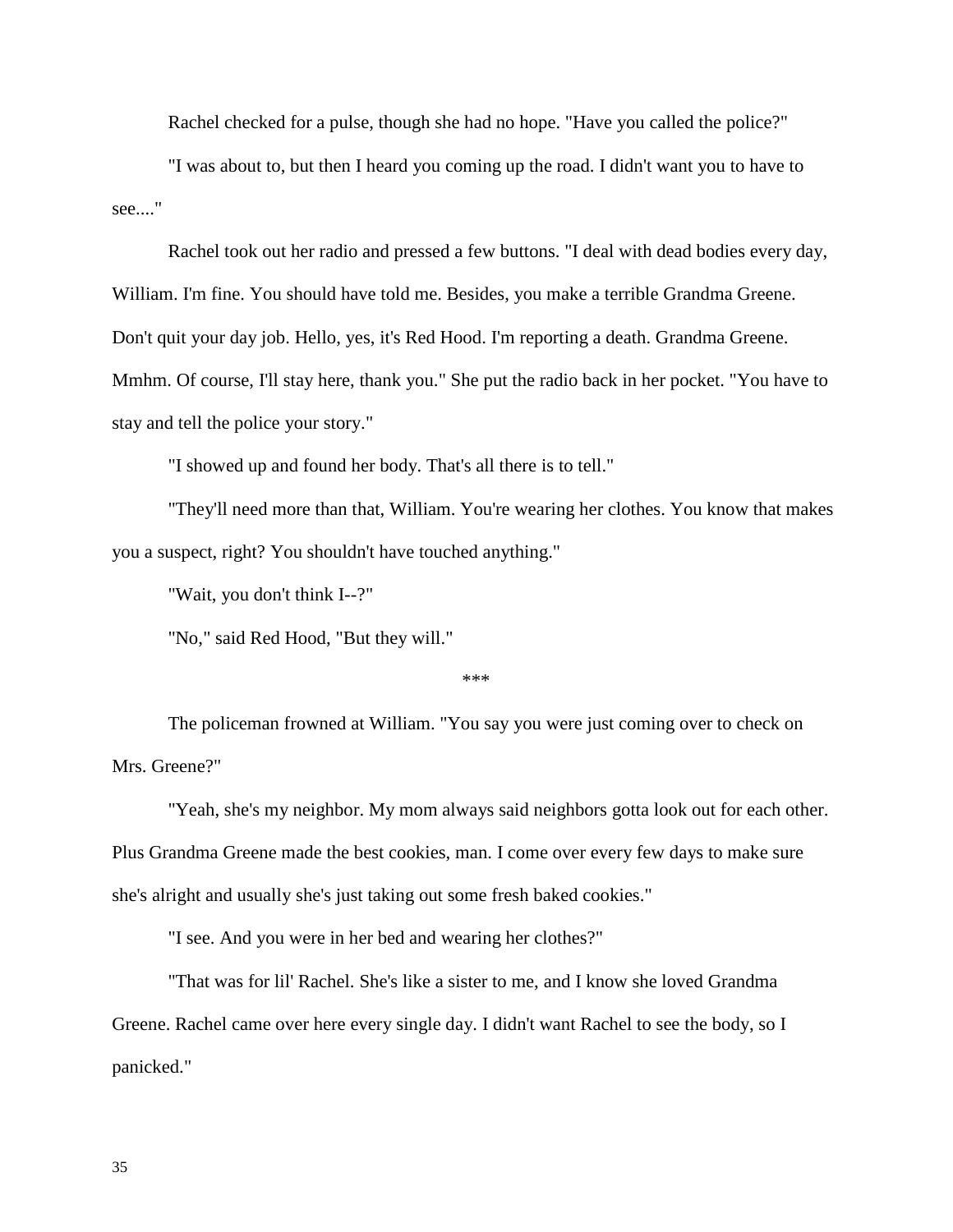"Mmhm."

"What? You don't believe me?"

"I find it hard to believe that a punk like you just cares so much about old ladies and little girls."

"I'm twenty-four," said Rachel. "I'm not little anymore."

"Which makes me question why William here felt the need to don the deceased's clothing and get in her bed."

"I told you, Rachel's like my little sister. I was trying to protect her!"

"Tell it to the judge," said the officer, pulling out a pair of handcuffs.

"Is this really necessary?" Rachel asked.

"Yes, it is," said the policeman, "and if you weren't who you are, I'd be taking you in, too."

"'Who I am?' You're ruling me out as a suspect because I'm a Kingdom Surveillance Agent?"

"No. I'm ruling you out as a suspect because I don't think young girls are capable of murder. Besides, I'm sure that if anyone killed Grandma Greene, it must have been Woolf. Only a punk like him would kill a sweet old lady."

\*\*\*

"Red Hood."

"Locks! What's up?"

"I need a favor. Let me take the lead on the Grandma Greene case."

Red Hood shook her head. "The princess gave me the case. I told her I wanted it."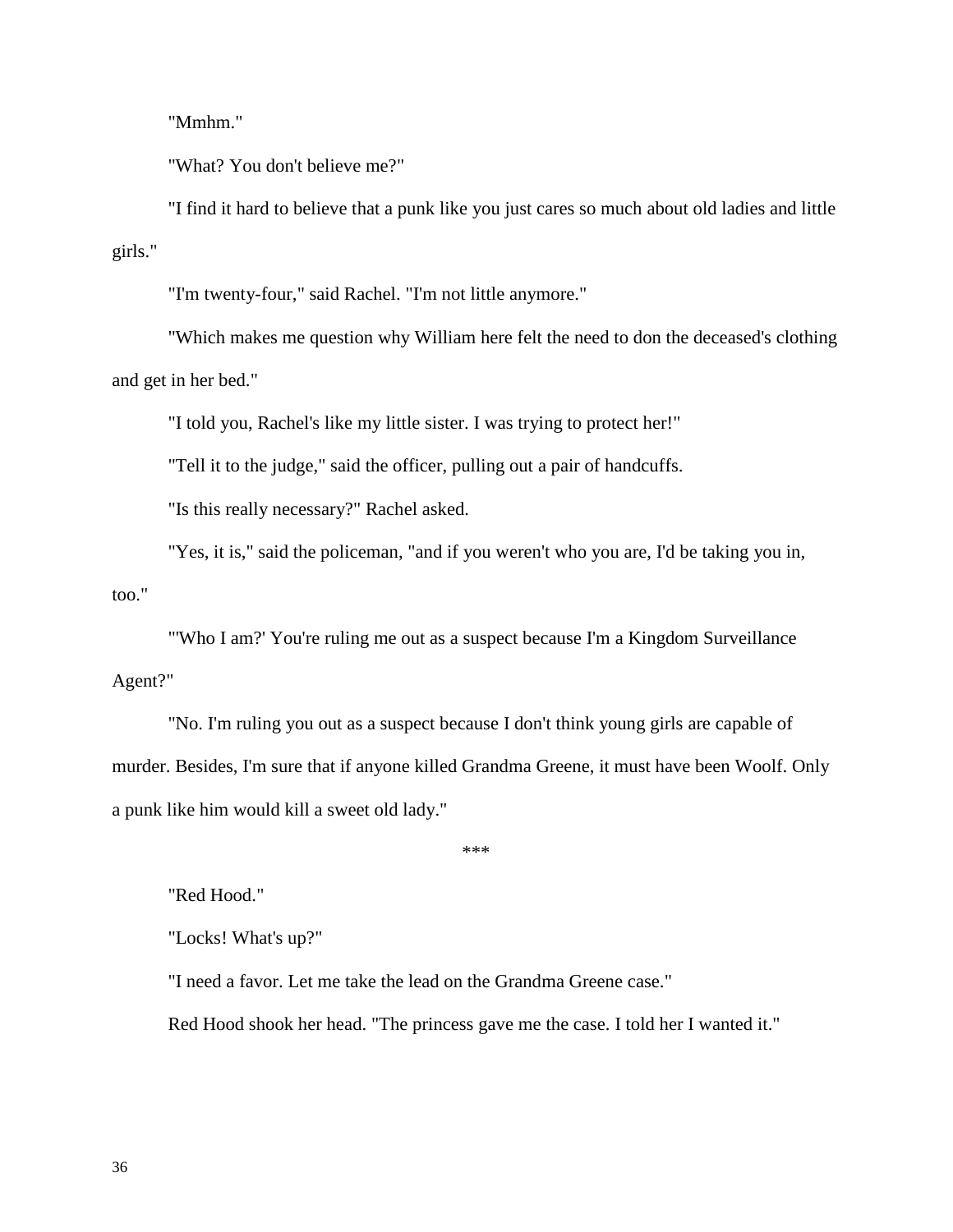"I know, but Red Hood, you'll work too hard. I already interrogated Woolf about your reaction to Grandma Greene's death. Have you even let yourself take a moment to pause and think about how you feel? To experience your emotions?"

"I'll experience emotions when we find out what happened to Grandma Greene."

"Red Hood, look. I know you want to help, but this isn't healthy. You have to take it easy, not step it up. You can't let this investigation distract you from your grief. I know you felt like she was your own grandmother. Please. I'll take the case, and you can take it back if I miss anything or you aren't happy with my work. It's not about credit for the case-- you can put your name on it anyway. I just can't justify letting all the weight fall on your shoulders."

Red Hood hesitated, but she realized Locks was right. "I guess I do need to take some time to process everything. I do want this investigation to be thorough and I don't want to make any mistakes because I can't focus. Thanks for doing this for me, Locks. I owe you one."

"No problem. You need to keep yourself at a distance right now. Let's just get the job done so you can let yourself let out your emotions. It isn't good to keep it all bottled up."

"But I want to be involved. I shouldn't be the main investigator right now, but I can still stand as your lookout."

"Talk to Goldi. If he's okay with it, I won't object. But I think you should sit this one out." "I can't. Not until we find the truth."

"Goldi to Locks, Goldi to Locks, come in, Locks! Are you there?" The voice came through to her ear piece for the third time.

"Locks to Goldi. Will you give me a minute? I can't hear the lock with you talking in my ear."

 $\sim\sim\sim$ 

37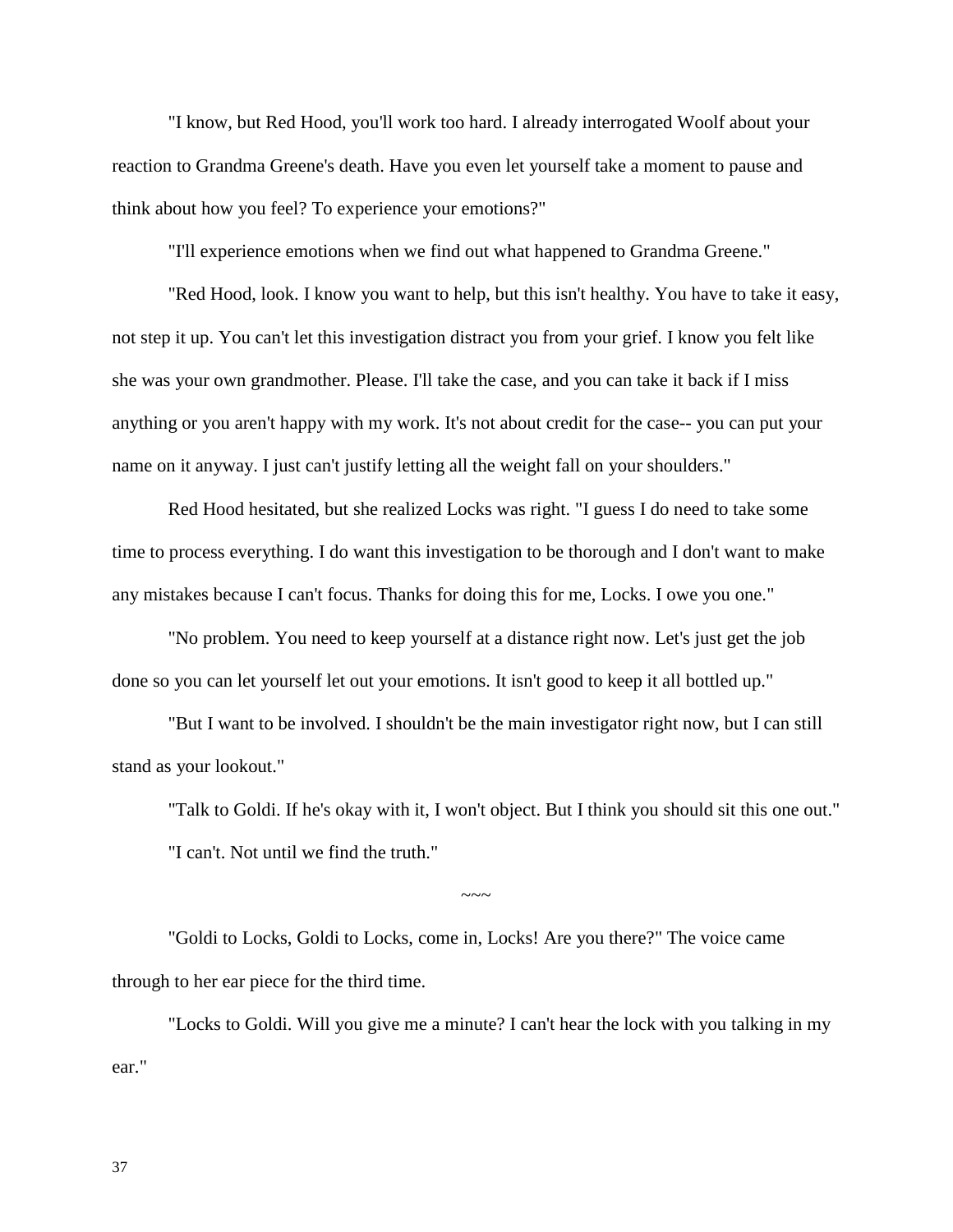"Oh, sorry."

Locks stared at the lock again and rolled her shoulders a few times. She took a deep breath and leaned toward the door, inserting her pick into the hole. It was a device of her own creation, difficult to use, but she had mastered the skill. Her talent for lock picking had acquired for her the codename that served as her identity. *Click*.

"Got it."

"Great! Let's get this done."

"Who's watching the Bears?"

"Uhhh looks like Red Hood and the Bread Crumbs are on duty today, so you should have plenty of warning if the Bears start heading home." Red Hood and the twins, Bread and Crumb, were the best in the business. Such an important case warranted the most reliable agents available, and these five were certainly very good at what they did. Sweet elderly grandmothers were very important to the residents of Avenalia, and Princess Briar Rose would make sure that the cause of Grandma Greene's death was determined and undisputable.

Locks turned the doorknob and eased the door open, quickly stepped inside and shut the door behind her. The house was empty; she knew that, because Red Hood and the Bread Crumbs would never make the same mistakes as Butterfingers Blue. *Of course, if his nickname had been Butterfingers Blue, he wouldn't have been a Kingdom Surveillance Agent in the first place.* But Blue hadn't had a sleeping disorder until he started working overtime. In fact, it was Red Hood who found him asleep on the job. He'd taken out his earpiece to relieve his headache, and had dropped it when he fell asleep. Unfortunately for Locks, she was still inside the property she was investigating at the time. Red Hood sounded the alarm immediately; *The sheep's in the meadow!* Locks replied angrily, *The cow's in the corn! But where is the boy who looks after the sheep?*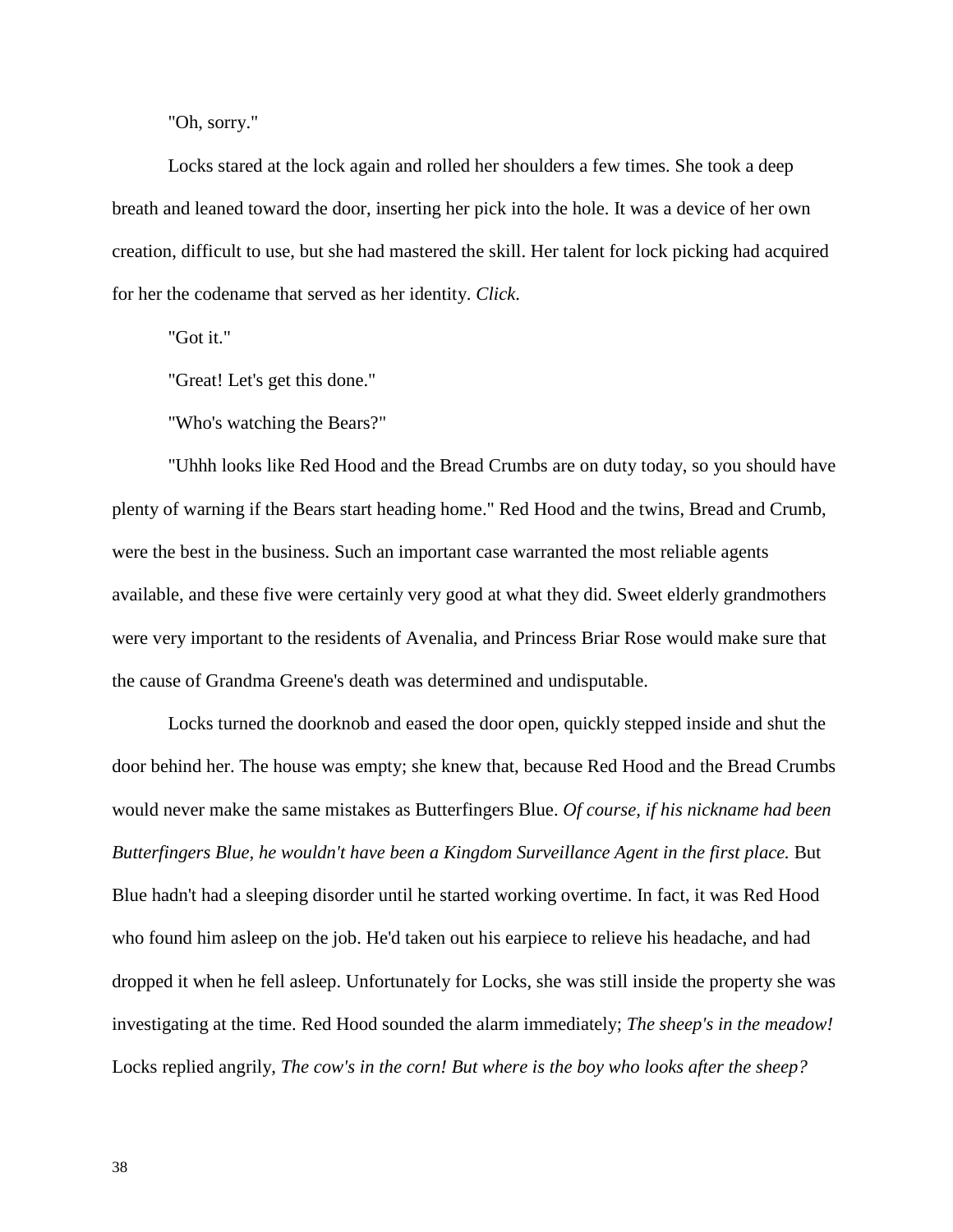The response came. *He's under a haystack, fast asleep.* Aww dead bolts! She headed for the door but the "sheep" reached it first. The suspect turned out to be innocent, and Locks wasn't hurt, but it cost the king a lot of money to keep the event quiet. And now she had trouble trusting even the best in the agency.

"What do you see, Locks?"

"Breakfast."

"Breakfast?"

"On the table."

"Who leaves breakfast on the table when they leave the house?"

"The Beres, apparently. What am I looking for?"

"The preliminary autopsy suggests asphyxia. Possibly an allergic reaction, but Grandma Greene's allergies are unknown. She was supposed to be visiting for the weekend, reportedly wasn't feeling well and went home early."

Locks was in the police station when Mama Bear came in to claim the body of her mother. There was nothing peculiar about the situation that Locks could detect, at least at first. Mama Bear was reasonably agitated. She wasn't surprised that Grandma Greene was dead, but Mama Bear said that her mother hadn't been feeling well, and she was quite old, so it took no stretch of the imagination to believe that it was simply her time. But upon investigation, it was discovered that the Bere family was low on funds, so when the coroner began to suspect asphyxiation, Princess Briar Rose took Goldi and Locks off the Prince Robert Case, brought them back from abroad where they had been watching him, and sent them after the Bears.

Locks examined the three untouched and abandoned bowls of food on the table. "It's porridge," Locks concluded. "Papa Bear's famous recipe, I assume."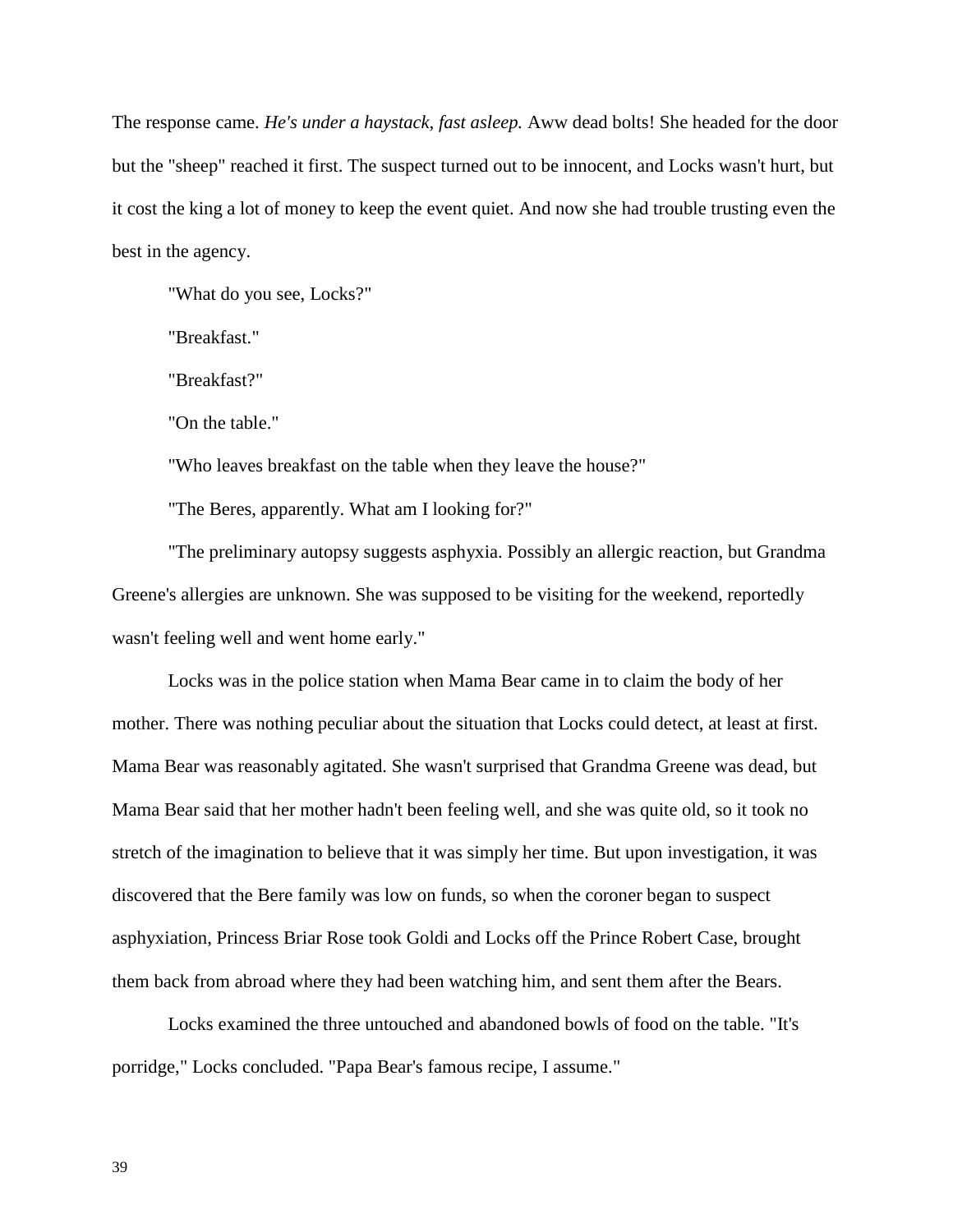"Well, check it for toxins."

Locks took a sample from the bowl closest to her and put it in a sealable test tube. She shook it for fifteen seconds, then looked at the monitor.

"Toxins: Negative," she read. She repeated the action for the other two bowls, just to be sure.

"Well, I guess that disproves that theory."

"What about deviations from the recipe?" Locks suggested. "Perhaps Papa Bear added something new and Grandma Greene had a reaction to it. I've eaten enough of the stuff-- if there's anything different about this porridge, I'll know."

"Go for it," Goldi said. "If it's toxin-free, you'll be fine. Your records show no allergies."

"Nope. Not even allergic to you."

"Ha, ha," Goldi said dryly.

Locks picked up the first bowl and a spoon and began eating.

"Locks?" came his voice a few minutes later.

"Yeah?"

"Just making sure you're still alive. You don't have to eat the WHOLE bowl, Locks."

"Right," said Locks. "Sorry. It's just so good!"

"Original recipe?"

"Yeah."

"Try the other ones."

"Okay-- OUCH!"

"LOCKS?!?" Goldi sounded alarmed.

"I'm fine, I'm fine. It just burned me, that's all. It's too hot."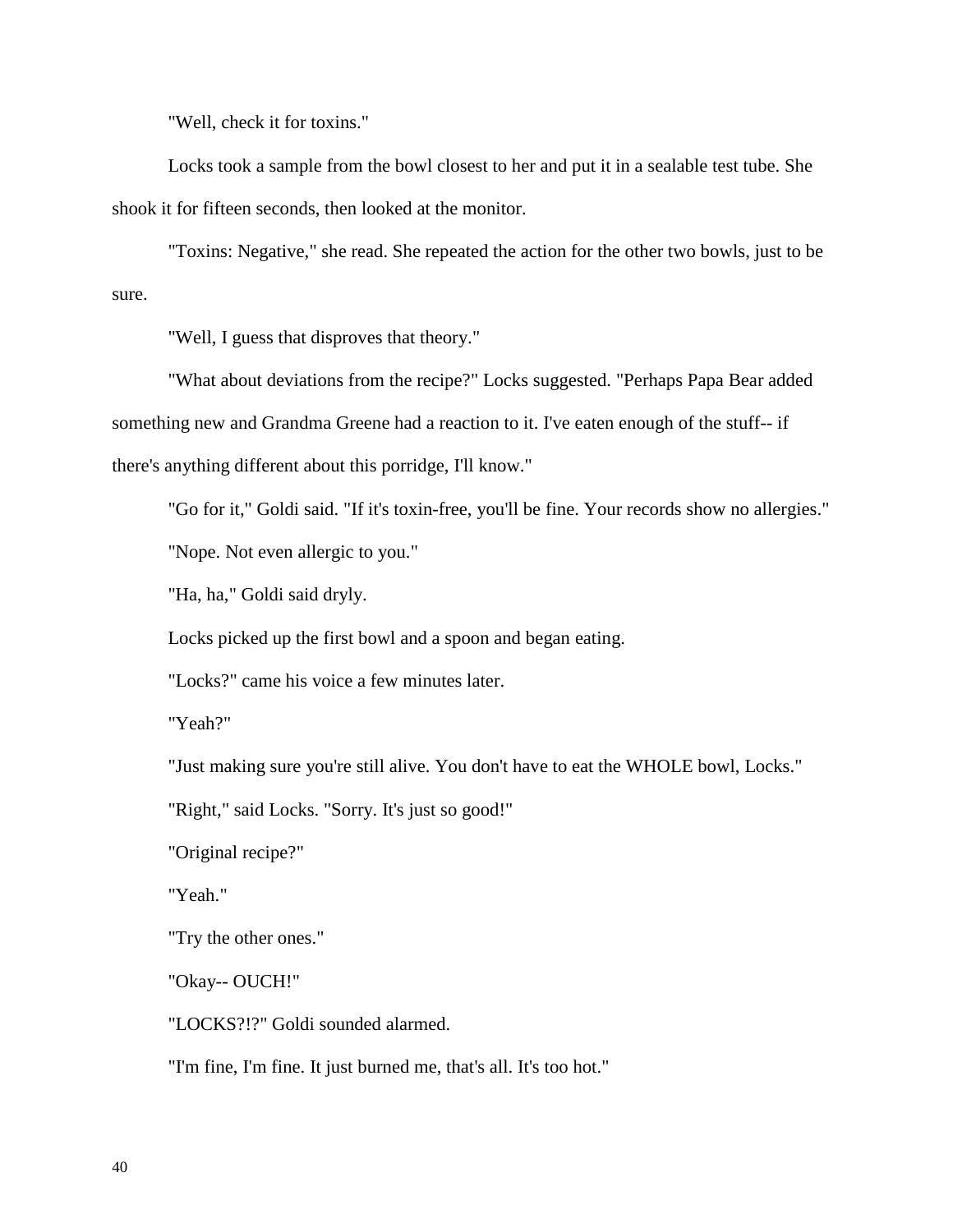"Giant beanstalks, Locks, you scared the golden eggs out of me! Don't do that!"

"Sorry," she mumbled. She tested the last bowl, first with her finger, then with her

tongue. "Ew. Too cold. But still tastes normal."

"I guess it wasn't the porridge then, huh?"

"Guess not. I'm all set in here, I think I'll move on to the living room now."

"Okay."

Locks stepped confidently but cautiously into the next room and glanced around. Something felt not quite right here. The room was immaculate, like her own mother's house, but that wasn't what was wrong. Against one wall were three mismatched chairs, placed in a semicircle, or as close to one as is possible with three chairs. Locks sat carefully in the nearest one, straight-backed and cushion-less. The chairs' angles would have made conversation awkward. She sat for a minute, trying to come up with an explanation for their contrived positions.

"What is it now, Locks? What do you see?"

"These chairs, they're really weird, the way they are placed." She moved to sit in the second one, nicely cushioned. "Ooh, but this one feels nice." She looked over at the third chair, which was half facing her. She stood and stepped toward it. What was it about this chair?

She turned slowly and sat down. "AHH!" she shrieked, as the chair gave way beneath her. "The chair just fell apart!" she shouted at Goldi. "What family has chairs that just fall apart?"

"Oh," said Goldi. "Didn't I mention that Baby Bear is a Theatre Arts Major? He's focusing on playwrighting and directing."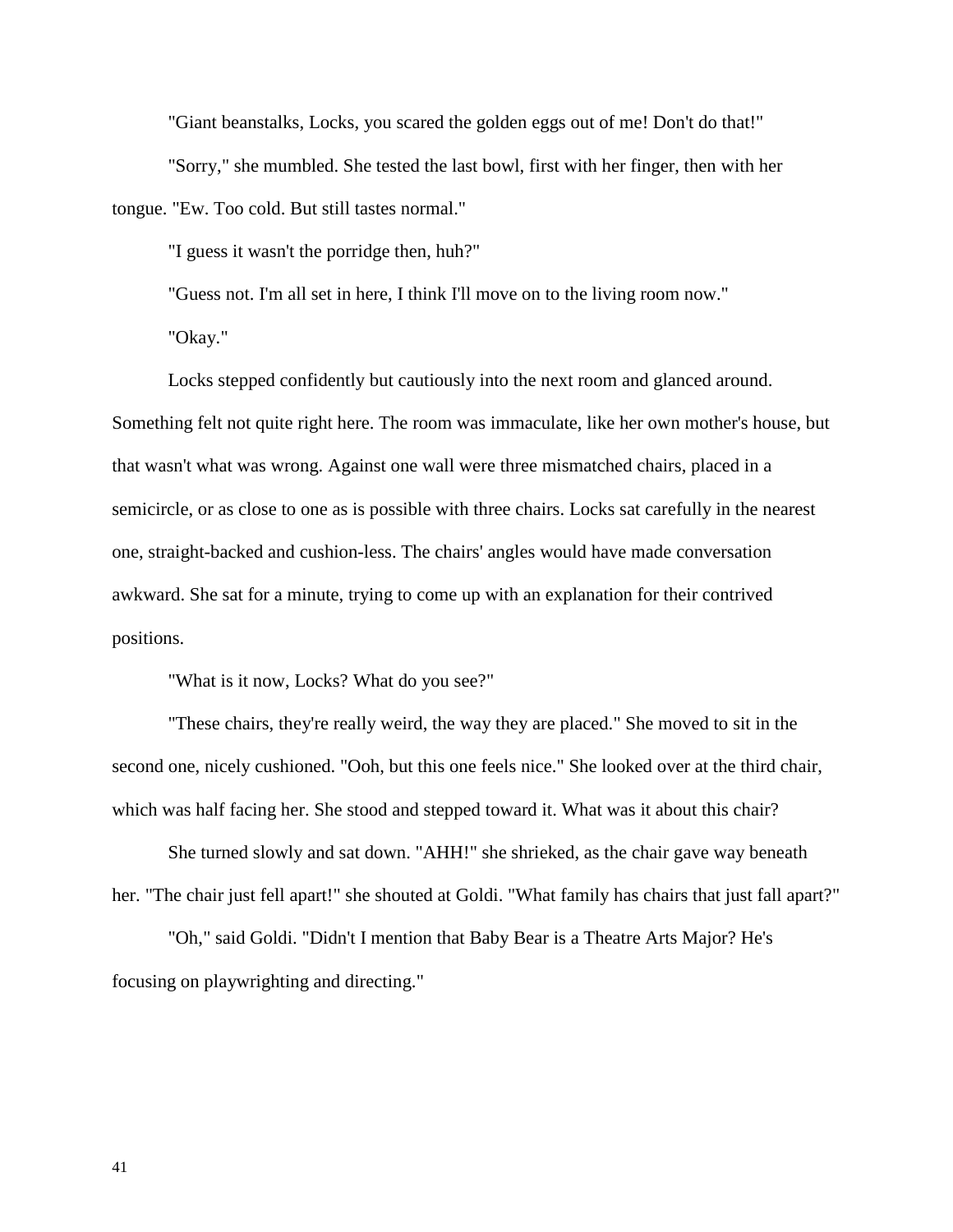"No," snapped Locks. "You didn't." She stood up and looked around the room. On the table in front of her was a document. She read the top page out loud. "'*Death of the Eldest*. A play by Barry Bere.'"

"Collapsible furniture, a play about death, and his grandmother is dead," said Goldi. "Can you say 'suspicious?'"

"No," said Locks. "Grandma Greene didn't break a hip, she was asphyxiated. Collapsible furniture doesn't do that to people. But we'll have to check out this play, for sure." Locks mounted the stairs and climbed to the second floor.

"There's nothing up here but three beds and two dressers."

"Try one."

"Excuse me?"

"The beds," Goldi clarified. "Try one. Or three."

"Well, she did sleep here," admitted Locks. At least it wasn't her deathbed. Climbing onto the deathbed of Grandma Greene was not on the list of things she wanted to do today. But then, William Woolf had done that. There was something odd about that boy. Perhaps he truly was guilty. Could he have poisoned Grandma Greene? Choked the life out of her?

She lay down on the bed closest to the door.

"Hey, Goldi," she said after an hour long minute. "How long do I have to lie here?"

"If nothing has happened, try the next one."

She did. "Still nothing. One more."

Locks lay down on the farthest bed, next to the window. For a few minutes, she wondered if this was worth it. What would she discover by lying in these beds? If she hadn't found the cause of death by now, staying in the bed wouldn't help. She rolled over onto her side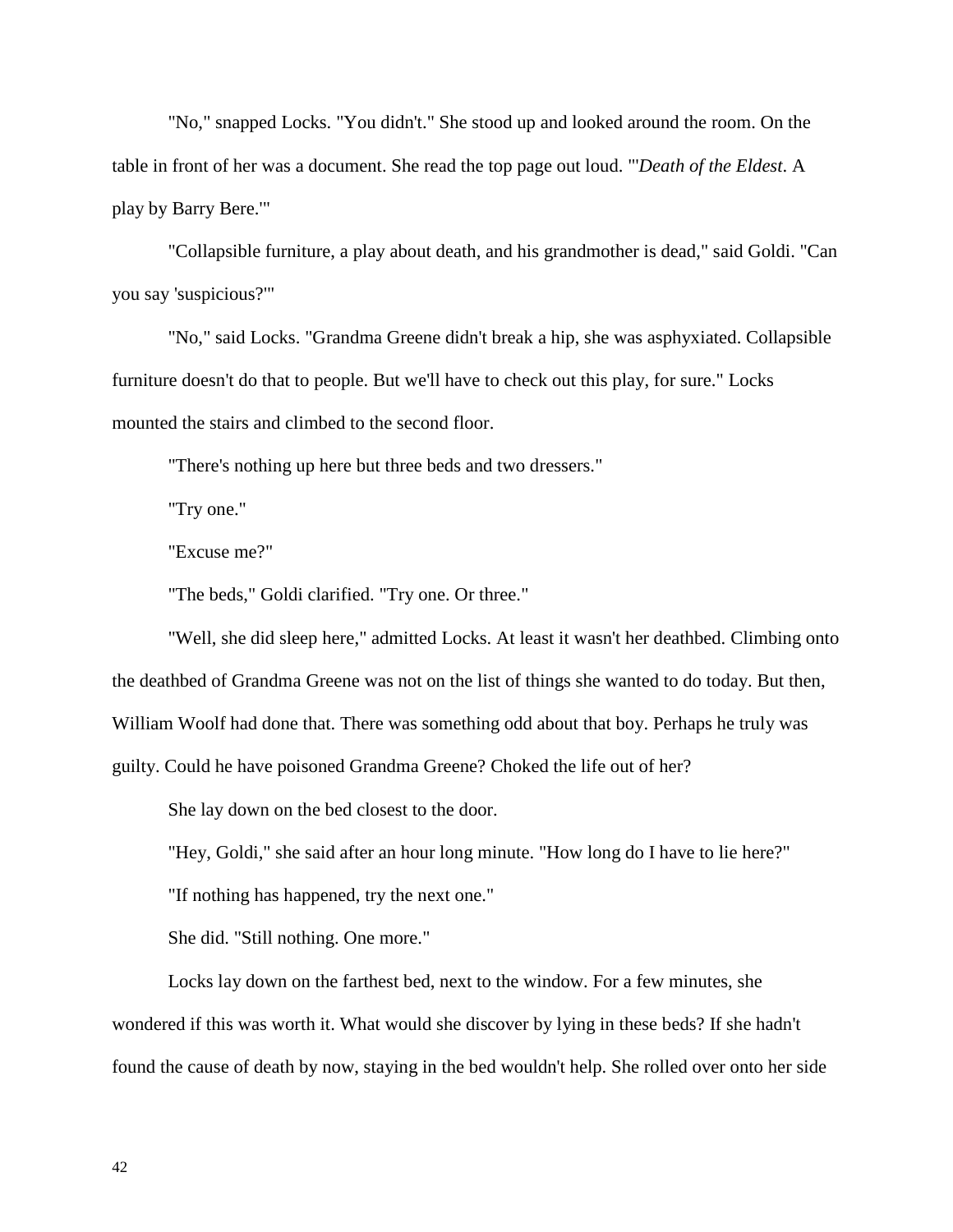and was about to push herself off the bed when she realized how tired she was. And how good the sheets smelled. She lowered her nose to the pillow to sniff it.

"Locks?" She heard him calling her name. "Locks?" he said again. "LOCKS!"

\*\*\*

"Here we go. She's waking up. I told you she would be okay." It was Red Hood's voice, but Goldi was the one leaning over her anxiously, and it was his dark brown eyes and messy, matching hair that filled her vision when her eyes fluttered open.

"Thank goodness," he sighed, relieved. "Locks, I'm so sorry, you weren't answering, so I called Red Hood and Bread Crumbs.... I was so worried."

"Well, apparently I'm all right now. What happened?"

"We don't know," said Bread. "When we arrived, you were just lying on the bed, scarcely breathing. We tried to wake you up, but--" She shook her head.

"We had to get you out immediately," her brother finished. "By the time we got you safely away, the Bears were headed home. Aborted the mission."

Locks sighed. "Poor Grandma Greene. That may have been our only chance to get in there. Now we have no evidence and no leads."

"Not true," grinned Crumb. "Goldi told me about the play, so I swiped it."

"Well, great! Let's check it out."

"No. Not you. You're going to lie down again and stay there for a while until you recover," commanded Red Hood. "Goldi and I will check it out. We'll let you know what we find."

"Red Hood, no, *I'm* supposed to be taking over so that *you* can rest...."

"And you did. Now it's my turn. We'll be back."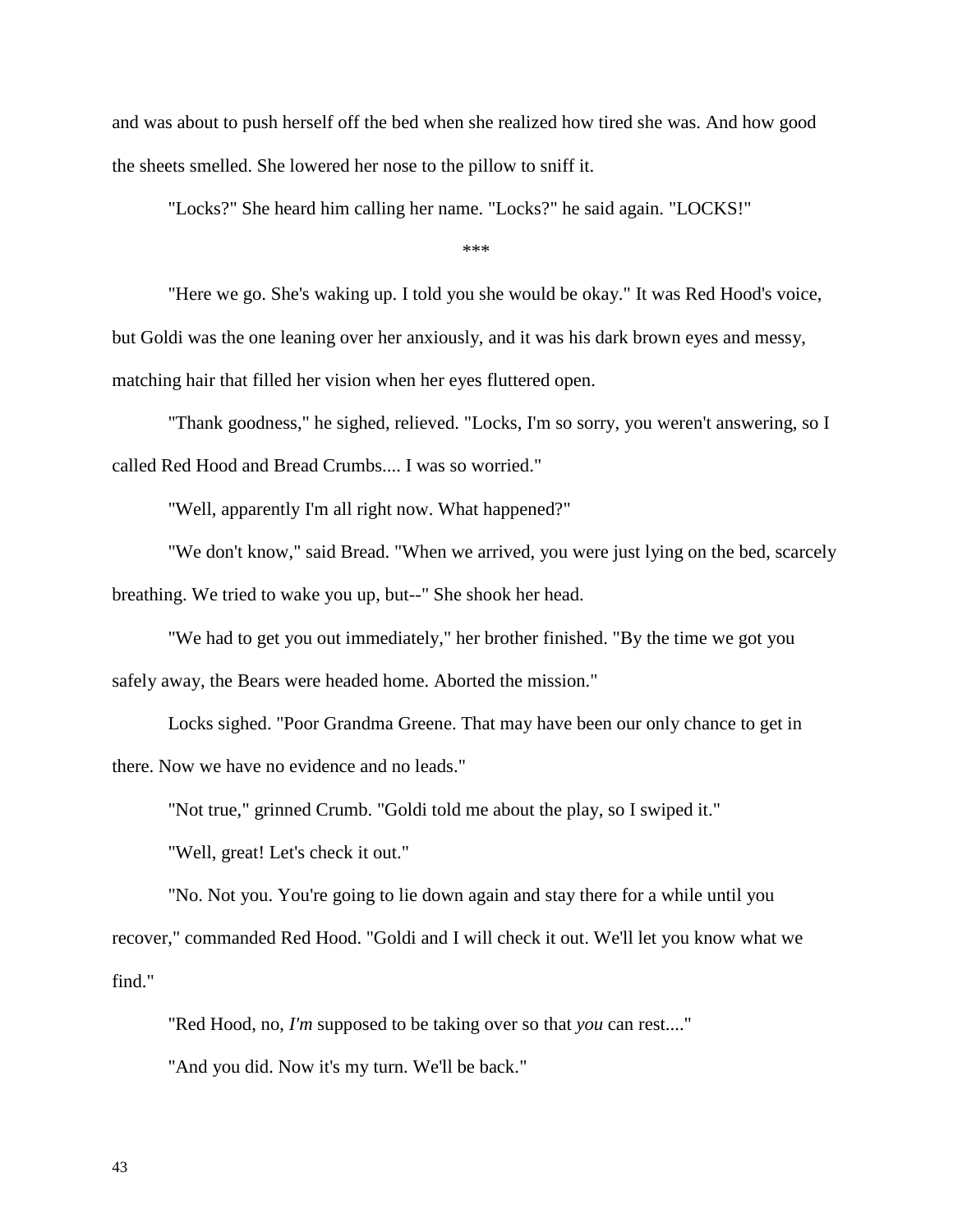They came back three hours later, empty handed.

"The play isn't finished, but there's an outline," Goldi explained. "The elder mentioned in the title is just the oldest of three brothers. He gets eaten by a wolf or something. Also, the play is garbage."

*Garbage*. "Has anyone checked their garbage?" Locks asked quickly.

"Of course," said Red Hood. "We should have thought of that." She turned and left the room.

"Stay there, Locks. I'm going to go make you dinner." Goldi turned to follow Red Hood out the door.

"But I'm supposed to be covering for Red Hood!"

"Let Red Hood and Bread Crumbs handle this one. Please. You have to rest."

"That's what got me into trouble in the first place," she muttered.

"Just for tonight. If you feel better in the morning, you can pick up where you left off. But please, promise me you'll stay here until the morning?"

Locks glanced around the room. "Fine," she said, "But I want to hear about everything they find tonight."

"Deal."

The agents found nothing of value in the trash that night. They began plans to recover any trash that might have been collected from the Bear cottage since Grandma Greene's visit began. Locks, meanwhile, waited until morning. She would not break her promise to Goldi. But the moment the sun's morning rays spilled over the windowsill, she was out of bed, dressed, and climbing out the window.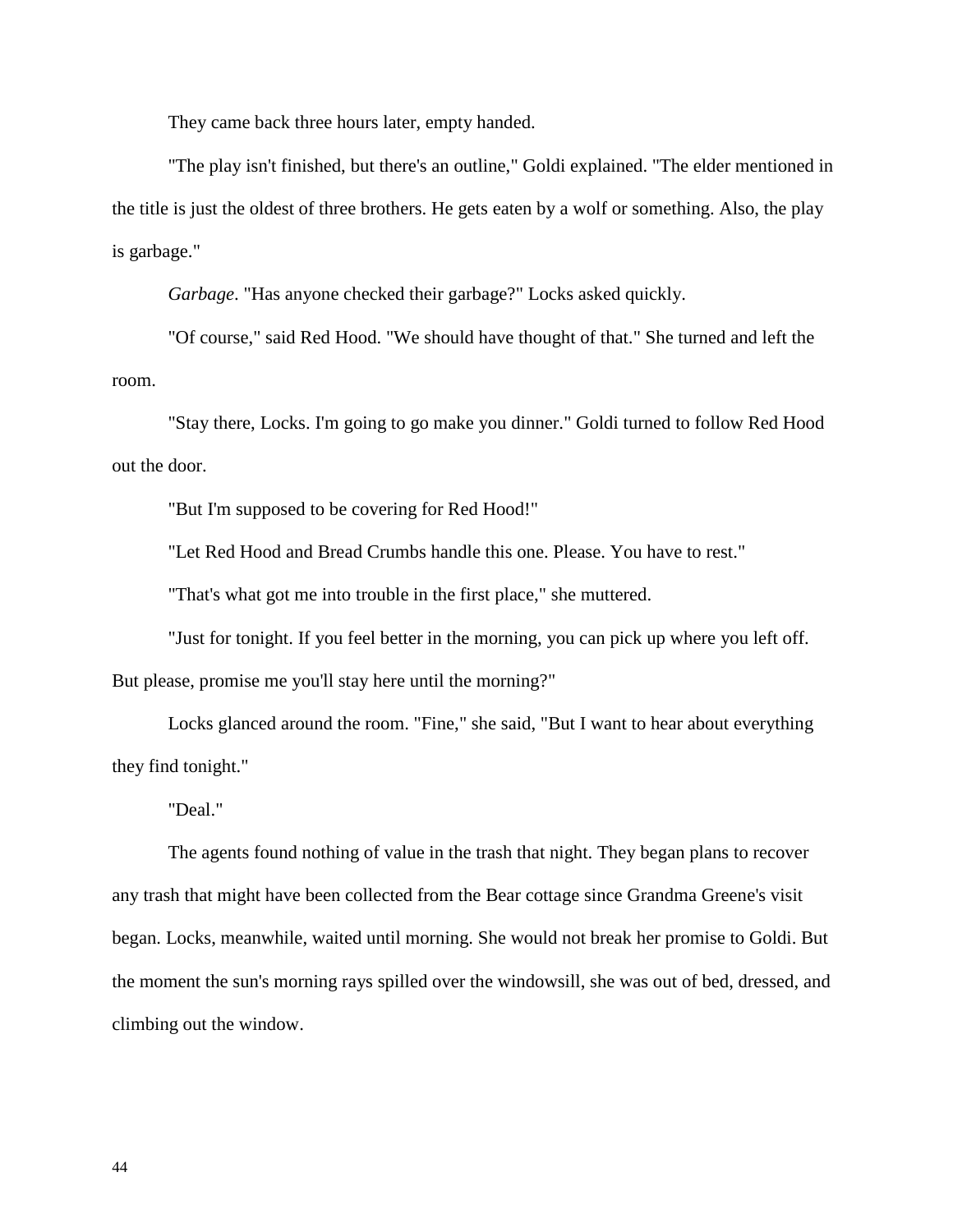Locks raced back to the Beres' cottage. She passed a stopped garbage truck as she rounded the last corner. *I'll have to be quick*, she thought. She came to a halt in front of the garbage barrel by the Beres' cottage. She pulled out a knife and tore open the bag. Remnants of the cold porridge from yesterday. *Gross*. She dug through the top few layers of trash. *Come on, there has to be something in here*. Toward the bottom, she felt something soft. Pulling it out, she realized that it was a pillow. The pillow on which she had rested her head the previous afternoon. Careful to keep it away from her face, Locks squeezed the pillow under her jacket, tucked the knife back into her boot, and stole away into the early morning light.

\*\*\*

There was a loud, sharp rap on the Beres' cottage door. Locks watched as Mr. Bere opened it.

"Can I help you?" he asked the guard.

"We need to take you, your wife and your son in for questioning."

"What is this about?"

"Grandma Greene died in bed after staying in your house over the weekend. The autopsy identified asphyxiation as the probable cause," the guard replied. "We found a toxic substance on the pillowcase in your trash early this morning. I'm going to have to ask the three of you to come with us." By this time, Barry and Mrs. Bere had come to the door, and the Avenalia Guards escorted the three of them to the waiting carriage.

\*\*\*

Locks entered the interrogation facility and found Mrs. Bere. She had remained silent for hours, but as soon as the guards decided to keep the family overnight, she admitted everything so that Barry and her husband could go home.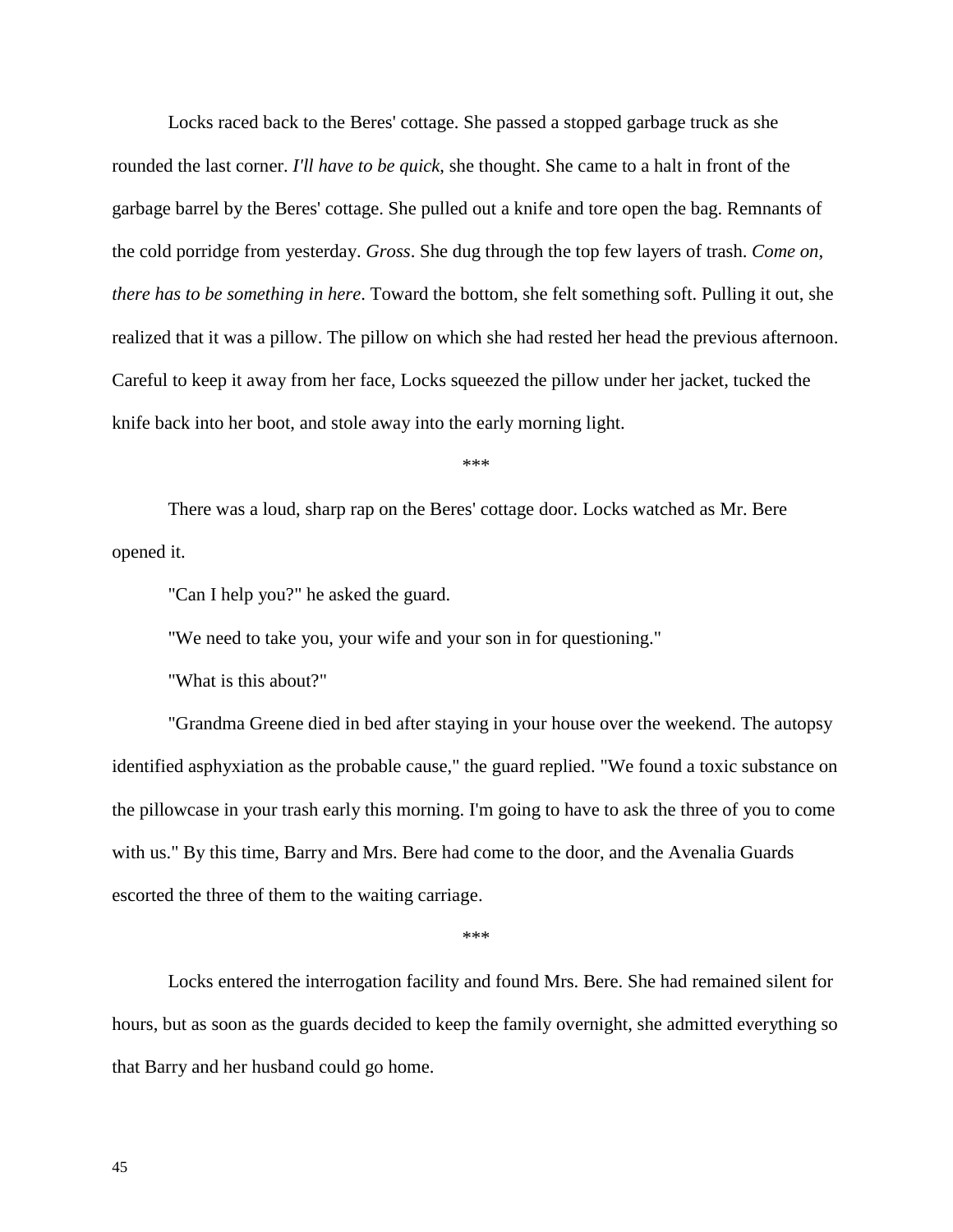"Was the money really worth killing your mother?" Locks asked. Locks hadn't spoken to her own mother in years-- she wasn't worth mentioning. Locks believed it was entirely her mother's fault that they became homeless when Locks was twenty-one years old. But Grandma Greene was such a sweet old lady. It angered Locks that this woman would throw away the most precious relationship on earth for an early inheritance.

"It was never about the money," Mrs. Bere said. "You don't know what it was like having Grandma Greene for a mother!"

"Yes, eating all her cookies must have been terrible," Locks snapped.

"No, it wasn't like that," Mrs. Bere said. "Growing up, yes, my mother made sweets for me and all my friends, and then for Barry and all his friends. But I never had time to make sweets for Barry. I was too busy at work. I chose saving lives over baking cookies." Mrs. Bere was a doctor at the Royal Hospital of Avenalia. "So of course Barry liked spending time with her more. And my mother," she spat, "I am the best at what I do. But that meant nothing to her. She didn't understand why I didn't want to be like her. She hated my job. She told me every time she saw me that I should be spending more time with Barry, that he was growing up and I was missing it. And I knew that. And it kills me. But what I do is important. I save people so that they can go home to watch their kids grow up. I couldn't take it anymore, not from her. My father missed seeing me grow up so that he could feed me, and her! Not everyone has the luxury of staying home to bake for their child. She could never see that. So I bought the Sleeping Dust, a little at a time, and brought it home from the hospital. It is heavily regulated, because too much of it is deadly. It took a while, but after last week I finally had enough, and Mother was visiting for the weekend. I laced her pillowcase with the dust, brought her body back to her house, told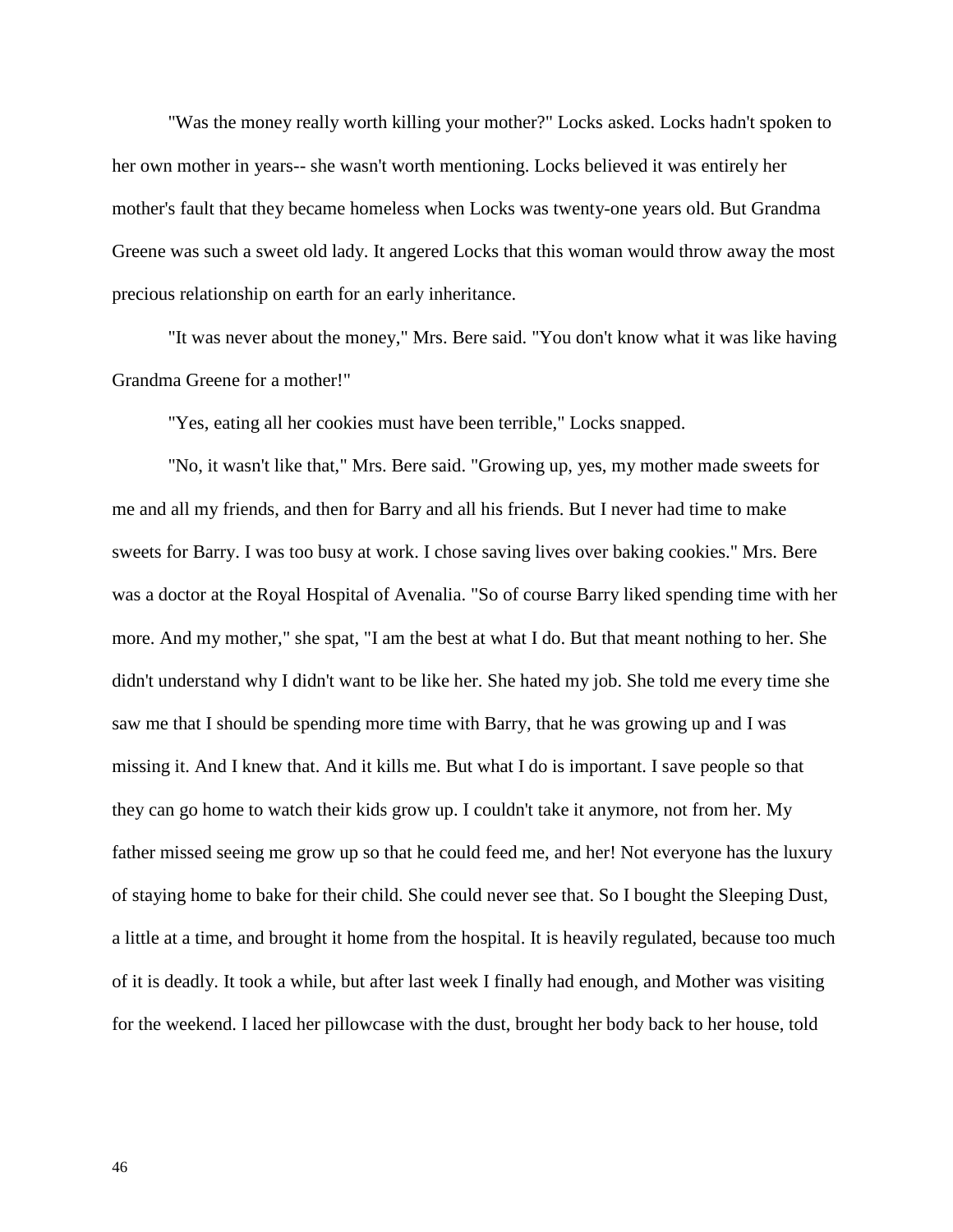my husband she had left early, and that was that. Now I don't have to deal with her criticism anymore."

Locks stared at Mrs. Bere silently. She had never sympathized with any of the criminals she brought in as much as she did with Grandma Greene's murderer. She loved Grandma Greene. But then, she knew what it was like to be criticized for what she did by the one person who was supposed to support her. She experienced this same complaint from her mother when she joined the KSA, and when her mother wouldn't let it go, she cut her mother out of her life. *She didn't understand why I didn't want to be like her.* Mrs. Bere's words stuck in Locks' mind. Hadn't this been her own mother's problem, as well? Her mother made a living by marrying wealthy, single men. This worked out very well until the man also happened to be a father. Locks' stepsister inherited everything, and Locks realized that her mother had made a mistake in her choice of lifestyle. Locks decided right then that she would not become her mother, and she joined the Kingdom Surveillance Agency. But she didn't want her mother dead.

\*\*\*

When Locks left the facility, she took a different path home. One she had not taken for a long time. Before she understood why she was doing it, she knocked on the door of the mansion.

"Hello, Evelyn," Locks said when the door opened.

"Isabelle!" exclaimed her mother, pulling her into a hug. "You're home."

\*\*\*

Locks found Red Hood back at the base in the same recovery bed that Locks had used to revive from the Sleeping Dust. "Hey, are you alright?"

"Yeah," said Red Hood. "I'm glad they caught Mrs. Bere."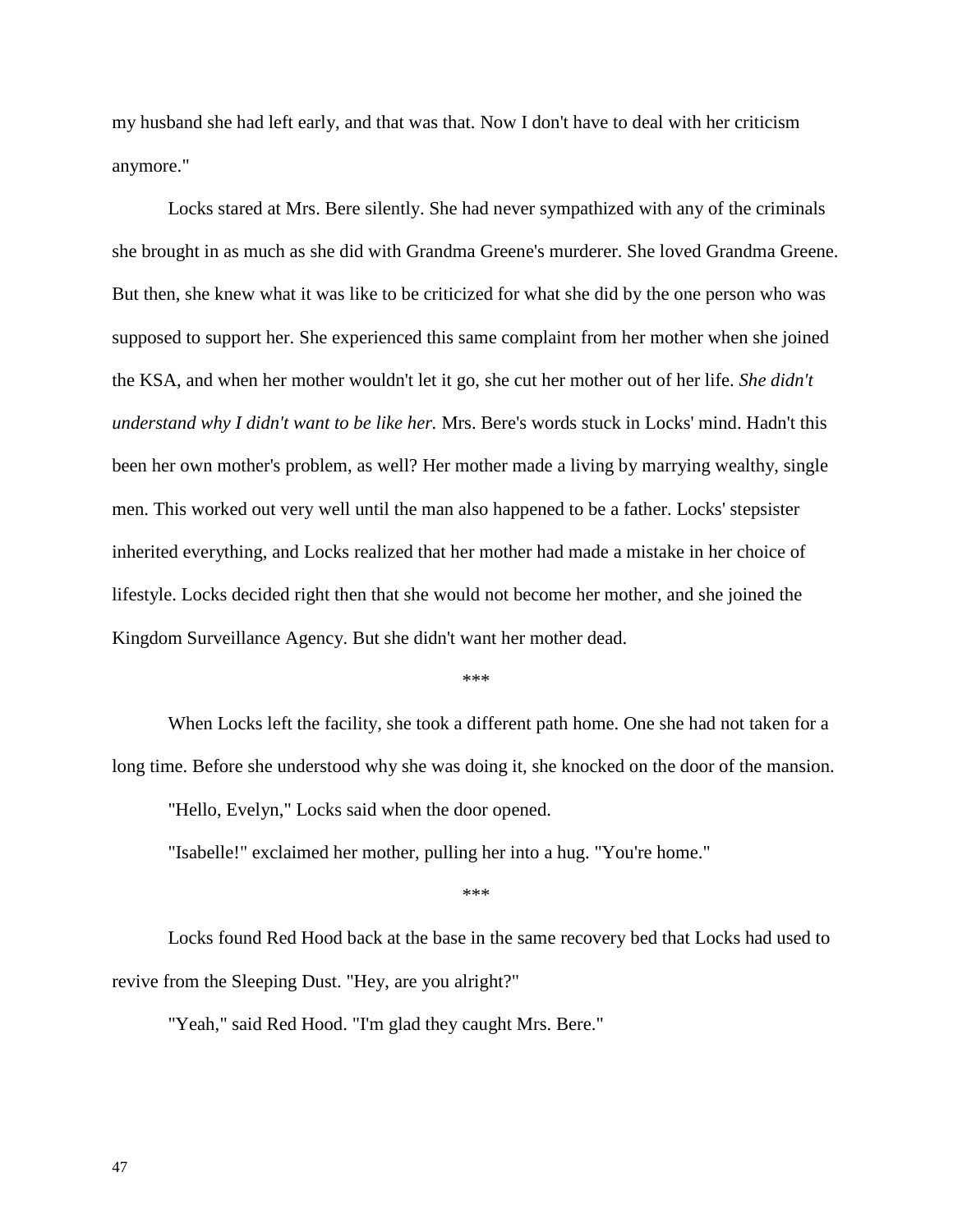"Me, too," said Locks. "You know, if you want to talk, or cry, or whatever, you can do it in front of me. You've put on a brave face for a long time-- now you should let yourself mourn."

"I thought I'd be able to, once this was all over," said Red Hood, "But it's not something that can be forced, and it's not something I'm ready to do right now. But I won't hold it in anymore. If I need to let my energy out, I will."

Locks gave her a quick hug. "I'll leave you alone then. Good work, Red Hood." "You, too."

Rachel walked with William back from the station. It had been a long week for both of them.

 $\sim\sim\sim$ 

"I'm just glad it's over," said Rachel.

"I still can't believe they thought it was me."

"I'm not surprised. You *do* look like a punk."

"Oh, stop it."

"No, really. And I'm sure that if they looked at your record and saw it was clean, they'd be surprised. But there should be a law against your outfit."

"What's wrong with my outfit?"

"You've killed fashion."

"I think I look great."

"Everyone knows you can't wear short socks with breeches."

"Don't hate me for being a trendsetter. You're just jealous!"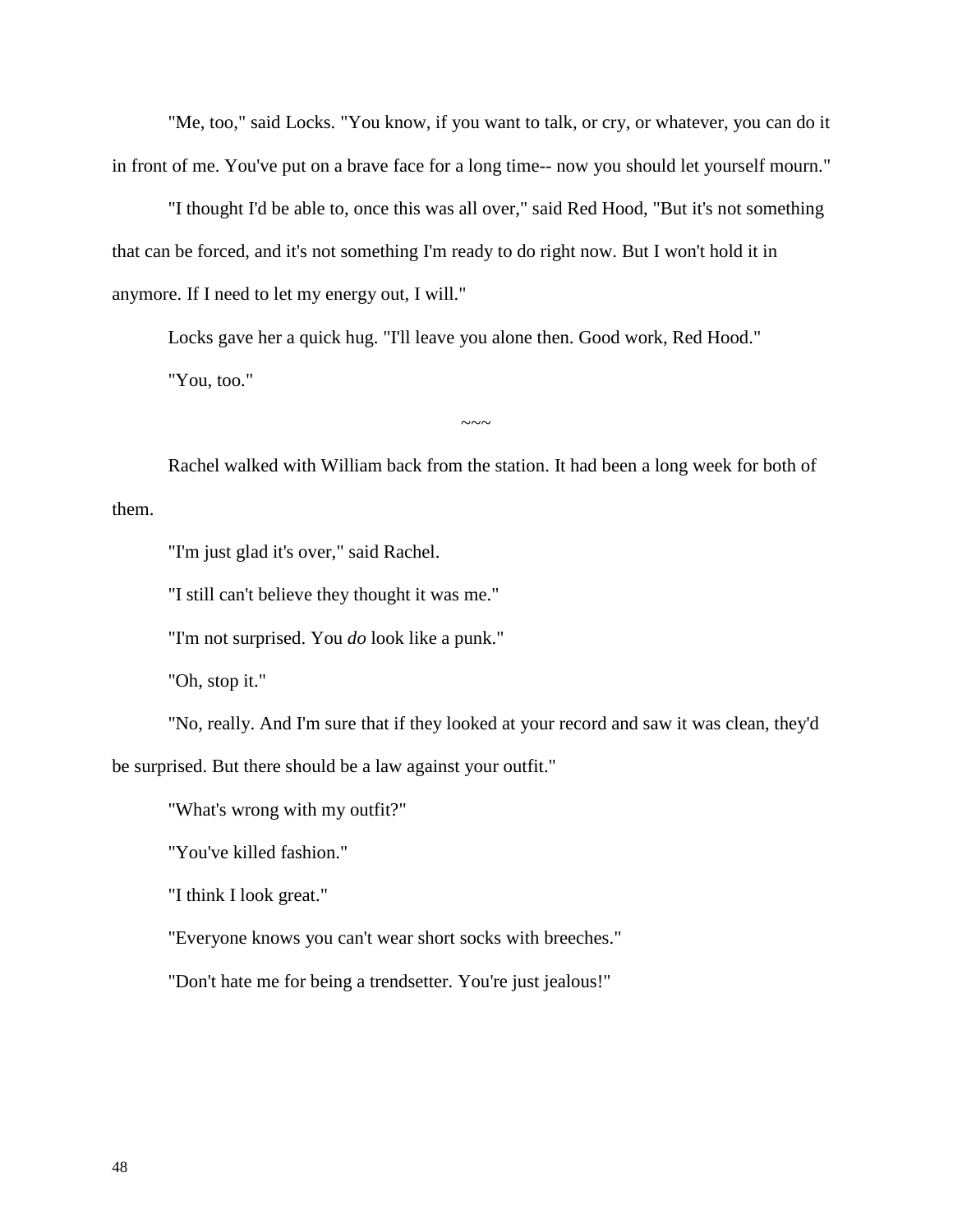They laughed. They laughed so long that Rachel's laughter turned to sobs, and when William Woolf realized that she was crying, he embraced her, and she cried into his shoulder, from her relief, from her exhaustion and for the loss of Grandma Greene.